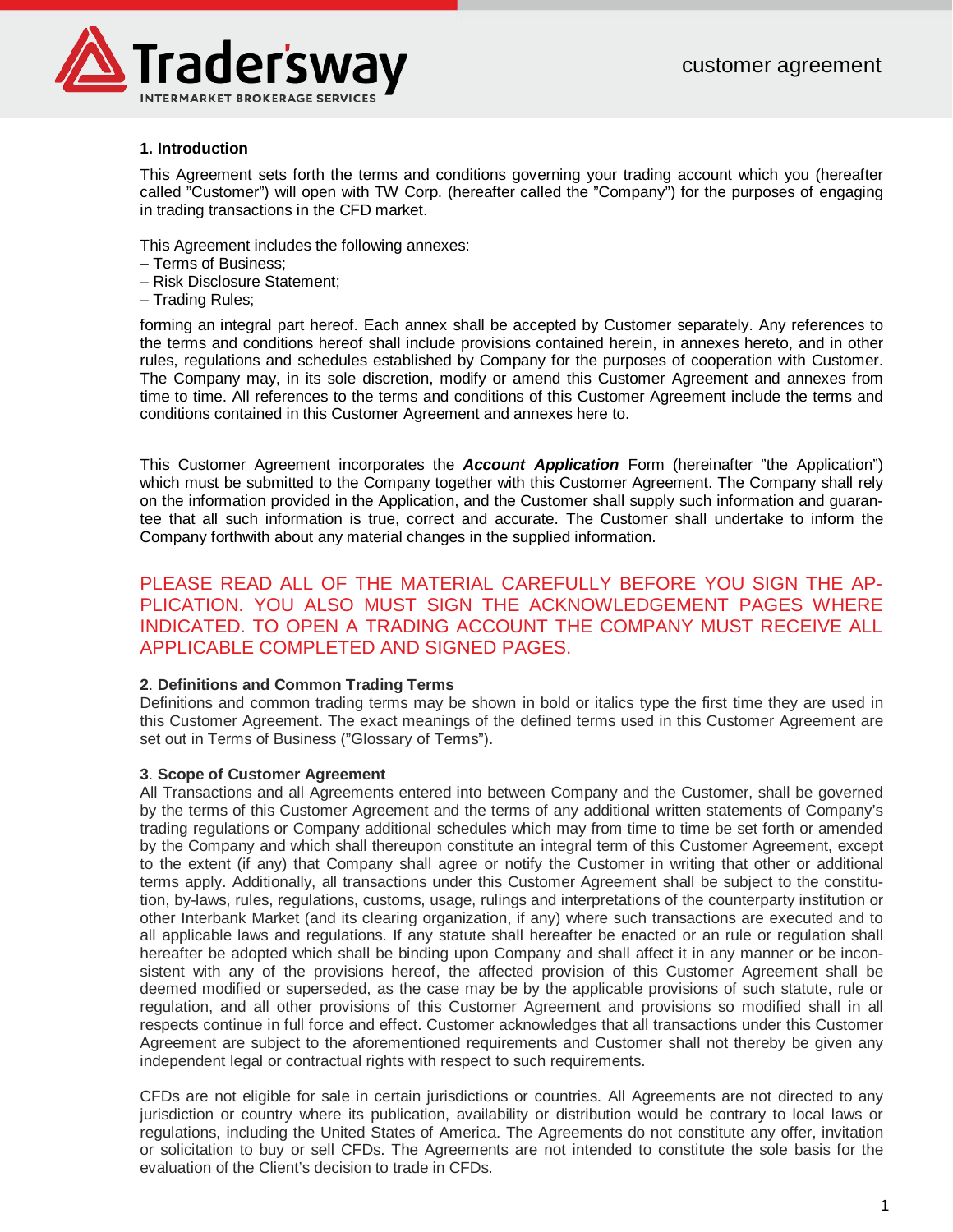

Any proposals for, additions to, or modifications of this Customer Agreement, absent written agreement by an authorized person employed by Company to the contrary, are void and shall have no effect.

#### **4. Services Rendered**

Subject to the terms and conditions of this Customer Agreement the Application accepted by the Company, the Company will maintain one or more trade accounts opened in Customer's name, and make transactions with Customer in the CFD market. Unless expressly stated otherwise in written agreement between the Parties, all transactions entered into between the Company and Customer shall be governed by the terms of this Customer Agreement, including the annexes hereto, as may be amended from time to time and any other rules, regulations and schedules established by the Company.

This Customer Agreement refers and extends to a potential dealing relationship between the Customer and Company in OTC non-deliverable Foreign Exchange (Currencies) on a Spot Settlement Basis as is commonly dealt in the international Interbank Market, and all other provisions of this Customer Agreement notwithstanding, the Customer agrees, understands and warrants that the dealing relationship between the Customer and the Company hereunder shall not extend at any time to the dealing, trading, brokering of or advice related to any exchange listed, or off-exchange regulated commodity futures or options contract. Wherever the term(s) "Currencies," "Foreign Exchange," "Foreign Currencies," or "Foreign Currency", "Indices", "Options", "Futures" are used in this Customer Agreement, Risk Disclosure Statement and/or Trading Rules or any annexes or exhibits the terms include transactions in the change in price of OTC non-deliverable precious metals on a Spot Settlement Basis as they are commonly dealt in the International Interbank Market.

Subject to the terms and conditions of this Customer Agreement, the full completion of the Account Setup Requirements and acceptance of Customer's Application to open a Trading Account with Company, Company will open and maintain Trading Account(s) in Customer's name for the purpose of engaging in cash settled transactions with and for Customer in CFD on a spot settlement basis including but not limited futures, options and other quotations that the Company may determine at its sole discretion, and provide such other services and products as Company may, in its sole discretion, determine to offer in the future. Unless expressly stated otherwise in writing, all Contracts and other transactions entered into between Company and Customer shall be governed by the terms of this Customer Agreement, including the Risk Disclosure Statement and Company Trading Rules, to the extent annexed hereto, and as amended from time to time.

The Company is not an investment advisor and does not give any trading or market recommendations, advice or instructions in its communications, including its online daily market analysis updates, which shall not be deemed to be trading or market recommendations, advice or consultations on investments of any kind whatsoever.

The Customer shall not be entitled to ask the Company to provide investment advice or to make any statements of opinion to encourage the Customer to make any particular Transaction. The Company shall not provide physical delivery in relation to any Transaction. Profit or loss in the Currency of the Trading Account is deposited in/withdrawn from the Trading Account once the Transaction is closed.

The Company may from time to time and at its discretion provide information and recommendations in newsletters which it may post on its Website or provide to subscribers via its Website or otherwise. It will not be responsible for such information and recommendations and gives no representation, warranty or guarantee as to the accuracy, correctness or completeness, suitability or effect or consequences upon the Customer of such information and recommendations. It is provided solely to assist the Customer to make the Customer's own investment decisions and does not amount to investment advice or unsolicited financial promotions to the Customer.

The Company reserves the right, at its discretion, at any time to refuse to provide the Services to the Customer and the Customer agrees that the Company will have no obligation to inform the Customer of the reasons.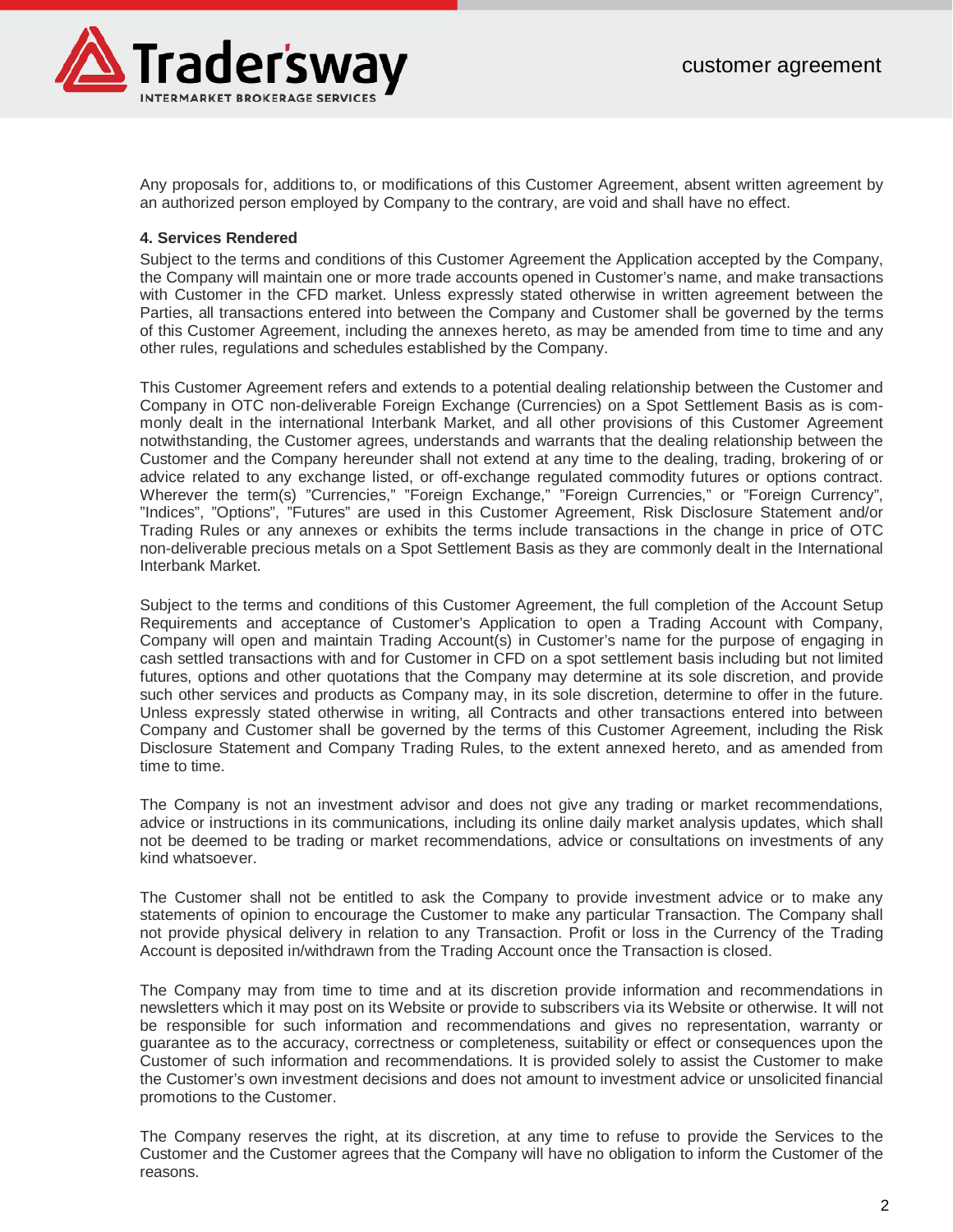

# **5**. **Commencement**

The Customer Agreement will commence on the date on which the Customer receives notice from the Company as soon as the Company has received Account Application Form and other required information and documents from the Customer via e-mail or through the Trading Platform. The Customer warrants that before filling and providing the Company with Application Form has read, understood and unconditionally accepted this Customer Agreement including all annexes hereto. The Customer Agreement will continue unless or until terminated by either party in accordance with this Customer Agreement.

# **6**. **Trading Account**

The Customer hereby instructs the Company to establish the Trading Account on Company's books in the name of the Customer. The Customer acknowledges and accepts that the Trading Account will be maintained in U.S. Dollars or any other currency in accordance with the account type based on the terms provided by the Company, unless otherwise agreed between parties in writing.

The Customer represents, warrants and undertakes that the Customer is acting for the Customer's sole benefit and not for or on behalf of any other person or entity and all Transactions are and will be carried out for the sole benefit of the Customer.

The Customer is the only person or entity authorized or permitted to enter into Transactions for the account. If the Customer appoints an agent, the Customer hereby acknowledges and agrees that he shall be solely responsible for all acts and/or omissions of the agent, and neither the Company nor any of its affiliates nor the officers, directors, managers, agents or employees of the Company or any Company's affiliate shall be liability to the Customer for any such actions or omissions, whether or not within the scope of the agent's authorization.

If the Customer is more than one person, all such persons shall be jointly and severally liable for all obligations of the Customer under this Customer Agreement. In such event (unless otherwise agreed in writing between the Customer and the Company) the sole person or entity authorized to enter into or close out Transactions for the Trading Account is the first of such persons mentioned.

The Company shall not be obliged but has the right from time to time at its sole discretion to pay interest to the Customer on any funds which the Company holds. The Customer waives all rights to interest.

# **7**. **Conflicts of Interest**

The Customer acknowledges that the Company and its Associated Companies provide a diverse range of financial services to a broad range of customers and counterparties and circumstances may arise in which the Company, the Company's Associated Companies may have a material interest in a Bet with or for the Customer or where a conflict of interest may arise between your interests and those of other customers or counterparties or of ourselves.

The Company will take all reasonable steps to identify conflicts of interests between ourselves, the Company's Associated Companies and Company's customers, or between one customer and another, that arise in the course of providing our investment service. The following are examples of such material interests and conflicts of interests:

a. The Company may effect or arrange for the effecting of a Bet with you or on your behalf in connection with which the Company, the Company's Associated Companies may have other direct or indirect material interests;

b. The Company may execute hedging transactions prior to (i.e. in anticipation of) or following receipt from you of a request, or information concerning a contemplated request, to open or close a Bet in order to manage the Company's risk in relation to Bet(s) you are entering into or contemplating, all of which may impact on the price you pay or receive in relation to such Bet(s) and any profits generated by such hedging may be retained by the Company or an Associated Company without reference to you;

c. The Company may match your Bet with that of another customer by acting on its behalf as well as yours;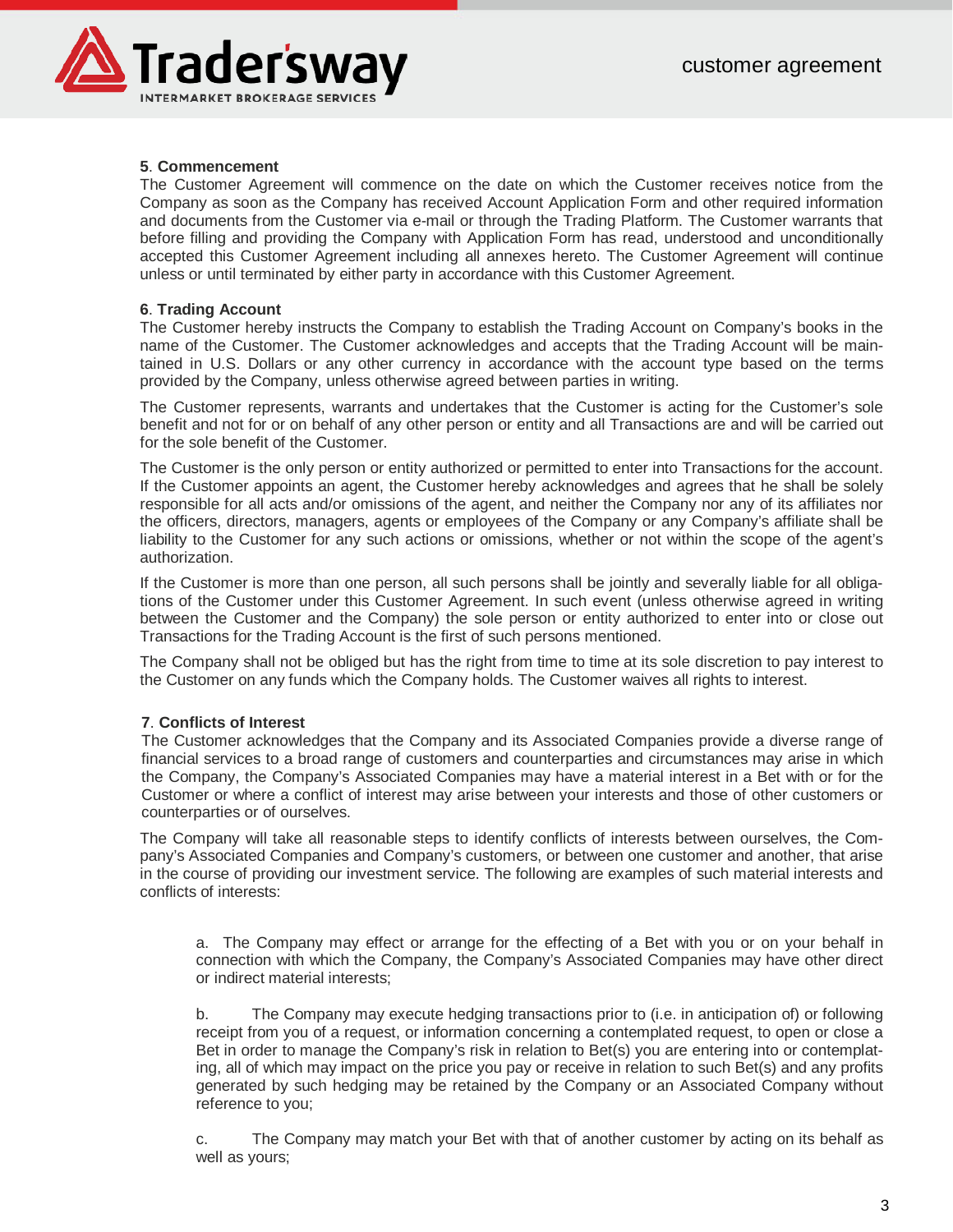

d. The Company may pay to and accept from third parties (and not be liable to account to you) benefits, commissions or remunerations which are paid or received as a result of Bets conducted by you;

e. The Company may make a market in Bets which you enter into under this Customer Agreement;

f. The Company may deal in the Underlying Market to which your Bets relate as principal for own account or that of someone else;

g. The Company may give investment advice or provide other services to another customer about or concerning the Underlying Market in relation to which you enter into a Bet;

The Company is not under an obligation to disclose that the Company, the Company's Associated Companies have a material interest in a particular Bet with or for you, or that in a particular circumstance a conflict of interest exists, provided the Company has managed such conflicts in accordance with internal policy. Where the Company does not consider that the arrangements under Company's internal policy are sufficient to manage any particular conflict, the Company will inform you of the nature of the conflict so that you can decide how to proceed. The Company is not under any obligation to account to you for any profit, commission or remuneration made or received from or by reason of Bets or circumstances in which the Company, the Company's Associated Companies or a have a material interest or where in particular circumstances a conflict of interest may exist.

The Customer acknowledges that the Customer is aware of the possibility that the conflicts disclosed in this Customer Agreement will arise and consent to us acting notwithstanding such conflict.

#### **8. Representations and Warranties**

As of the date hereof, the date of each Contract and other transaction in Customer's Trading Account and any date on which Company's Risk Disclosure Statement or Trading Rules are revised, updated or amended, Customer represents and warrants the following to the Company and agrees to the following for the benefit of the Company.

Customer is of sound mind, legal age and legal competence.

Customer (if not a natural person) is duly organized and validly existing under the applicable laws of the jurisdiction of its organization.

Execution and delivery of this Customer Agreement and all Agreements and other transactions contemplated hereunder and performance of all obligations contemplated under this Customer Agreement and all Agreements and other transactions contemplated hereunder have been duly authorized by Customer.

Each person executing and delivering this Customer Agreement and all Agreements and other transactions contemplated hereunder on behalf of Customer performing the obligations contemplated under this Customer Agreement and any agreement and other transaction contemplated hereunder on behalf of Customer, has been duly authorized by Customer to do so.

Execution and delivery by Customer of this Customer Agreement and all agreements and other transactions contemplated hereunder, and performance of all of Customer's obligations contemplated under this Customer Agreement and any agreement and other transaction contemplated hereunder, will not violate any statute, rule, regulation, ordinance, charter, by-law or policy applicable to Customer.

Customer has full beneficial ownership of Customer's Trading Account. Customer has not granted and will not grant a security interest in Customer's Trading Account with Company (other than the security interest granted to the Company hereunder) to any person without Company prior written consent. Customer has full beneficial ownership of all Collateral as further defined below and will not grant any security interest in any Collateral to any person (other than the security interest granted to Company hereunder) without prior written consent of the Company.

Customer will execute and deliver all documents, give all notices, make all filings and take such other actions as Company, in its sole discretion, deems necessary or desirable to evidence or perfect any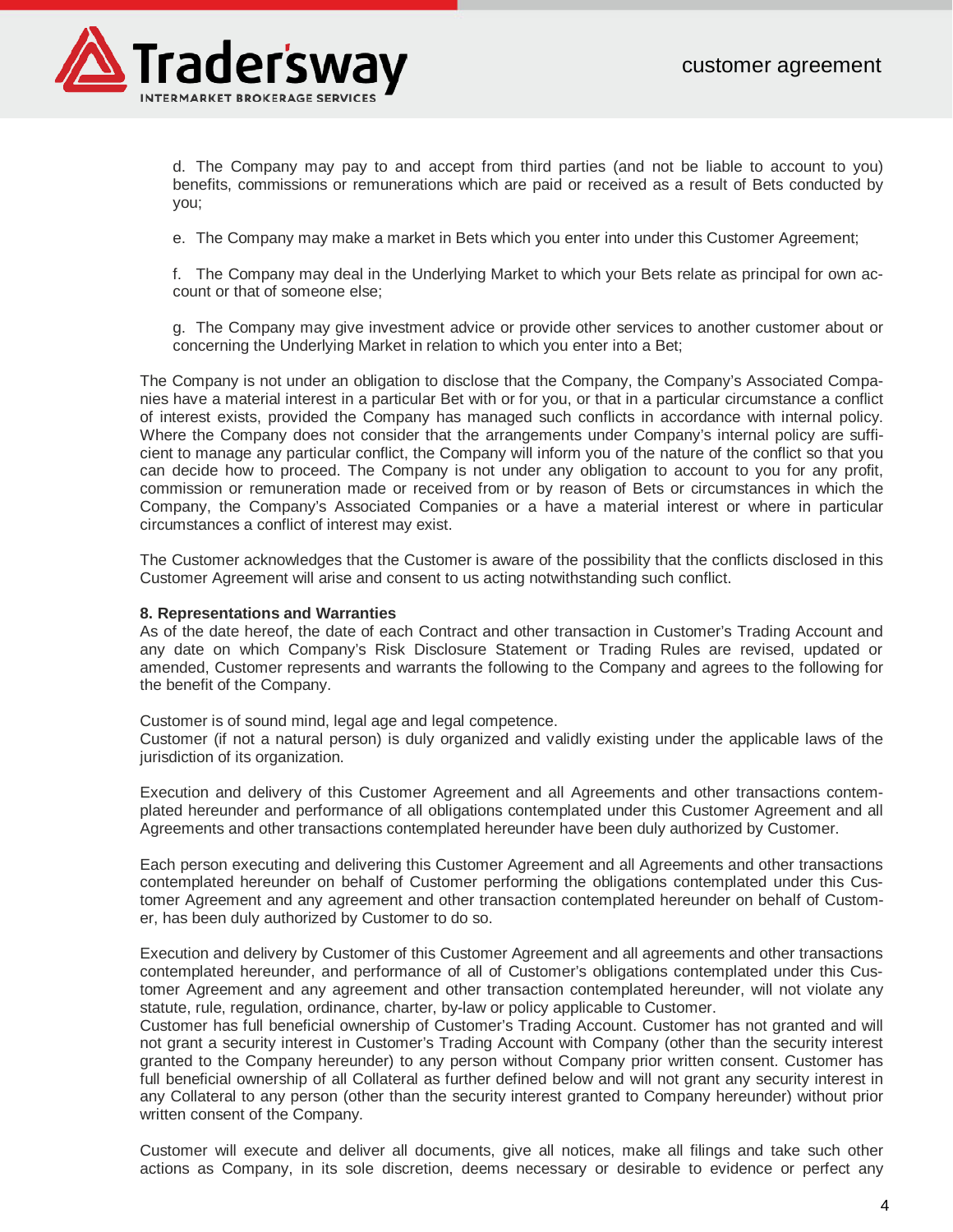

security interest in favor of Company or to protect Company's interests with respect to any Collateral.

Customer has read and understands the Risk Disclosure Statement contained in this Customer Agreement. Customer will review Company's risk disclosures, including, without limitation, Risk Disclosure Statement, each time they are amended. Customer will not affect any opening transaction in Customer's Trading Account unless Customer understands Company revised risk disclosures, and Customer agrees that in effecting any opening transaction it is deemed to represent that it has read and understands Company revised risk disclosures as in effect at the time of such opening transaction.

Customer has read and understands the Trading Rules contained in this Customer Agreement. Customer will review Trading Rules each time they are amended. Customer will not affect any opening transaction in Customer's Trading Account unless Customer understands revised Trading Rules, and Customer agrees that in effecting any opening transaction it is deemed to represent that it has read and understands revised Trading Rules as in effect at the time of such opening transaction.

Customer acknowledges that Customer has conducted simulated trading using the Company's Trading Platform or such other platform as Company shall make available for a period that has allowed the Customer to develop a full understanding of the Company's Internet Trading Platform or such other platforms as the Company shall make available for online trading of CFD real-time trading.

All information provided by Customer to the Company, including information regarding Customer's trading experience and investment sophistication, is true, correct and complete, and Customer will notify Company in writing promptly of any changes in such information.

The Customer represents and warrants that in determining the Customer's liquid assets the Customer included only those Assets that can be quickly (within one day's time) converted to Cash. The Customer represents and warrants that the Customer has very carefully considered the portion of the Customer's assets which the Customer considers to be risk capital. The Customer recognizes that risk capital is the amount of money the Customer is willing to put at risk. The Customer agrees to immediately inform the Company in writing if the Customer's financial condition changes in such a way to reduce the Customer's Net Worth, Liquid Assets and/or Risk Capital.

Customer further represents that it has full power and authority pursuant to governing agreements and otherwise to enter into this Customer Agreement and to engage in transactions in foreign currency of the kind contemplated herein.

Customer has not been given any warranties whatever as to success of trading transactions in the CFD market by Company or any of its representatives or other authorized agents, if any, and has not entered into this Customer Agreement relying on, and/or being confident in obtaining said warranties or similar representations.

Customer acknowledges that it is Customer's obligation to immediately notify the Company in writing if there is a change in Customer's electronic mail address, or other location to which the electronic records may be provided. Customer acknowledges that it is Customer's obligation to notify the Company in writing of the address or other location to which paper records may be provided, if necessary.

#### **9**. **Trading**

Conditions for trading transactions (currency pairs, indices, commodities, options, futures and other trading instruments; spreads, lot amounts, security requirements and other parameters) shall be established by the Company.

Conditions for trading transactions established by the Company are contained in the Trading Rules and/or schedules posted to Company's official websites and/or otherwise brought to Customer's attention. Company shall notify Customer of Company's changes in conditions for trading transactions amid smooth market by means of early placement of changes on Company's official websites and/or otherwise.

Customer authorizes Company to purchase and sell physically settled and cash settled CFDs on a spot basis for Customer's Trading Account in accordance with Customer's instructions received through the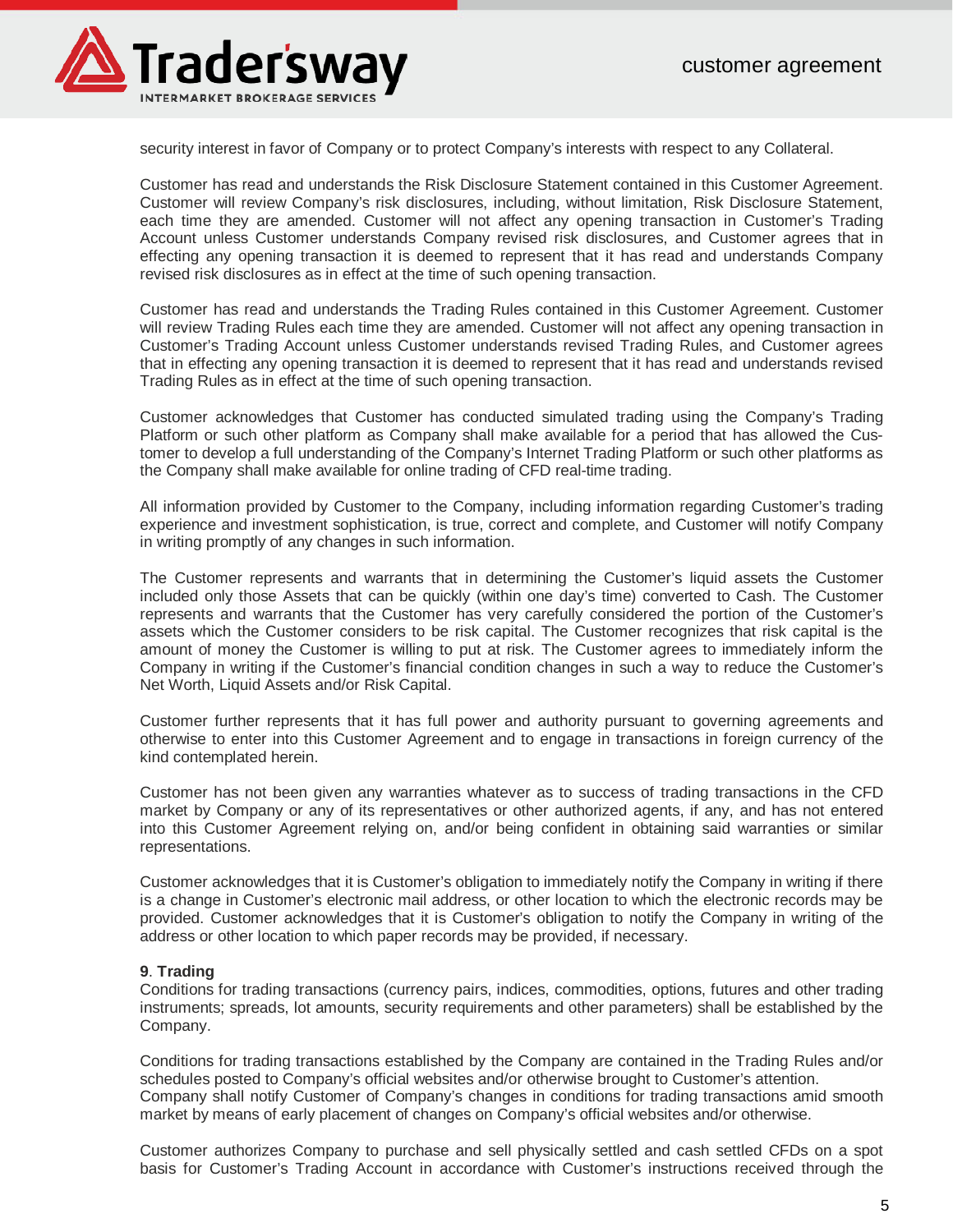

Company's Online Trading System or via telephone to the Company's Trading Desk, subject to the terms of this Customer Agreement, including the annexes hereto and the Application, including any applicable addenda thereto.

Customer agrees to be conclusively responsible for any instruction received electronically that is identified with Customer's password and Trading Account number and for any electronic, oral and written instruction (including, but not limited to, any Order) to Company, in its sole judgment, believes are apparently authorized by Customer. If Customer's Account is titled as a joint account, the Company is authorized to act on the instructions of any one owner, without further inquiry, with regard to trading in the Trading Account and the disposition of any and all assets in the Trading Account. The Company shall have no responsibility for further inquiry into such apparent authority and no liability for the consequences of any actions taken or failed to be taken by Company in reliance on any such instructions or on the apparent authority of any such persons.

# **9.1. Quotes**

The Company will make available, by posting on the Company's Online Trading System or by telephoning the Company's Trading Desk, Bid Prices and Ask Prices at which Company is prepared to enter CFDs with Customer. Each Bid Price or Ask Price shall be for a Spot Contract with a specified Value Date and shall specify each Eligible Foreign Currency or tradable U.S. Dollar-based currency pairs involved where applicable. Company expects that these prices will be reasonably related to the bid prices and ask prices available in the market at that time for similar transactions, but a number of factors, such as communication system delays, high volume or volatility can result in deviations between prices quoted by the Company and other sources.

When the Customer requests a market quotation from the Company, it may differ from the current price quoted by other sources, depending on the market condition. The Company expects that such quotations will adequately reflect current ask and bid prices in the market for similar transactions; however, a number of factors, such as communication system delays, high volumes or volatility, may result in deviations between prices quoted by the Company and other sources. The Company does not give any guarantee that its quotations will represent current ask and bid prices prevailing in the market but the Company makes every reasonable effort to represent the best ask and bid prices.

The Company makes no warranty, express or implied that Bid Prices and Ask Prices represent prevailing bid prices and ask prices; however the Company makes every reasonable effort to represent such prices. In addition, these Bid and/or Ask Prices may reflect additional pips added to the Bid and/or Ask price that may result in an increase of the dealable spread available for the Customer's Trading Account as well as a per trade or per lot commission and/or fees.

Company normally quotes bid prices (at which the Customer can offer to sell) and offer prices (at which the Customer can offer to buy) for each Transaction. The difference between the lower, bid, price and the higher, offer, price is the "Spread." For some Transactions spreads may change frequently. In any event the Company has the right to vary its spreads at any time in its absolute discretion without notice. Prices quoted by Company are set by Company in its absolute discretion. The Customer may only offer to enter into a Transaction at the price currently quoted by Company. A price may change or cease to be valid at any time after it has been quoted and before the Customer's offer to enter into a Transaction is accepted. In the case of difference between the market current quotation and the Company's spot price the Company may offer a new spot price and the Customer is obliged to accept transaction or refuse from such acceptance.

#### **9.2. Orders**

The Company will attempt to execute all Orders that it may, in its sole discretion, accept from Customer in accordance with Customer's instructions received through the Company's Online Trading System or via telephone to the Company's Trading Desk. In cases where the prevailing market represents prices different from the prices Company has posted on Company's screen, Company will attempt, on a best efforts basis, to execute trades on or close to the prevailing market prices. These prevailing market prices will be the prices, which are ultimately reflected on the Customer Statements. This may or may not adversely affect customer realized and unrealized gains and losses. All Contracts made and entered into by the Company hereunder will be entered into by the Company as principal. Customer acknowledges, understands and agrees that Company is not acting as a broker, intermediary, agent, and advisor or in any fiduciary capacity.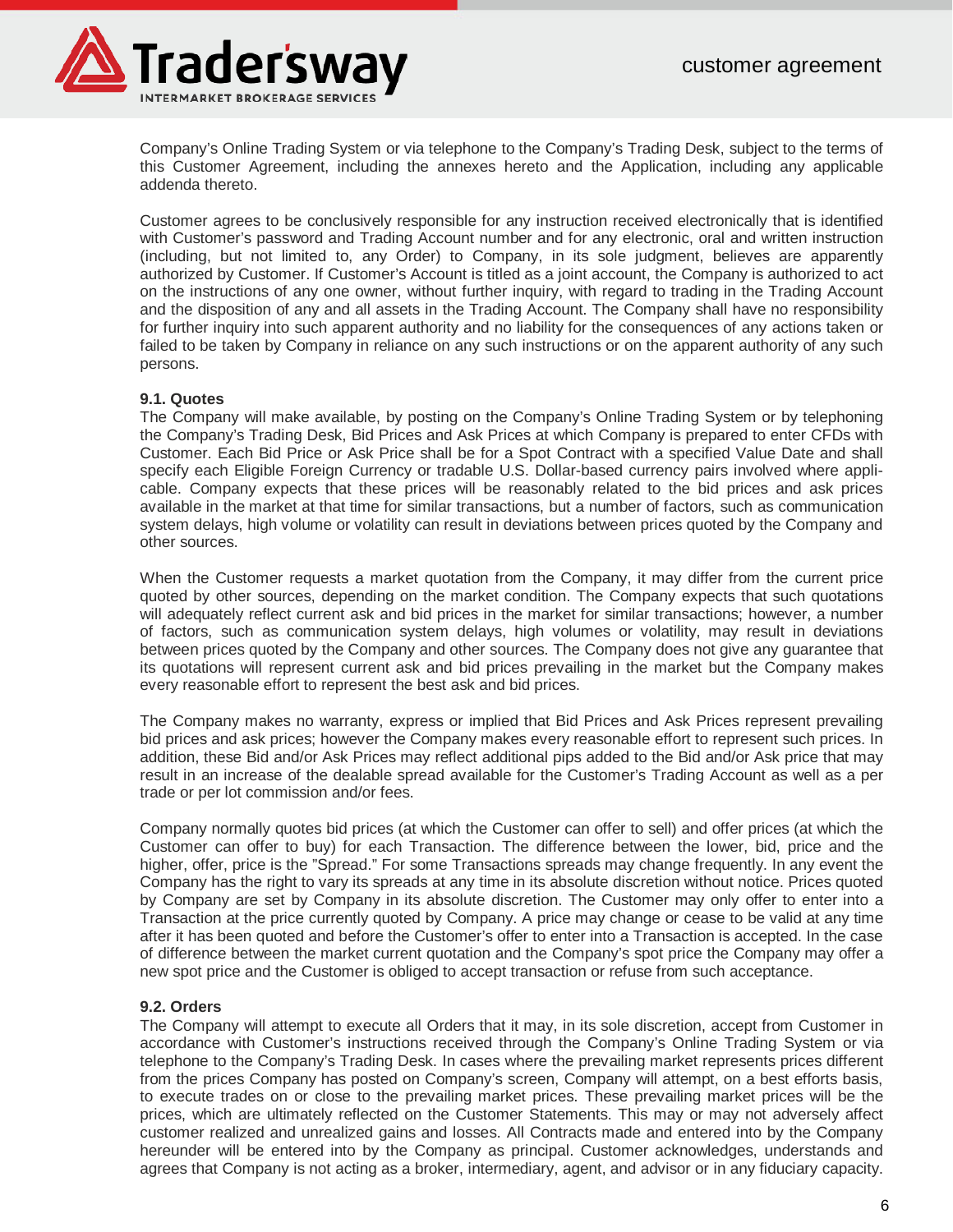

Customer acknowledges, understands and agrees that all non-market orders such as Limit Orders, Stop/Loss Orders, One Cancels the Other Orders, Day Only Orders, and Good till Cancelled Orders, are accepted by Company and undertaken on an "best-efforts basis" in accordance with the relevant provisions of the Trading Rules, as amended from time to time.

The Company or its affiliates may, at a future date, establish a trade matching system or determine to route Customer's orders to a trade matching system operated by third parties. In that event, Company, and/or any one or more of its affiliates, shall have the right (but not the obligation), in the sole discretion of Company or any such affiliate, to act for its own account, and as a counter party or as a broker to Company customers, in the making of markets and the purchase and sale of CFDs via any medium, including without limitation, over any trade matching network in use by Company customers and/or the general public.

As the Company does not control signal power, data transmission and receipt via Internet, or configuration of the Customer's computer equipment and reliability of its connection, the Company cannot be held responsible for any data communication failure, distortion or delay when the Customer trades on-line (via Internet). Trading through the Company's trading system may differ from trading by telephone or through other electronic trading systems. When the Customer makes transactions through the electronic trading system, the Customer is exposed to the risks inherent in the system, such as the failure of equipment, software, or Internet connection, and the Customer's personal computer security. The Company shall have no responsibility for delays in the transmission of orders due to disruption, failure or malfunction of communications facilities and to any reasons beyond its control and shall not be liable for any claims, losses, damages, costs or expenses, including attorneys' fees, to any person or entity arising other than as a direct result of Company's gross negligence. Any disputes arising out of such quoting errors shall be settled by negotiations.

Any transactions entered into and made with the Company shall be concluded with the Company as a market maker except for the Company's external market transactions. The Customer acknowledges, understands and agrees that the Company shall not act as a broker, intermediary, agent, and advisor or in any fiduciary capacity. The Customer acknowledges, understands and agrees that the Company reserves the right to refuse to accept any order; all orders shall be executed in compliance with the Trading Rules; the Company may cancel any erroneous transaction resulting from mistaken (nonmarket) quotation, transmission errors, illegal network interventions, internet failures, interruptions or any other reasons.

# **9.3. Records**

The Customer acknowledges that he understands and fully and solely assumes the risks involved in providing telephone instructions, including the risks of possible misunderstanding of the Customer's instructions, impostures and/or false identification of the Customer on the phone.

The Company shall in its discretion keep a record of all transactions made by the Customer. The records of the Company shall be final and binding upon the Customer in any disputes, including legal proceedings, and shall serve as the best evidence.

Customer knows and does not object that the Company may, at its sole discretion and option, record telephone conversations with Customer; such recordings will be confidential and may be used exclusively as evidence, should disputes and conflicts arise.

Customer knows and does not object that the Company may, at its sole discretion and option, archive and save any correspondence with Customer, including electronic correspondence; such recordings will be confidential and may be used exclusively as evidence, should disputes and conflicts arise.

The Customer acknowledges that he understands and fully and solely assumes the risks involved in providing telephone instructions, including the risks of possible misunderstanding of the Customer's instructions, impostures and/or false identification of the Customer on the phone.

Customer acknowledges and agrees that any and all conversations between Customer and Company personnel, including but not limited to principals, agents, employees or associates, may at the sole option and discretion of Company, be recorded electronically with or without the use of an audible, automatic warning tone. Customer further agrees to the use of such recordings and transcripts thereof as evidence by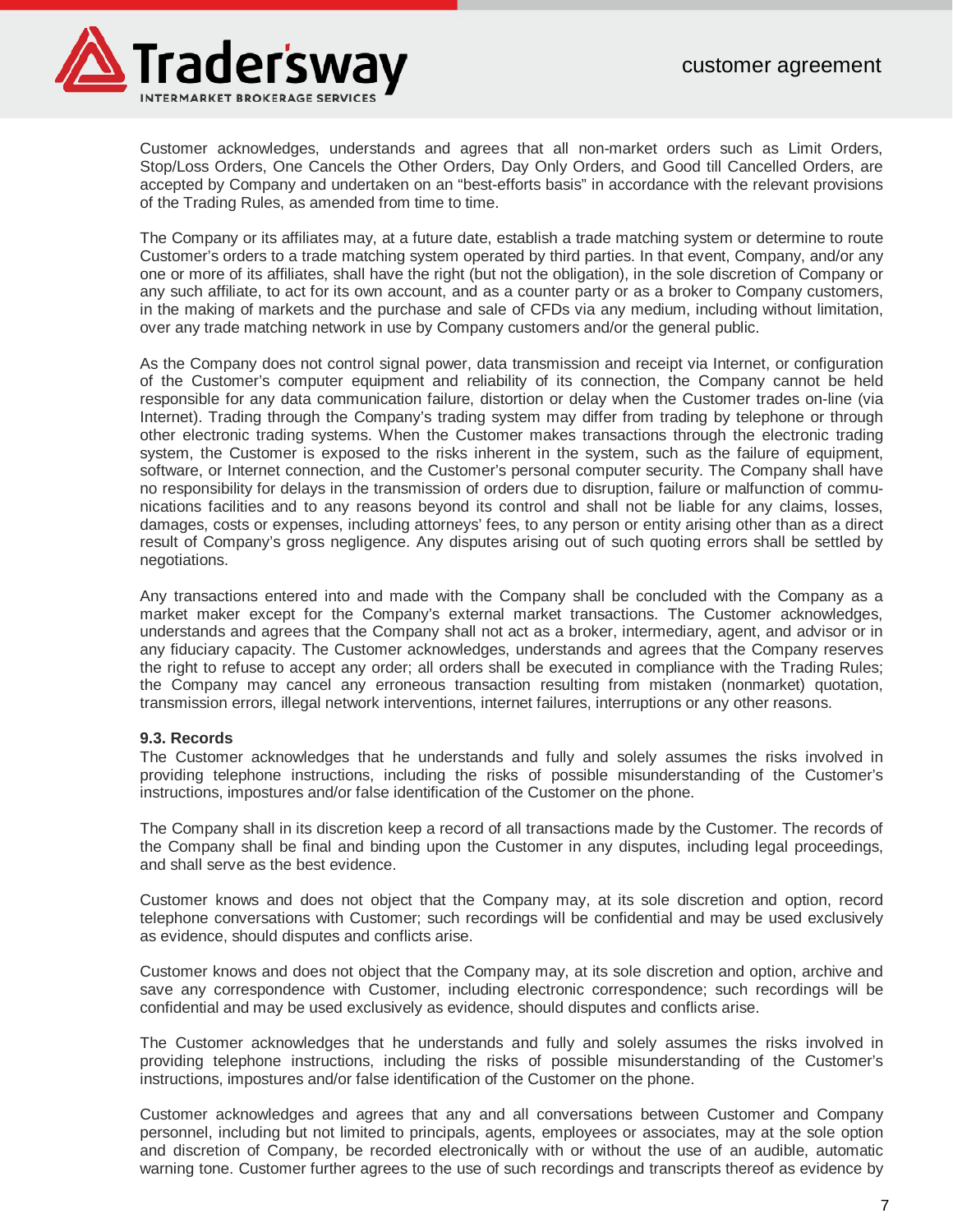

either Party in connection with any dispute or proceeding that may arise involving Customer or Company. Customer understands that Company destroys such recordings at regular intervals in accordance with Company established business procedures and at its sole discretion, and Customer

# **9.4. Limits and Margin**

The Company reserves the right to limit the number of Open Positions that Customer may enter or maintain in Customer's Trading Account. Company reserves the right, in its sole discretion, to refuse to accept any Order opening a new position or increasing an Open Position.

The Company reserves the sole discretionary right to limit the number of Open Positions which Customer may enter, acquire or maintain with the Company, to refuse acceptance of any Order entered by Customer or to alter its dealing relationship with the Customer to include or exclude use of any electronic trading network or other trade execution method in any manner and to any extent.

Customer shall provide to and maintain with the Company Margin in such amounts and in such forms, and within such limits as the Company, in its sole discretion, may from time to time require. Margin requirements, including Initial (Opening) Margin and Maintenance Margin requirements, are at Company's discretion. The Company may change Margin requirements at any time without prior notice.

# CUSTOMER AGREES TO MAINTAIN SUFFICIENT MARGIN IN CUSTOMER'S TRAD-ING ACCOUNT WITHOUT NOTICE FROM THE COMPANY.

Such first Initial (Opening) Margin may be made by bank transfer or credit card payment or such other method as may be agreed between the Company and the Customer. Such first deposit together with subsequent Margin made by the Customer from time to time and any profits and losses from existing open and closed Transactions, credits and debits from daily rollovers, and charges from commissions, if applicable, shall serve as the guarantee for the performance of Transactions in the Trading Account.

Please note the Company will not accept any third party payments made in respect of funding your account. Similarly the Company will not pay out any funds from your account to any third party. If the Customer fails to provide any Margin, deposit or other sum due in respect of any transaction Company may close all Open Positions without prior notice and in such case any sums referred to therein which are not denominated in the Currency of the Trading Account shall be treated as if they were denominated in the Currency of the Trading Account by converting them into the Currency of the Trading Account at the relevant exchange rate for spot dealings in the CFD market.

It is the Customer's responsibility to notify the Company as soon as the Customer believes that the Customer will be unable to meet a Margin payment when due.

In the event that Customer directs the Company to sell any Margin, Collateral, Contract or other property and the Company is unable to deliver such Margin, Collateral, Contract or other property to a purchaser because Customer fails to deliver it to the Company, the Company may borrow or purchase any Margin, Collateral, Contract or property necessary to make such delivery, and Customer hereby agrees to guarantee and hold the Company harmless against any liability, claim, loss, damage, cost or expense, including attorneys' fees that the Company may sustain.

The Company is not obliged to make Margin Calls for the Customer. The Company is not liable to the Customer for any failure by the Company to contact, or attempt to contact the Customer.

# **9.5. Netting**

The amounts payable under the Operative Agreements are automatically converted by the Company into the Currency of the Trading Account at the relevant exchange rate for spot dealings in the CFD market. If the aggregate amount payable under the Operative Agreements by the Customer equals the aggregate amount payable under the Operative Agreements by the Company, then the obligations to make payment of any such amount will be automatically satisfied and discharged.

If the aggregate amount payable under the Operative Agreements by one party exceeds the aggregate amount payable under the Operative Agreements by the other party, then the party with the larger aggre-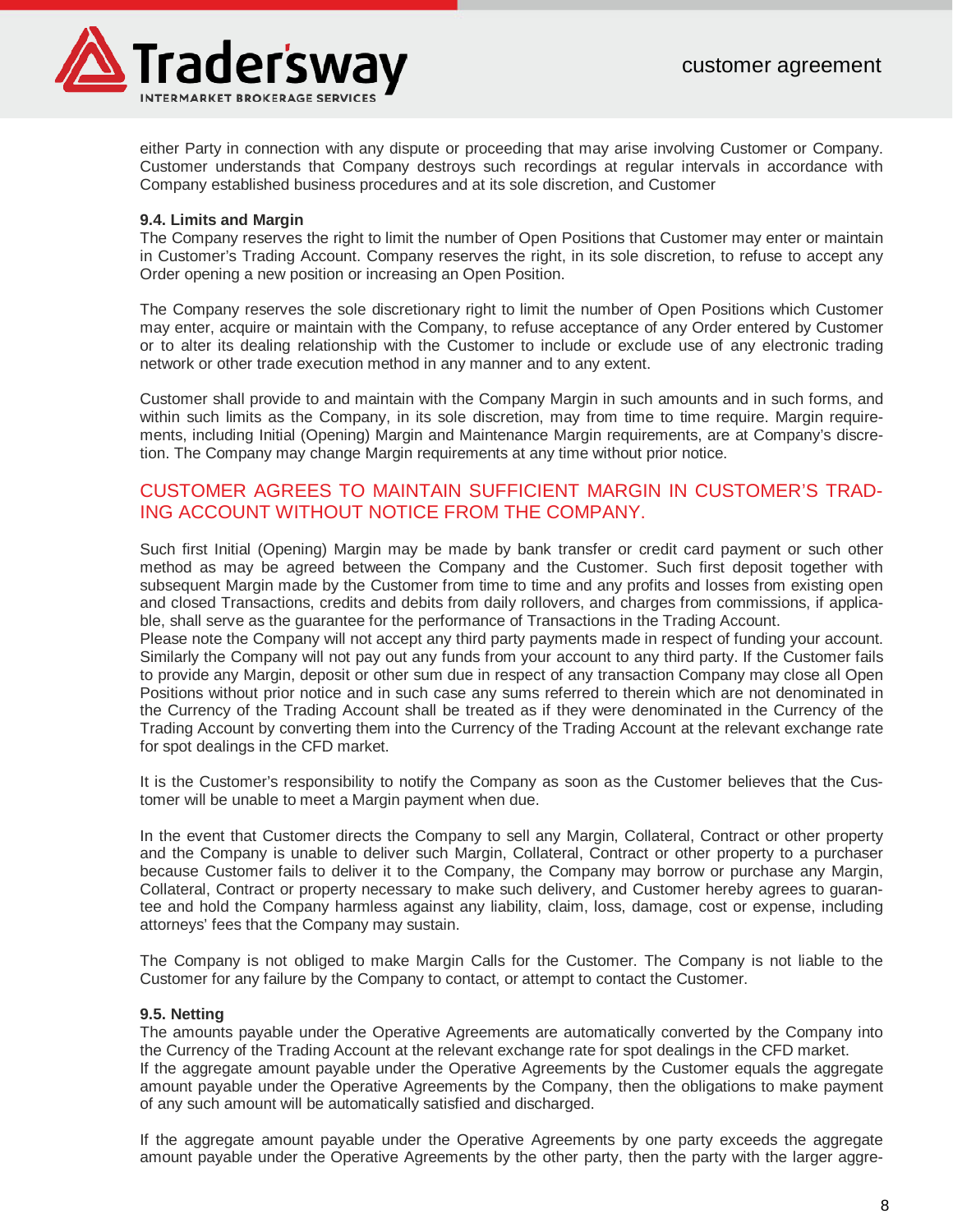

gate amount shall pay the excess to the other party and all obligations to make payment will be automatically satisfied and discharged.

The Customer obligations to pay any due amount shall include all commissions, charges and other costs determined by the Company.

#### **9**.**6**. **Transfer of Funds**

All transfers of funds shall be made at Customer's expense. Customer knows and accepts the condition that in case of funds withdrawal from Trading Account the Company will deduct from Customer's funds the amounts required to cover Company's expenses related to the funds transfer.

The Customer agrees that the Company shall charge a commission for each bank transfer to cover the transfer costs.

Transfers to any third parties shall NOT be permitted. All other transfers must be in the name of the holder of the account.

Customer agrees hereby that Company may at any time, in the sole judgment of the Company, apply and transfer from Customer's account to any of Customer's other accounts held with the Company or an affiliate of the Company or other approved financial institution or its associates any of the moneys, currencies or other property of Customer held either individually or jointly with others to another regulated account of the same said Customer.

# **9**.**7**. **Currencies**

Basic settlement currencies for monetary relations between the Company and Customer shall be U.S. Dollars. Settlements in other currencies shall be made exclusively at the sole discretion of the Company. Customer understands that if it is necessary to convert currencies for the purposes of monetary relations between Company and Customer, such actions will be made by Company at Customer's expense by deducting from Customer's funds the amounts required to cover Company's expenses related to such conversion.

#### **10**. **Risk Acknowledgements**

CUSTOMER ACKNOWLEDGES AND UNDERSTANDS THAT TRADING AND IN-VESTMENT IN LEVERAGED CFD CONTRACTS IS HIGHLY SPECULATIVE, IN-VOLVES AN EXTREME DEGREE OF RISK, AND IS GENERALLY APPROPRIATE ONLY FOR PERSONS WHO CAN ASSUME RISK OF LOSS IN EXCESS OF THEIR MARGIN DEPOSIT.

Customer understands that because of the low margin / high leverage normally available in CFD trading, price changes in CFD may result in significant losses. Such losses may substantially exceed Customer's investment and Margin deposit. By Customer directing Company to enter into any leveraged CFD Contract, any profit or loss arising as a result of a fluctuation in the exchange rate affecting such Currency will be entirely for the Customer's account and risk, all initial and subsequent deposits for Margin purposes shall be made in U.S. Dollars or in other currency in accordance with the type of Trading Account and its currency, in such amounts as Company may in its sole discretion require; and Company is authorized to convert funds in Customer's account for Margin into and from such account currency at a rate of exchange determined by Company in its sole discretion on the basis of the then prevailing money market rates. Customer warrants that the Customer is willing and able, financially and otherwise, to assume the risk of leveraged CFD trading. In consideration of Company carrying his/her Account(s), Customer agrees not to hold Company responsible for losses incurred through following its trading recommendations or suggestions or those of its employees, agents or representatives. Customer recognizes that guarantees of profit or freedom from loss cannot be given and it is impossible to predict performance in leveraged CFD trading. Customer acknowledges that Customer has received no such guarantees from Company or from any of its representatives or any Introducing Broker or other entity with whom Customer is conducting his/her Company account and has not entered into this Customer Agreement in consideration of or in reliance upon any such guarantees or similar representations. All transactions effected for Customer's Trading Accounts and all fluctuations in the market prices of the Contracts carried in Customer's Trading Accounts are at Custom-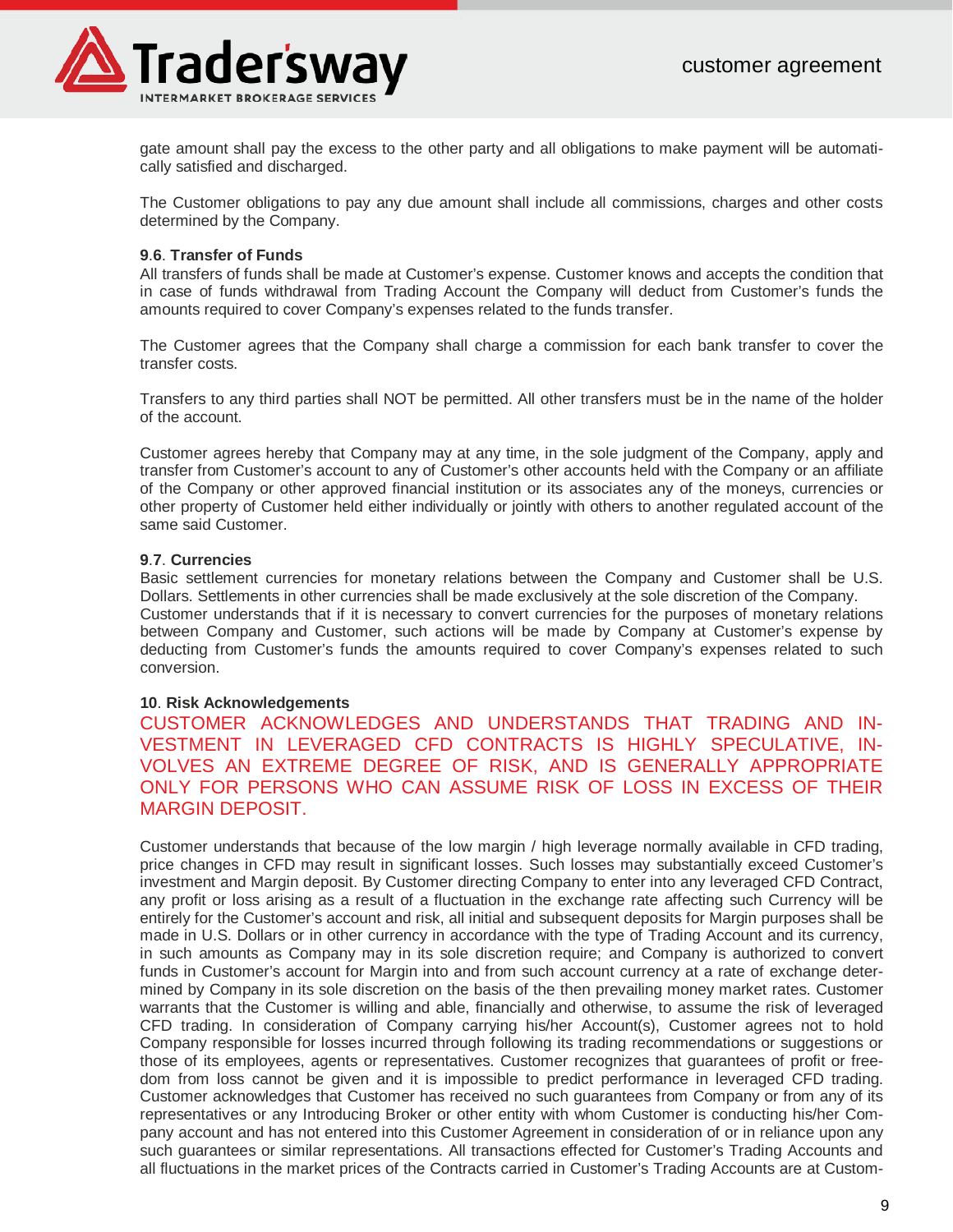

er's risk, and Customer shall be solely liable therefore under all circumstances. Customer represents and warrants that Customer is willing and financially able to sustain such losses, and that the trading of leveraged CFD is a suitable investment vehicle for the Customer. The Company is not responsible for delays or partial or total failures in any online (electronic) Trading Platforms or any communications facility or other causes beyond Company's reasonable direct control.

The Customer understands and recognizes that the transactions to be conducted pursuant to this Customer Agreement are NOT conducted on a Regulated Market or Exchange. Customer represents that it is aware of the risks inherent in the trading of leveraged CFD and is financially able to bear such risks and withstand any losses incurred.

# **11**. **Fees, Commissions and Charges**

The Customer shall be obliged to pay the Company the commissions, charges and other costs set out in the Contracts Specifications. The Company will display all current commissions, charges and other costs on its Website.

The Company may vary commissions, charges and other costs from time to time without prior notice to the Customer. All changes in commissions, charges and other costs including the changes in rollover/interest policy which are displayed on the Website.

The Customer realizes that the Company derives compensation from spread. The Company may charge for incidental banking costs, such as charges for bank transfers in the event of withdrawal of funds. The Company reserves the right to change its existing incidental fee structure at any time and without notice. When trading transactions are conducted with CFD instruments, Company charges Customer a commission which may be determined by Company per each instrument separately. The Company reserves the right, at its sole motivated discretion, to introduce changes in the existing structure of commissions and fees. The Company is not a tax agent as related to Customer; hence it does not withhold any amounts for the purposes of Customer's taxation.

The Company will not be under any obligation to disclose to, or to account to the Customer for, any profit, benefit, commission or other remuneration made or received by the Company by reason of any Transaction or investment, unless otherwise agreed in the Operative Agreements.

Customer acknowledges and agrees that the Company will deduct commissions/fees from Customer's Trading Account(s) which will reduce account value. The Company reserves the right to liquidate positions if commissions or other charges cause a Margin deficiency. Before you begin trading with the Company, you should obtain a clear explanation of all charges (i.e. commissions, fees, spreads, markups and markdowns, etc.) for which you will be held legally responsible to pay. These charges will have a direct affect on the net results of your trading strategy. Frequent trading will result in increased charges that will have an overall affect on your trading performance.

# **12**. **Customer's Money**

The Customer may deposit funds into the Trading Account at any time. Customer shall deposit funds to their trade account with the Company by cashless transfer to Company's settlement account or in other form determined by the Company at its sole discretion.

Customer may withdraw funds deposited to their trade account and/or profit gained through trading transactions from any of their trade accounts to Customer's bank accounts or to any other payment service provider accounts by virtue of which the Customer credit its account. Transfer (Withdrawal) of funds to accounts of any third party is not allowed.

Customer shall withdraw funds from their trade account in accordance with the effective rules and regulations established by the Company.

Per a general rule, funds may be withdrawn from trade accounts in any amount; still, to keep the account active, Customer is required to comply with the open position collateral requirements.

It is not Company's obligation but the Company has the right from time to time at Company's sole discretion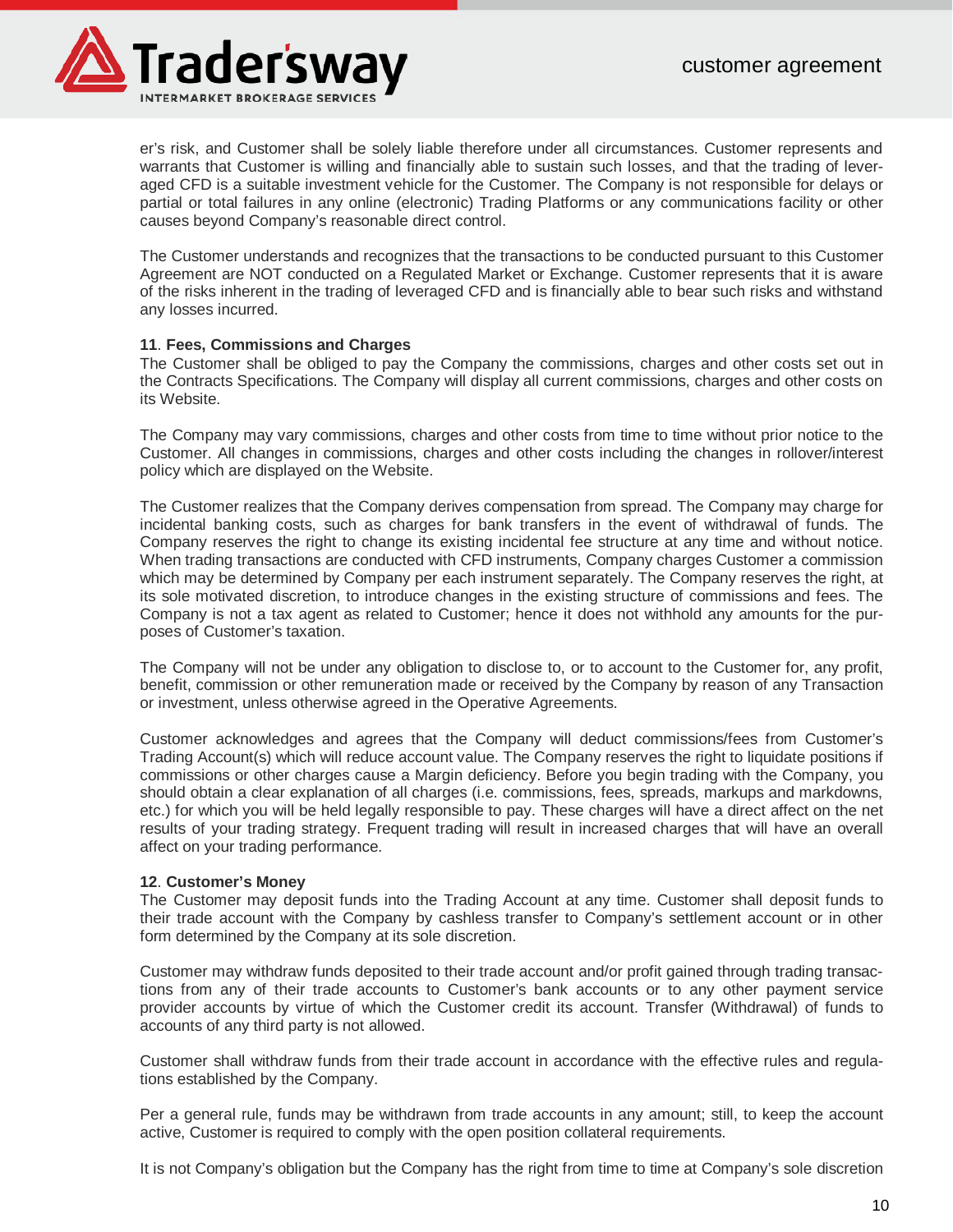

to pay interest to you on any of your money that the Company holds and by entering into this Agreement you acknowledge that you therefore waive any entitlement to interest on such money.

In the event that there has been no movement (deposit/withdrawal, trading transaction in the case of no Open Positions) on your account balance for a period of at least six months (notwithstanding any payments or receipt of charges, interest or similar items) and the Company is unable to trace you despite having taken reasonable steps to do so, you agree that the Company may cease to treat your money as Customer's money and further that ownership of such money will be irrevocably transferred from you to the Company.

#### **13**. **Confirmations and Reports**

Confirmation of trades will be made online as the trades are executed and should immediately be reflected in the Customer's Trading Platform.

Reports and all online position windows and statements of Accounts for Customer shall be deemed correct and shall be conclusive and binding upon Customer if not objected to by telephone immediately upon receipt and such objection is confirmed in writing within two (2) Business Days after the transmission to Customer or if the Company does not change the confirmed execution price and details. The Company reserves the right to change confirmed rates, prices or trade details of executed and confirmed deals if the Company determines the electronic or verbal price or details from that deal were executed in error. Margin Calls or trade corrections shall be conclusive and binding unless objected to immediately by telephone, fax or email.

Conditions and other data as to conducting each trade shall be set forth in the confirmation sent to Customer electronically, and is evidence of the completed transaction. If for some reason Customer did not receive confirmation, including due to a computer bug, the transaction will not be void, and records made by Company in connection with this transaction will serve as indisputable evidence of conditions and other data of the transaction conducted. Transactions conducted on-line via the electronic trading platform will be confirmed on-line as the trade is executed, and transactions conducted over the telephone will be confirmed verbally as the trade is executed, on-line on the screen of the trading terminal and in the form of statements sent electronically to 24:00 hrs. (Central European Time) of the day when the Transaction is executed.

Statements will be sent to Customer monthly, electronically to Customer's e-mail indicated by them when executing the Customer Agreement. Confirmations and changes per Customer's account shall be deemed correct, and become final and binding for Customer upon expiration of 2 (two) Business Days after being sent to Customer electronically or via e-mail. Customer's objections as to the information contained in confirmations, account statements, and other information having to do with Customer's account shall be made in writing or in the form of an electronic document, and must contain sufficient information so that the issue or error could be detected.

Customer understands and acknowledges that oral information provided by the Company to Customer regarding confirmations of trades and statements of Trading Account may be unverified and incomplete due to delays in transmission and other factors beyond Company's reasonable control. Customer therefore acknowledges and agrees that any reliance upon such oral information is at Customer's risk and Customer further agrees to immediately bring to Company's attention any such oral information which Customer has reason to believe is inconsistent with Customer's own information. No provision of this Customer Agreement shall operate to prevent Company from correcting any error or omission upon discovery. The Customer agrees that such errors, whether resulting in a profit or loss, shall be corrected and Customer's Trading Account will be credited or debited in such manner and extent as to place the Trading Account in the same position in which it would have been had the error not occurred. The Company reserves the right to be the final arbiter relating to disputed Orders.

Customer is entitled to object to the confirmation and other statements via e-mail or through the personal area of the Company's Internet Trading Platform within the time frames above indicated, but any of such claims must be duplicated and sent to the Company via e-mail or regular mail within 2 (two) subsequent business days. Absence of claims within said time frame shall mean that Customer confirms correctness of any actions of the Company made prior to receipt of such statements by Customer. Customer's failure to receive a confirmation shall not relieve Customer of the obligation to object as set forth herein. Customer agrees to promptly notify the Company of any information received from Company that Customer for some reasons thinks contradicting Customer's proper information. Customer understands, confirms and realizes that errors, whether resulting in a profit or loss, shall be corrected, and Customer's account will be credited or debited in such manner and extent as to place the account in the same position in which it would have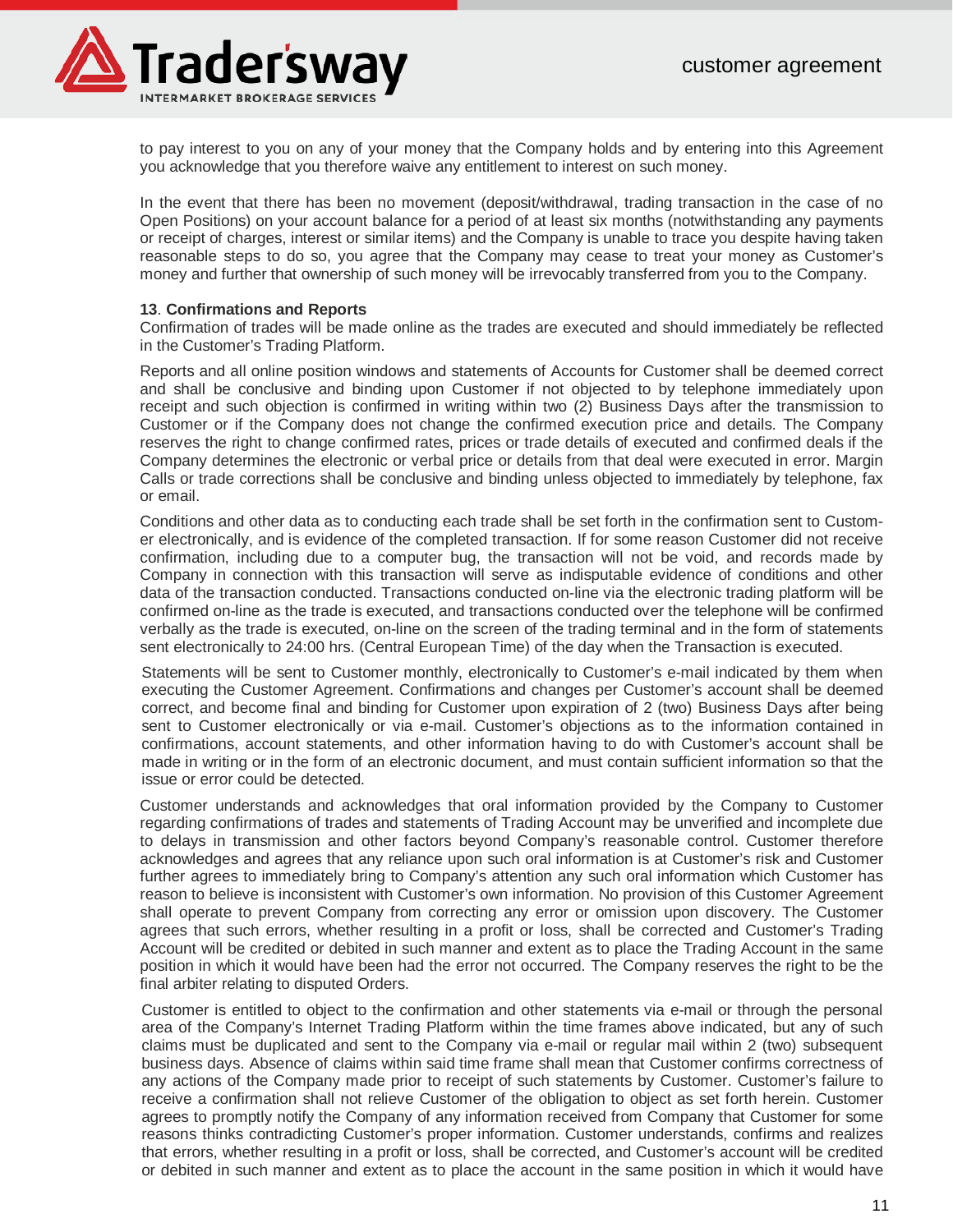

been had the error not occurred. In terms of receipt of confirmations and/or statements, the operation of this paragraph does not extend to relations that involve electronic document management with the use of elements of strict identification/authentication and/or electronic digital signature.

Customer's reports, statements, notices and any other outbound communications will be available online in the Private Office and in the Internet Trading Platform and Customer monthly statements will be available by posting e-mail fixed in the records of the Company.

We are not obliged to send you a paper copy of messages, reports, statements, notices sent to you by email or posted to Company's Website/Internet Trading Platform. Sending messages, reports, statements, notices to you by email or by posting it to Company's Website/Internet Trading Platform in a durable medium fully complies with all Company's obligations under the Customer Agreement.

#### **14**. **Communications**

Reports, statements, notices and any other communications may be transmitted to Customer at the address set forth herein, or to such other address as Customer may from time to time designate in writing to the Company. All communications sent, whether by mail, telegraph, e-mail, fax, messenger or otherwise, shall be deemed transmitted by the Company when deposited in mail, or when received by a transmitting agent, or communications or recording device, designated by Customer or otherwise within Customer's actual or constructive control, and such communication shall be deemed delivered to Customer personally, whether actually received by Customer or not, and Customer hereby waives all claims resulting from failures to receive such communications. All communications sent by Customer shall not be deemed effective until accepted by the Company. Customer shall notify the Company immediately in writing of any change in Customer's address by e-mail to backoffice@tradersway.com.

All contact details provided by the Customer, e.g. address, email address or fax number as last notified will be used as applicable. The Customer agrees to accept any notices or messages from the Company at any time.

Customer undertakes to promptly notify the Company of any change in their mailing or e-mail address by sending a message to the Company via e-mail, by mail or other correspondence courier service.

Any outbound correspondence of the Company shall be deemed transmitted to Customer and in force when transferred to a mail service for delivery or other courier service, or when received by a transmitting agent (e.g. an Internet service provider) to be re-sent to Customer, whether actually received by Customer or not.

#### **15**. **Indemnification**

Neither the Company nor any of its affiliates, officers, directors, managers, employees or agents shall be liable for any loss, damage or debt to the Customer arising directly or indirectly out of or in connection with this Customer Agreement or any Transaction, except in the event of gross negligence or wilful misconduct on the part of the Company, its affiliates, officers, directors, managers, employees or agents.

The Customer agrees to indemnify and hold Company, and Company' affiliates, officers, directors, managers, employees, agents, successors and assigns **("Indemnified Persons"),** harmless from and against any and all liabilities, losses, damages, costs and expenses (including reasonable attorney's fees) incurred by the Indemnified Persons and each of them arising out of the Customer's failure to comply with any and all of its obligations set forth in this Customer Agreement and/or Company' enforcement against the Customer of any and all of its rights under this Customer Agreement.

Except as otherwise expressly stated herein, Customer also agrees to pay promptly to Company all damages, costs and expenses, including attorney's and other professional fees, incurred by Company in the enforcement of any of the provisions of this Customer Agreement, any other agreements between Company and Customer, and any Contracts and other transactions hereunder.

The Customer acknowledges and agrees that any oral information given to the Customer concerning the Account, if given, may be unverified and incomplete and that any reliance on such information is at the Customer's sole risk and responsibility. Company makes no warranty, express or implied, that any pricing or other information provided by it, through the Trading Platform or by telephone or otherwise is correct or reflects current market conditions. Furthermore, Company does not make any warranty or guarantee with respect to the Trading Platform and/or its content, including but not limited to, warranties for merchantability or fitness for a particular purpose. If a quoting error (known to the Customer or of which the Customer should reasonably have been aware) occurs due to a mistake by Company or due to a computer or system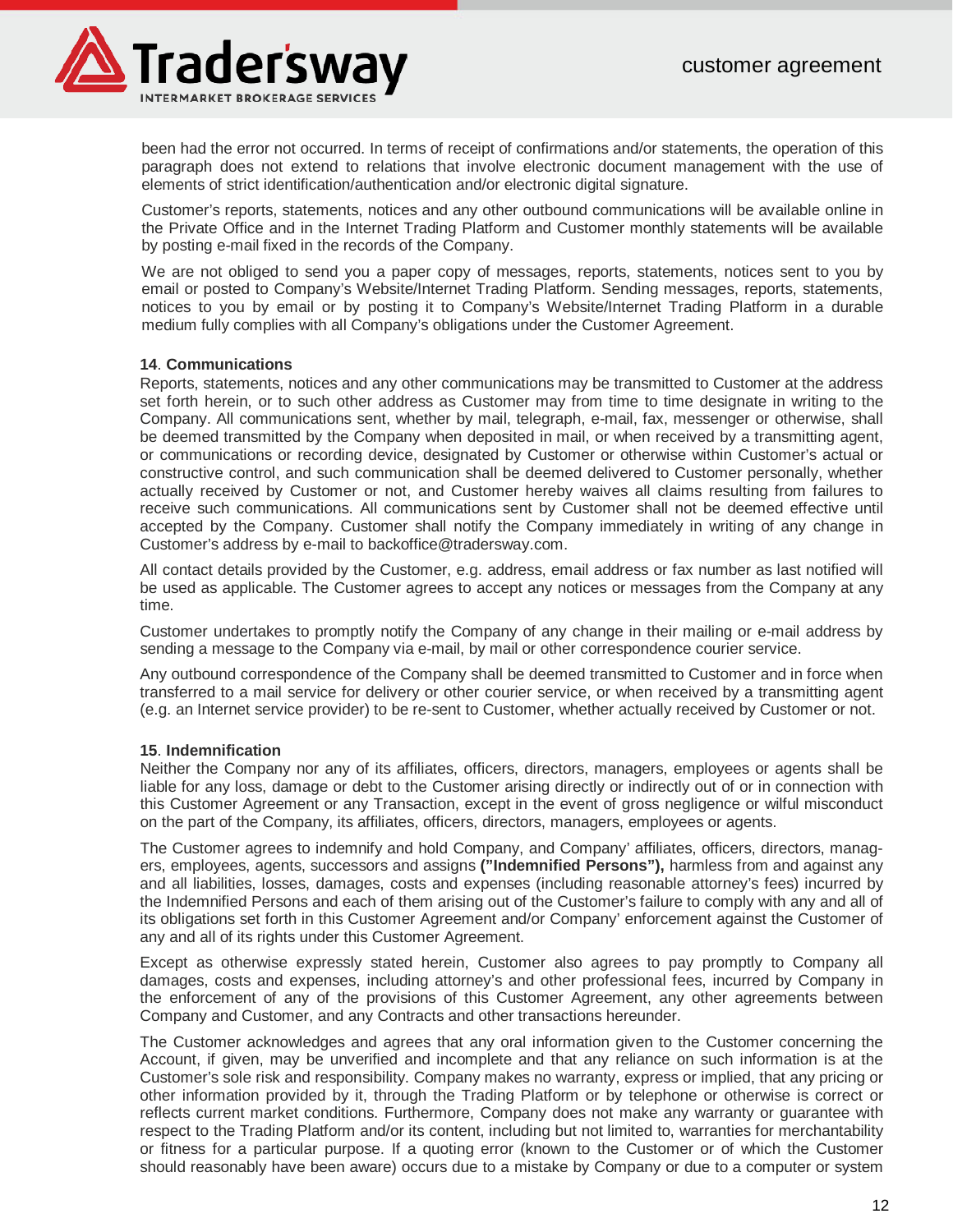

malfunction, Company will not be liable for any resulting errors in the Customer's Account balances. Company reserves the right to make such corrections or adjustments to the Account involved in any such error as it considers appropriate in its discretion. Any dispute arising from such quoting errors will be resolved on the basis of the fair market value of the underlying product at the time the error was made.

To avoid misinterpretation of this Customer Agreement, Company shall not be responsible for:

a. any damage caused, directly or indirectly, by any events, actions or omissions beyond the control of Company, including delays in transmission of orders due to disruption, failure, or malfunction of communication or data transmission facilities, delay or distortion in the transmission of orders and/or information due to a breakdown in or failure of transmission or communication systems, power supply interruption, damage to the Customer's computer or related equipment through software application or other causes beyond control of Company;

b. any loss or damage resulting, directly or indirectly, from any claims, losses, damages, costs and expenses, including attorney's fees, to any natural person or entity, arising other than as a direct result of gross negligence or malfeasance committed by Company, and under no circumstances shall Company be responsible for consequential or special damages. Company shall not be liable for any claim, loss or damage arising from any actions by any agent or by the Customer.

Customer confirms that they conduct transactions exclusively at their own expense and risk and have no arrangements with any of Company's employees or its agents in terms of conducting transactions per Customer's account, including arrangements that guarantee profit or limitation of loss per Customer's account. No arrangement or promise of this kind was authorized or is legal. Customer understands that they undertake to promptly notify Company in writing of any arrangement or promise of this kind with any person stating or allegedly acting on behalf of Company. Moreover, Customer understands that any promise made by any one regarding Customer's account, that differs from statements Customer receives from Company, must be immediately brought to the attention of Company in writing. Customer understands that they undertake to authorize any transactions prior to execution thereof, and any disputable transactions must be brought to the attention of Company. Customer agrees to indemnify and hold Company harmless for any damage which may arise as a result of Customer not notifying Company promptly of any above event.

#### **16**. **Intellectual property and Confidentiality**

The Customer shall not have any rights to the Trading Platforms, except for the right to have access to and use the Platform for the purposes set forth in this Customer Agreement. The Customer acknowledges that the Trading Platform is confidential and is a property of Company and those significant intellectual resources, time; efforts and money have been spent for its development. The Customer may not copy, reproduce, modify, decompile, reverse engineer or convert the trading platform or the manner in which it operates.

All copyright, trademark, trade secrets and other intellectual property rights in the Company Trading System or Company Online Trading System ("Trading System(s)") shall remain at all times the sole and exclusive property of the Company and/or its 3rd party service providers and Customers shall have no right or interest in the Trading System(s) except for the right to access and use the Trading System(s) as specified herein. Customer acknowledges that the Trading System(s) are confidential to the Company and/or its 3rd party service providers and have been developed through the expenditure of substantial skill, time, effort and money. The Customer will protect the confidentiality of the Company and/or its 3rd party service providers by allowing access to the Trading System(s) only by its employees and agents on a need to access basis. Customer will not publish, distribute, or otherwise make information available to third parties any information derived from or relating to the Trading System(s). Customer will not copy, modify, de-compile, reverse engineer, and make derivative works of the Trading System(s) or in the manner in which it operates.

The information which the Company holds about the Customer is confidential and will not be used for any purpose other than in connection with the provision of the Services. Information of a confidential nature will be treated as such provided that such information is not already in the public domain. Information of a confidential nature will only be disclosed to any person other than an Affiliate of the Company, in the following circumstances: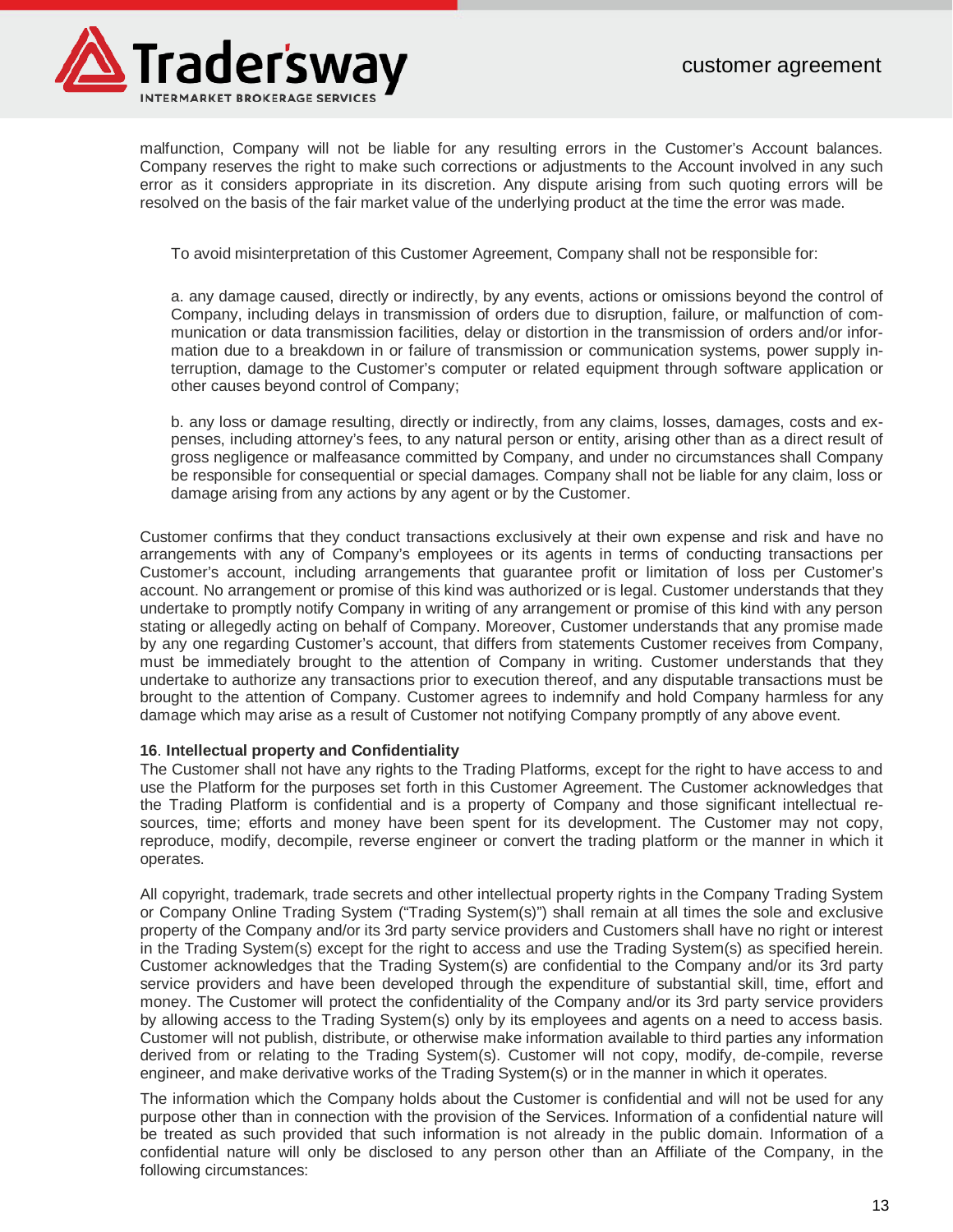

- (a) where required by law or if requested by any regulatory authority or exchange having control or jurisdiction over the Company (or any respective associate);
- (b) to investigate or prevent fraud or other illegal activity;
- (с) to any third party in connection with the provision of Services to the Customer by the Company;

(d) he initiation by a third party of proceedings for the Customer's bankruptcy (if the Customer is an individual) or for the Customer's winding-up or for the appointment of an administrator or receiver in respect of the Customer or any of the Customer's assets (if the Customer is a company) or (in both cases) if the Customer makes an arrangement or composition with the Customer's creditors or any procedure which is similar or analogous to any of the above is commenced in respect of the Customer;

(e) where any representation or warranty made by the Customer in clause 8 is or becomes untrue;

- (f) the Customer is unable to pay the Customer's debts when they fall due;
- (g) the Customer (if the Customer is an individual) dies or becomes of unsound mind; or

(h) any other circumstance where the Company reasonably believes that it is necessary or desirable to take any action set out thereinafter.

If an Event of Default occurs the Company may, at its absolute discretion, at any time and without prior notice, take one or more of the following steps:

a. close or part-close all or any of your Bets at a Closing Level based on the then prevailing quotations or prices in the relevant Underlying Markets or, if none, at such levels as the Company considers fair and reasonable and/or delete or place an Order on your account with the aim of reducing your exposure and the level of Deposit/ Margin or other funds owed by you to us;

b. convert any Currency balances on your account into another Currency;

c. debit the Customer's Trading Account(s) for the amounts which are due to the Company;

d. retain any funds, investments (including any interest or other payment payable thereon) or other assets due to you, and sell them without notice to you at such price and in such manner as the Company, acting reasonably, decide, applying the proceeds of sale and discharging the costs of sale;

e. close any or all of the Customer's Trading Accounts held with the Company;

f. refuse to open new Trading Accounts for the Customer.

You acknowledge and agree that, inclosing out Bets under this clause, it may be necessary for the Company to 'work' the order. This may have the result that your Bet is closed out in tranches at different bid prices (in the case of Sells) or offer prices (in the case of Buys), resulting in an aggregate closing level for your Bet that results in further losses being incurred on your account. You acknowledge and agree that the Company shall not have any liability to you as a result of any such working of your Bets.

If you have failed to make a payment when due the Company may at our absolute discretion at any time and without prior notice inform your partner, employer, any professional, regulatory or other organization with which you are associated or any person who the Company believes to have an interest in knowing such facts of the amount of such overdue sum, the fact you have failed to make a payment and any other relevant facts or information. By entering into this Customer Agreement, you expressly consent to any disclosure of this data by the Company in the circumstances set out herein.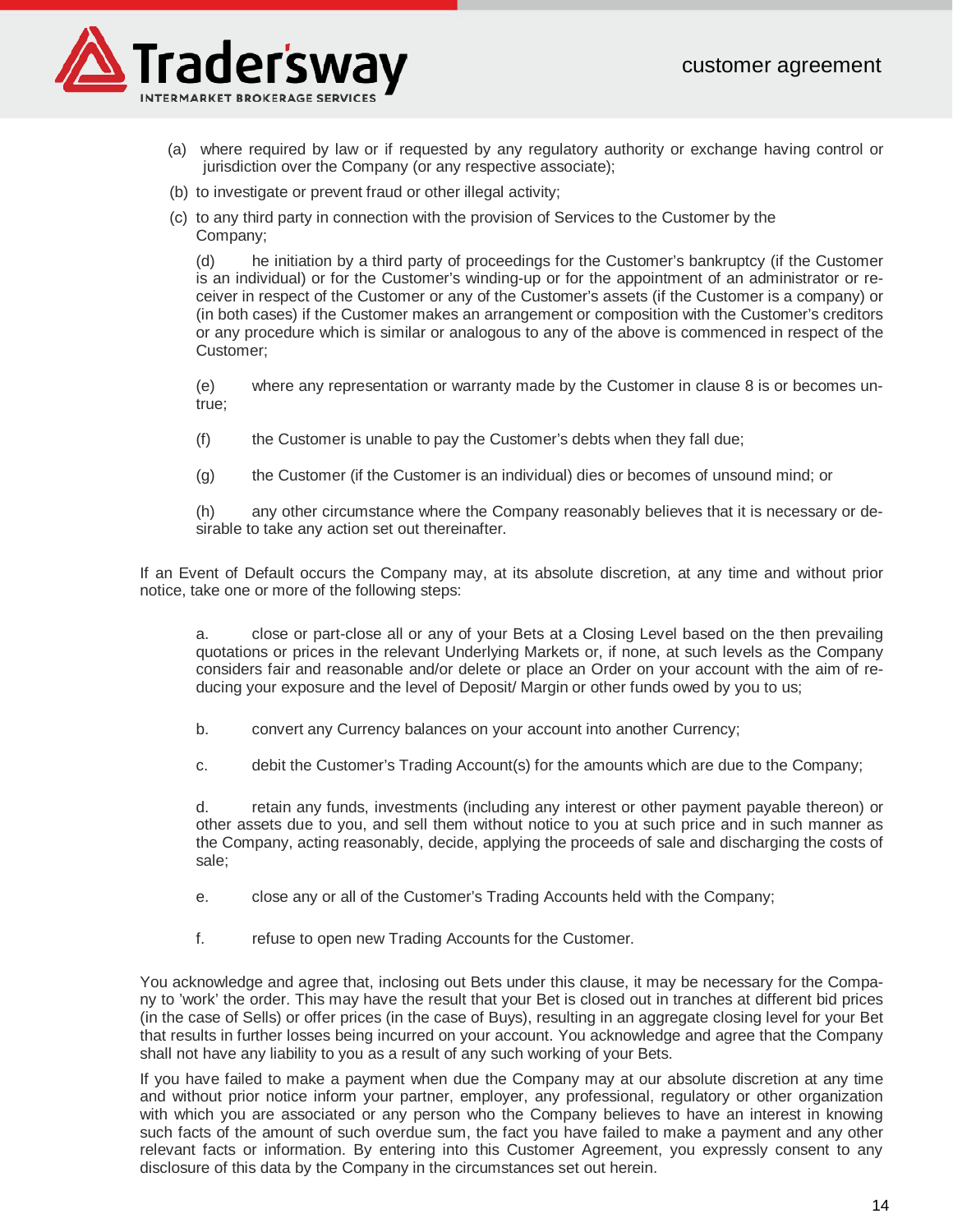

# **17**. **Amendments and Termination**

Customer understands, acknowledges and agrees that relations hereunder are of continuous character; with a view to that, events may occur such as changes in market circumstances and conditions, changes in normal business customs and practices currently existing in the market, other circumstances and conditions relevant for Company and affecting the Company's operations.

With a view to the above said, the Company reserves the right to introduce amendments at any time or change this Customer Agreement, including all and any annexes hereto, and change the sequence of work and operations. The Company will notify Customer of any amendment or change by posting such amendment or change to its official website at http://www.tradersway.com and/or notifying Customer accordingly via e-mail.

Customer agrees that said amendment or change shall come into force and become binding not earlier than 10 (ten) days after the Company posted notification of such amendment to its official website at http://www.tradersway.com and/or notified Customer of such change via e-mail. Customer understands that the rules set forth in this paragraph shall not extend to the terms of Force-Majeure market condition.

This Customer Agreement shall continue in effect until termination, and may be terminated by Customer at any time when Customer has no open positions and/or no liabilities held by or owed to the Company, upon the actual receipt by the Company of written notice of termination with 3 (three) days prior to termination in writing via e-mail, by mail or any other correspondence courier service in accordance with the provisions set forth in clause 14 hereof. This Customer Agreement may be terminated by the Company at any time whatsoever upon the transmittal of written notice of termination to Customer; provided, that such termination shall not affect any transactions previously entered into and shall not relieve either party of any obligations set forth in this Customer Agreement. Any such notice of termination by the Customer shall not relieve Customer of any obligations arising out of any deficit balance.

Any such termination will not affect any obligation which has already been incurred by either the Customer or the Company in respect of any Open Position or any legal rights or obligations which may already have arisen under the Operative Agreements or any Transactions and deposit/withdrawal operations made thereunder. Termination by any party shall not extend to any contract or other prior transactions conducted, and shall not relieve any party from its respective obligations hereunder.

Upon termination of this Customer Agreement, the Company will be entitled without prior notice to the Customer to cease to grant the Customer access to the Trading Platform.

Upon termination of this Customer Agreement, all amounts payable by the Customer to the Company will become immediately due and payable including (but without limitation):

(a) all outstanding fees, charges and commissions;

(b) any dealing expenses incurred by terminating this Customer Agreement and charges incurred for transferring the Customer's investments to another investment firm; and

 (c) any losses and expenses realized in closing out any Transactions or settling or concluding outstanding obligations incurred by the Company on the Customer's behalf.

#### **18**. **Manifest Error**

The Company reserve the right to, without Customer's consent, either void from the outset or amend the terms of any Bet containing or based on any error that the Company reasonably believe to be obvious or palpable (a "Manifest Error"). If, in Company's discretion, the Company chooses to amend the terms of any such Manifestly Erroneous Bet, the amended level will be such level as the Company reasonably believes would have been fair at the time the Bet was entered into. In deciding whether an error is a Manifest Error the Company must act reasonably and the Company may take into account any relevant information including, without limitation, the state of the Underlying Market at the time of the error or any mistake in, or lack of clarity of, any information source or pronouncement upon which the Company bases its quoted prices. Any financial commitment that the Customer has entered into or refrained from entering into in reliance on a Bet with the Company will not be taken into account in deciding whether or not there has been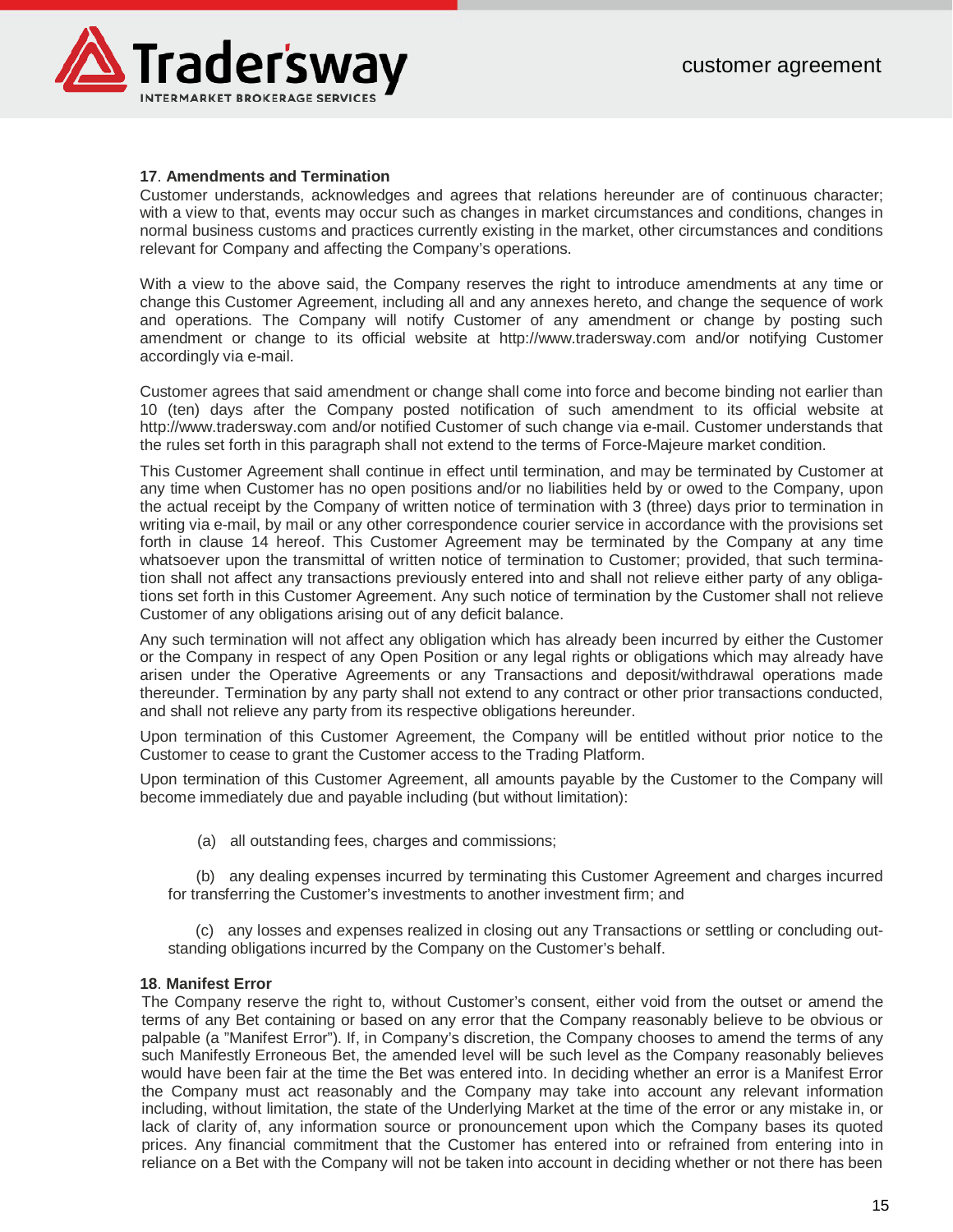

a Manifest Error. In the absence of willful default or fraud by the Company we will not be liable to the Customer for any loss, cost, claim, demand or expense following a Manifest Error (including where the Manifest Error is made by any information source, commentator or official upon whom we reasonably rely).

If a Manifest Error has occurred and the Company chooses to exercise any of Company's rights under this clause, and if you have received any monies from the Company in connection with the Manifest Error, the Customer agrees that those monies are due and payable to the Company and the Customer agrees to return an equal sum to the Company without delay.

#### **19**. **Force Majeure**

The Company may, in its reasonable opinion, determine that an emergency or an exceptional market condition exists (a "Force Majeure Event"), in which case the Company will, in due course take reasonable steps to inform the Customer. A Force Majeure Event will include, but is not limited to, the following:

(a) any act, event or occurrence (including, without limitation, any strike, riot or civil commotion, act of terrorism, war, industrial action, acts and regulations of any governmental or supra national bodies or authorities) that, in our opinion, prevents the Company from maintaining an orderly market in one or more of the Indices in respect of which the Company ordinarily accepts Bets;

(b) the suspension or closure of any market or the abandonment or failure of any event upon which pany bases, or to which the Company in any way relates, its quote, or the imposition the Company bases, or to which the Company in any way relates, its quote, or the of limits or special or unusual terms on the trading in any such market or on any such event; or

(с) the occurrence of an excessive movement in the level of any of Company's Indices and/or any corresponding market or Company's anticipation (acting reasonably) of the occurrence of such a movement;

(d) any breakdown or failure of transmission, communication or computer facilities, interruption of power supply, or electronic or communications equipment failure; or

(e) the failure of any relevant supplier, broker, agent or principal of ours, exchange, clearing house or regulatory or self-regulatory organization, for any reason to perform its obligations.

If the Company determines that a Force Majeure Event exists the Company may at its absolute discretion without notice and at any time take one or more of the following steps:

(a) increase Customer's Margin requirements;

(b) close any or all of Customer's open Bets, other than any Controlled Risk Bet, at such Closing Level as the Company reasonably believes to be appropriate (and, in the case of a Controlled Risk Bet, where there is no quotation available, the Company may close any such Bet at the time when the Company reasonably believes that, but for the existence of the Force Majeure Event, the level set by the Customer for closing the Bet would have been reached);

(c) suspend or modify the application of any or all of the terms of this Customer Agreement to the extent that the Force Majeure Event makes it impossible or impractical for the Company to comply with the term or terms in question; or

(d) alter the Determination Date for a particular Index.

The Company will not be responsible for delays in the transmission of orders due to a breakdown or failure of transmission or communication facilities, electrical power outage or for any other cause beyond The Company's control or anticipation. The Company shall only be liable for its actions directly attributable to gross negligence, willful default or fraud on the part of the Company. The Company shall not be liable for losses arising from the default of any agent or any other party used by the Company under this Customer Agreement.

#### **20**. **Entire Agreement and Severability**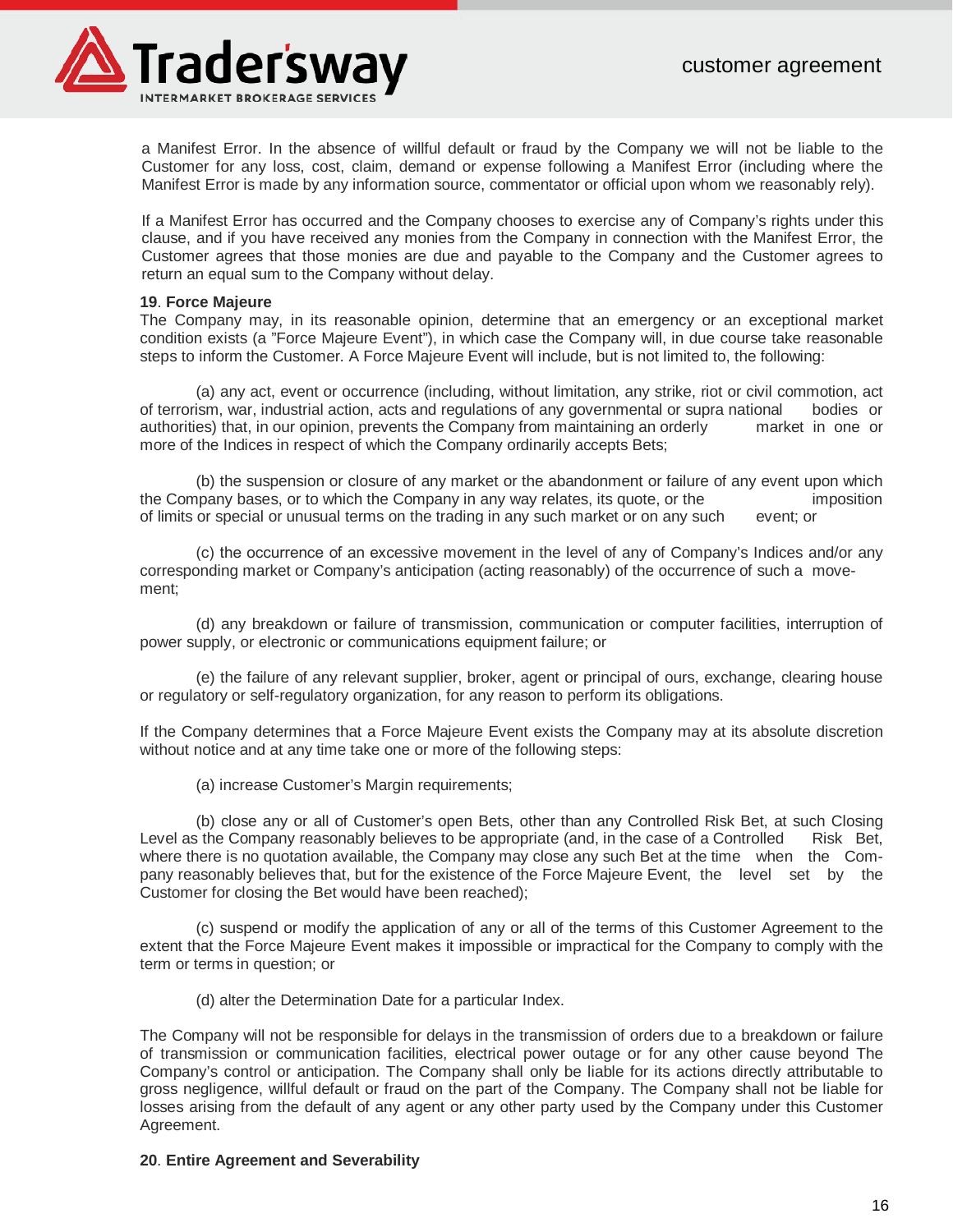

This Customer Agreement, together with the full Customer Account Application, Trading Rules, Terms of Business, Risk Disclosure Statement and all applicable written Annexes thereto, embodies the entire Customer Agreement of the parties, superseding any and all prior written and oral agreements.

If any provision of this Customer Agreement or the application thereof to any Transaction, person or circumstance will be invalid, illegal, or unenforceable to any extent, the remainder of this Customer Agreement and the application thereof will not be affected and will be enforceable to the fullest extent permitted by law.

# **21. Binding Effect**

This Customer Agreement shall be continuous and shall cover, individually and collectively, all Accounts of Customer at any time opened or reopened with the Company, irrespective of any change or changes at any time in the personnel of the Company or its successors, assigns, or affiliates. This Customer Agreement, including all authorizations, shall inure to the benefit of the Company and its successors and assigns, whether by merger, consolidation, or otherwise and shall be binding upon Customer and/or the personal representatives, heirs, executor, administrator, trustee, legatees, legal representative, successors and assigns of Customer.

#### **22. Miscellaneous**

The Company has the right to suspend the Customer's Trading Account at any time for any good reason with or without written notice to the Customer.

In the event that a situation arises that is not covered under the Operative Agreements, the Company will resolve the matter on the basis of good faith and fairness and, where appropriate, by taking such action as is consistent with market practice.

No single or partial exercise of, or failure or delay in exercising any right, power or remedy (under these terms or at law) by the Company shall constitute a waiver by the Company of, or impair or preclude any exercise or urther exercise of, that or any other right, power or remedy arising under the Operative Agreements or at law.

Any liability of the Customer to the Company under the Operative Agreements may in whole or in part be released, compounded, compromised or postponed by the Company in its absolute discretion without affecting any rights in respect of that or any liability not so waived, released, compounded, compromised or postponed. A waiver by the Company of a breach of any of the terms of the Operative Agreements or of a default under these terms does not constitute a waiver of any other breach or default and shall not affect the other terms. A waiver by the Company of a breach of any of the terms of the Operative Agreements or a default under these terms will not prevent the Company from subsequently requiring compliance with the waived obligation.

The rights and remedies provided to the Company under the Operative Agreements are cumulative and are not exclusive of any rights or remedies provided by law.

The Company may assign the benefit and burden of the Operative Agreements to a third party in whole or in part, provided that such assignee agrees to abide by the terms of the Operative Agreements. Such assignment shall come into effect ten Business Days following the day the Customer is deemed to have received notice of the assignment in accordance with the Terms of Business.

If any term of the Operative Agreements (or any part of any term) shall be held by a court of competent jurisdiction to be unenforceable for any reason then such term shall, to that extent, be deemed severable and not form part of this Customer Agreement or the Terms of Business, but the enforceability of the remainder of Operative Agreements shall not be affected.

The Customer may not assign, charge or otherwise transfer or purport to assign, charge or otherwise transfer the Customer's rights or obligations under the Operative Agreements without prior written consent of the Company and any purported assignment, charge or transfer in violation of this term shall be void.

#### **23. Governing law and Jurisdiction**

This Customer Agreement and each Bet entered into between the Company and the Customer is in all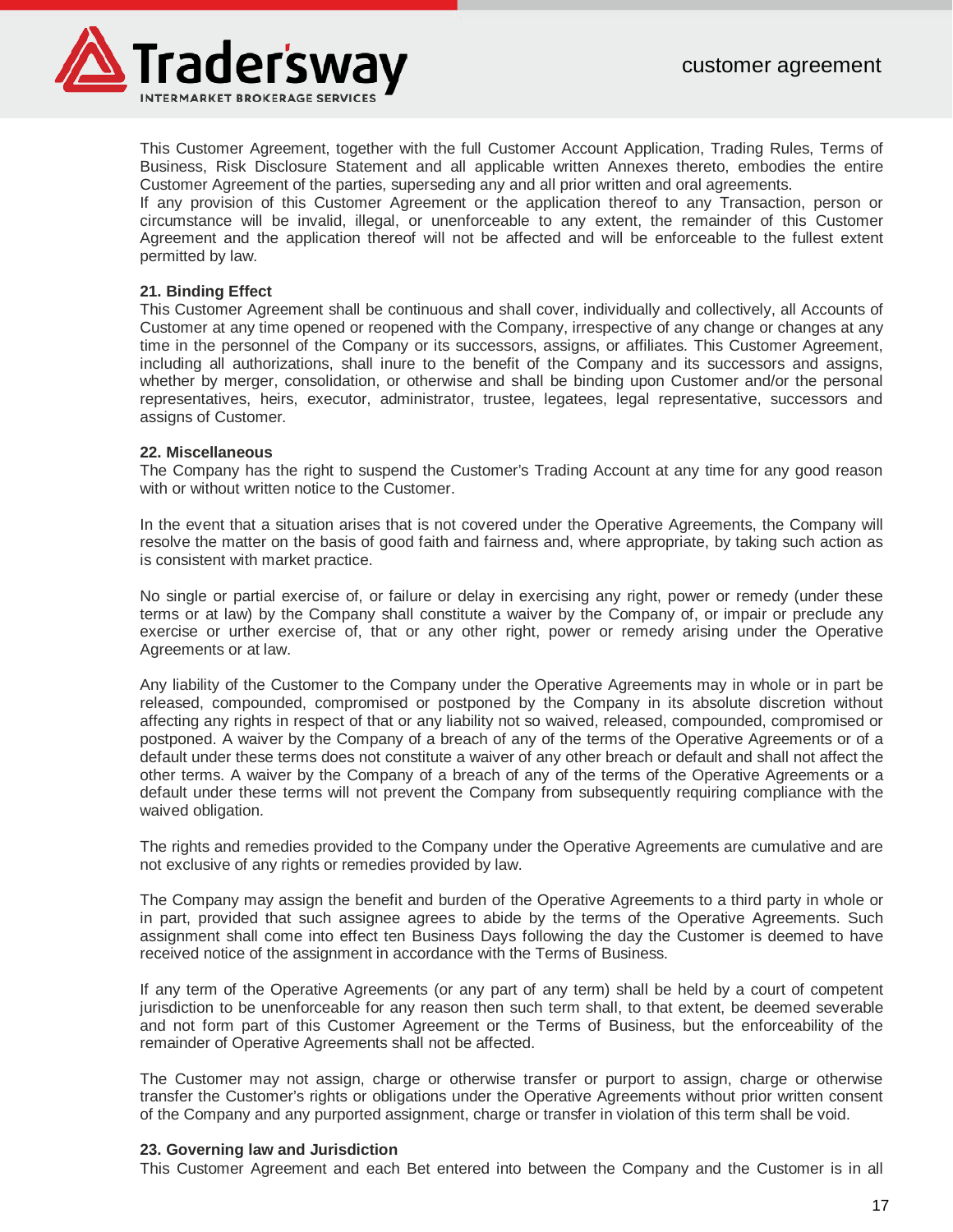

respects governed by the appropriate court of the respective jurisdiction with which disputes that may arise in relation thereto are most closely related. Nothing will prevent the Company from bringing proceedings against the Customer in any other jurisdiction.

With respect to any proceedings, the Customer irrevocably waives any objection which the Customer may have at any time to the bringing of any proceedings in any such court, and agrees not to claim that such proceedings have been brought in an inconvenient forum or that such court does not have jurisdiction over the Customer.

Process may be served on Customer by being delivered to the address provided by Customer when the Customer opened Trading Account or to any new address subsequently notified to the Company. Nothing affects Company's right to serve process in another manner permitted by law.

Where the Operative Agreements are issued in a language other than English, the English language version shall take precedence in the event of any conflict.

#### **24. Entry into force and Acceptance**

This Customer Agreement shall not be deemed entered into and shall not become a legally binding contract between Customer and the Company unless the Customer Agreement, annexes hereto, and other rules, regulations and schedules established by Company are accepted by Customer in their entirety.

Acceptance of this Customer Agreement, annexes hereto, and other rules, regulations and schedules established by Company shall involve either signing this Customer Agreement and annexes hereto in person, or implicative actions of Customer such as executing the Customer Agreement on-line form and further depositing funds to the trade account and conducting any trading transaction. Upon acceptance hereof, annexes hereto, and other rules, regulations and schedules established by Company, in any manner, Customer shall not be entitled to plead a circumstance that they did not know or did not understand the terms and conditions hereof, annexes hereto, and other rules, regulations and schedules established by Company.

This Customer Agreement shall not be deemed to be accepted by Company or become a binding contract between Customer and Company until the signed Customer Account Application has been received and approved by Company. In the event that there are any unauthorized alterations or deletions to this Customer Agreement or related documents such alteration and deletions shall not be binding on Company and said original forms shall govern Account.

THE CUSTOMER CONFIRMS THAT HE HAS RECEIVED, READ AND UNDERSTOOD THIS CUSTOMER AGREEMENT, INCLUDING ALL ANNEXES HERE TO, AND AGREES TO ALL PROVISIONS CONTAINED THERE IN.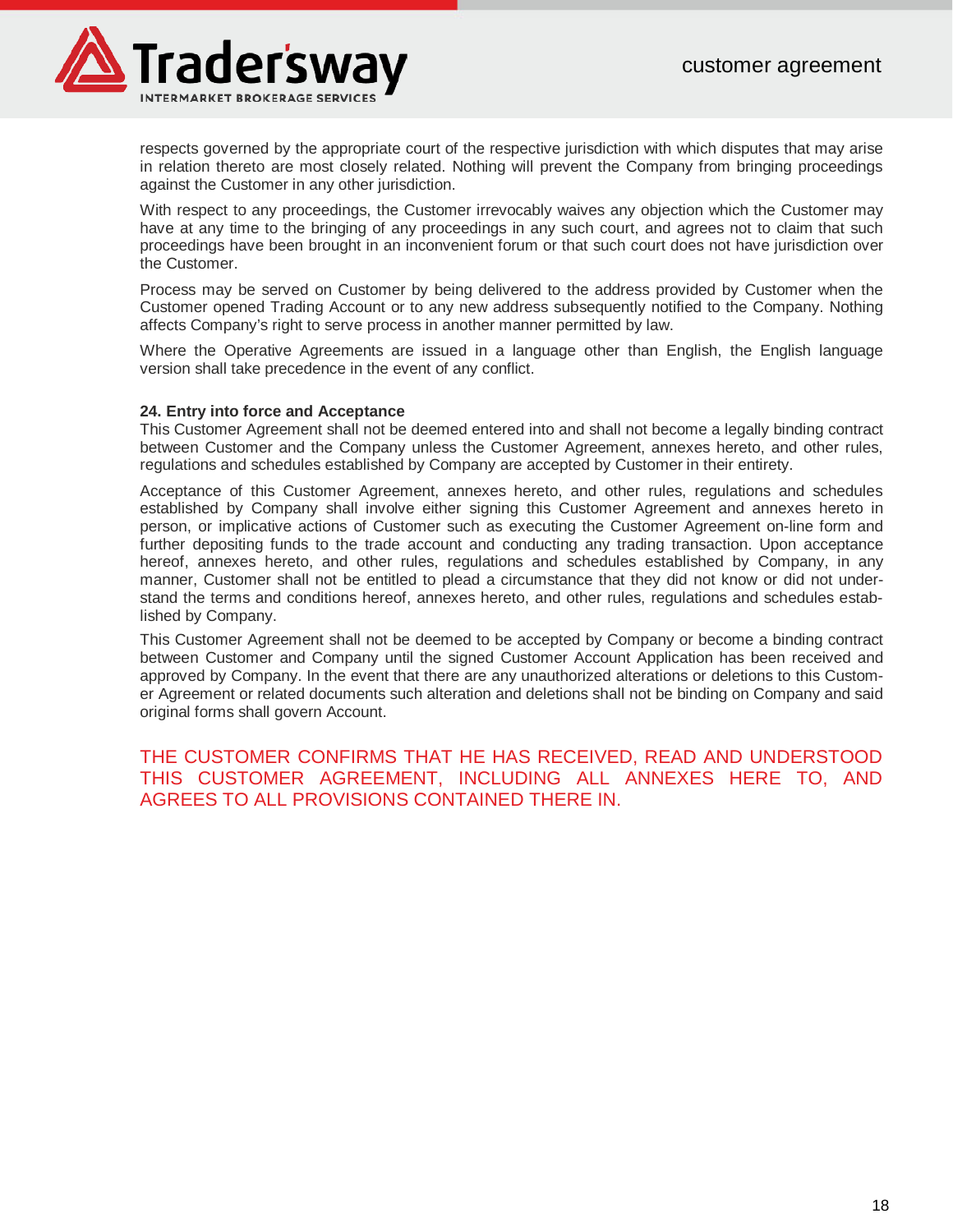

# **Glossary of Terms**

**"Account", "Customer's Account"** – Customer's Account with the Company. In the event Customer maintains more than one account with the Company, the term **"Account" or "Customer's Account"** shall refer, in the aggregate, to all of Customer's accounts with the Company, except where context dictates otherwise.

**"Account Balance"** – the total of all deposits, interest income and Realized Profits, less all withdrawals, Realized Losses, incidental fees and total financial result of all Completed Transactions.

**"Account Activity"** – a listing of all trades executed in Customers account during a specified time period, including both open and closed positions.

**"Account Application Form" –** shall mean the Application form completed by the Customer.

**"Activity Log"** – a display log of all deals that have been made in the account as they appear in the actual Company's Online Trading System.

**"Agreement" –** means this agreement and any ancillary documents referred to herein (including the annexes) and any amendments thereto.

**"Affiliate" –** shall mean in relation to the Company, any person and/or entity acting as a partner and/or cooperating with the Company in any manner and on any terms and conditions.

**"Applicable Regulations" –** means: (a) Rules of a relevant regulatory authority; (b) where applicable, the Rules of the relevant Exchange; and (c) all other applicable laws, rules and regulations as in force from time to time, as applicable to this Agreement and any Bet, or Electronic Betting Service.

**"Associated Company"** – means any holding company or subsidiary company from time to time of ours and/or any subsidiary company of any such holding company or its subsidiaries.

**"Ask" –** shall mean the higher price in the Quote being the price at which the Customer may buy.

**"Attached Order" –** means an Order that relates to or is referenced to an existing Bet that you have with us.

**"Base Currency" –** shall mean the first currency in the Currency Pair against which the Customer buys or sells the Quote Currency.

**"Bid" ("Bid Price"; "bid price") –** shall mean the lower price in the Quote being the price at which the Customer may sell.

**"Bet"** – means a Spread Bet or a Binary Bet or any other form of bet that we may enter into with the Customer.

**"Business Day" –** means a day on which the Company is open for business as shown on the Company's Website.

**"Closed Position"** – Exposures in Foreign Currencies that have been extinguished by expiration, settlement or offset (e.g. formerly opened position that was closed by offset).

**"Collateral"** – Monies deposited in Customers account that is used to cover the necessary Margin required for a trade.

**"Contract"** – Any contract, whether oral or written, for the purchase or sale of any CFD entered into by the Company and Customer.

**"Commissions"** – means any and all commissions charged by the Company in relation to this Agreement and any Transaction entered into pursuant hereto.

**"Company News Webpage"** – shall mean the page of the Website where the Company news is displayed on. At date of this Agreement the information is displayed on http://www.tradersway.com.

**"Contract for Differences" ("CFD")** – shall mean a contract, which is a contract for differences by reference to fluctuations in the price of the underlying asset (shares, options, futures, currencies, metals, indices etc.).

**"Contract Specifications"** – shall mean principal trading terms (Spread, Lot Size, Initial Margin, Hedged Margin etc.) for each Instrument. At the date of this document the information is displayed on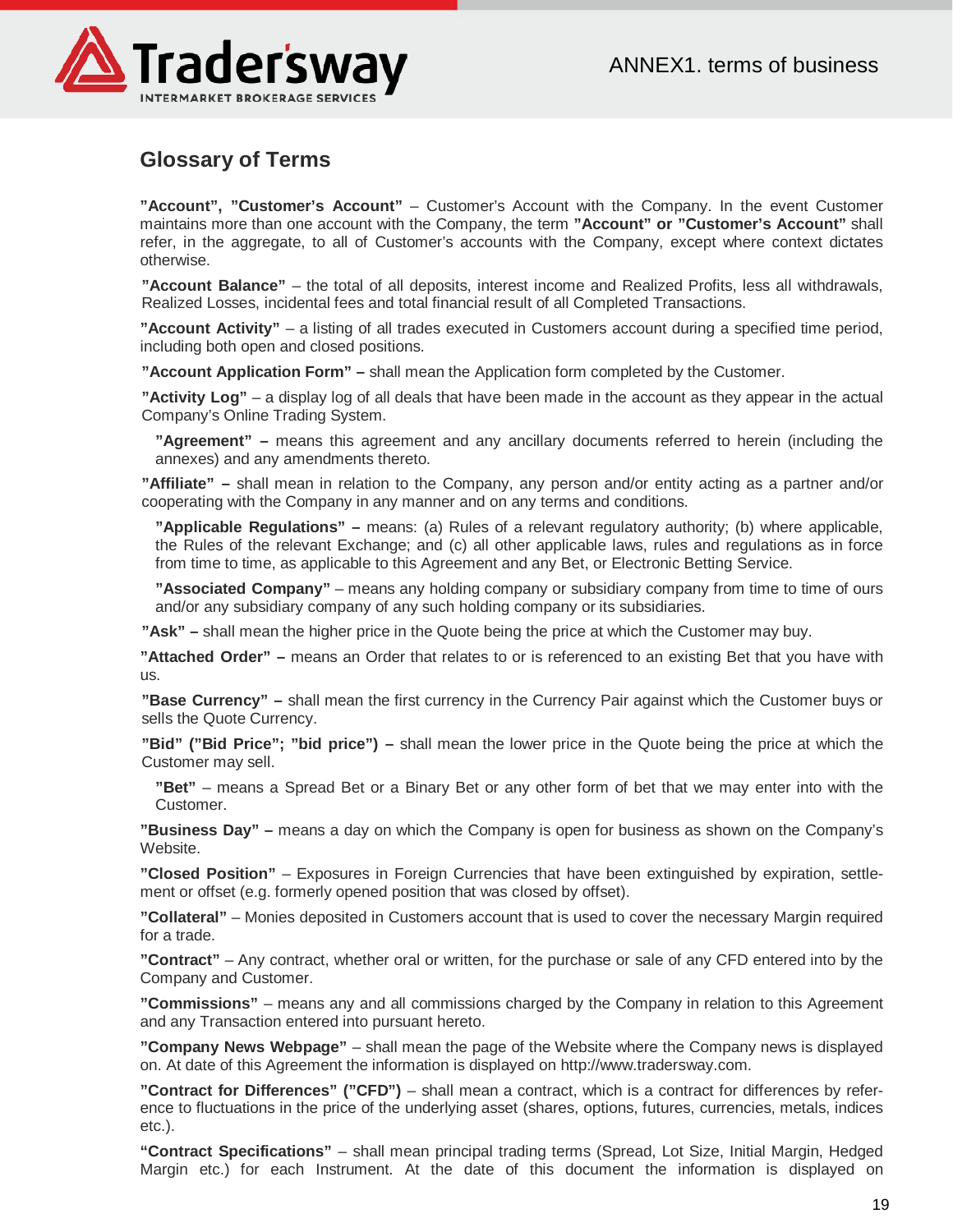

http://www.tradersway.com.

**"Counter Currency"** – the second listed currency in a currency pair.

**"Closing of a Transaction"** – means performance of a Transaction that is opposite in direction and in magnitude (quantity or amount) equivalent to an Opening Transaction, that has the effect of realizing a gain or loss.

**"Closing Level"** – means the level at which a Bet is closed;

**"Communication"** – means any interaction between us and you by the methods set out in clause 14 and "Communicate" has a corresponding meaning.

**"Cross Currency Contract"** – a Spot Contract for the sale of one specified Foreign Currency in exchange for another specified Foreign Currency.

**"Cross Currency Pairs"** – two Foreign Currencies employed in a currency transaction not involving the U.S. Dollar. The relationship between the two in which one currency is purchased from (or sold to) a counterparty against delivery (receipt) of a second foreign currency.

**"Currency"** – shall be construed so as to include any unit of Account.

**"Currency Pair"** – shall mean the object of a Transaction based on the change in the value of one currency against the other.

**"Currency of the Trading Account"** – shall mean the currency that the Customer chooses when opening the Trading Account.

**"Customer"** – the party (or parties) executing this Agreement and in whose name the Account is maintained.

**"Customer Account Application"** or **"Application"** – the Company's Customer Account Application, including all applicable annexes thereto.

**"Customer Terminal"** – shall mean the Trader program, which is used by the Customer in order to obtain information of financial markets (which content is defined by the Company) in realtime, to make technical analysis of the markets, make Transactions, place/modify/delete Orders, as well as to receive notices from the Company. The program can be downloaded on the Website.

**"Daily Cut-off"** – the point in time selected for each Business Day by the Company to signify the end of that Business Day. The Trade Date of any Contract entered into after the Daily Cut-off shall be the next Business Day. The Daily Cut-off will occur at a time selected on any Business Day by the Company in its sole discretion and may vary from day to day.

**"Deposit"** – means the money that we require you to pay us at the time you open a Bet with the Company.

**"Determination Date"** – means the specified date and, if applicable, time at which the result of a Bet is determined.

**"Dispute" –** shall mean either:

(a) the conflict situation when the Customer reasonably believes that the Company as a result of any action or failure to act breaches one or more terms of the Terms of Business; or

(b) the conflict situation when the Company reasonably believes that the Customer as a result of any action or failure to act breaches one or more terms of the Terms of Business; or

(с) the conflict situation when the Customer makes a deal before the first Quote comes to the Trading Platform on the Market Opening, or at the Quote received by the Customer because a Dealer made a Manifest Error or because of a software failure of the Trading Platform.

**"Dollar" –** denote lawful currency of the United States of America.

**"Dollar Value" –** The amount of US currency that would be generated by the conversion of the relevant Foreign Currency into U.S. Dollars at Company's prevailing exchange rates.

**"Download Platform" –** the Trading System available for downloading and installation from the Website to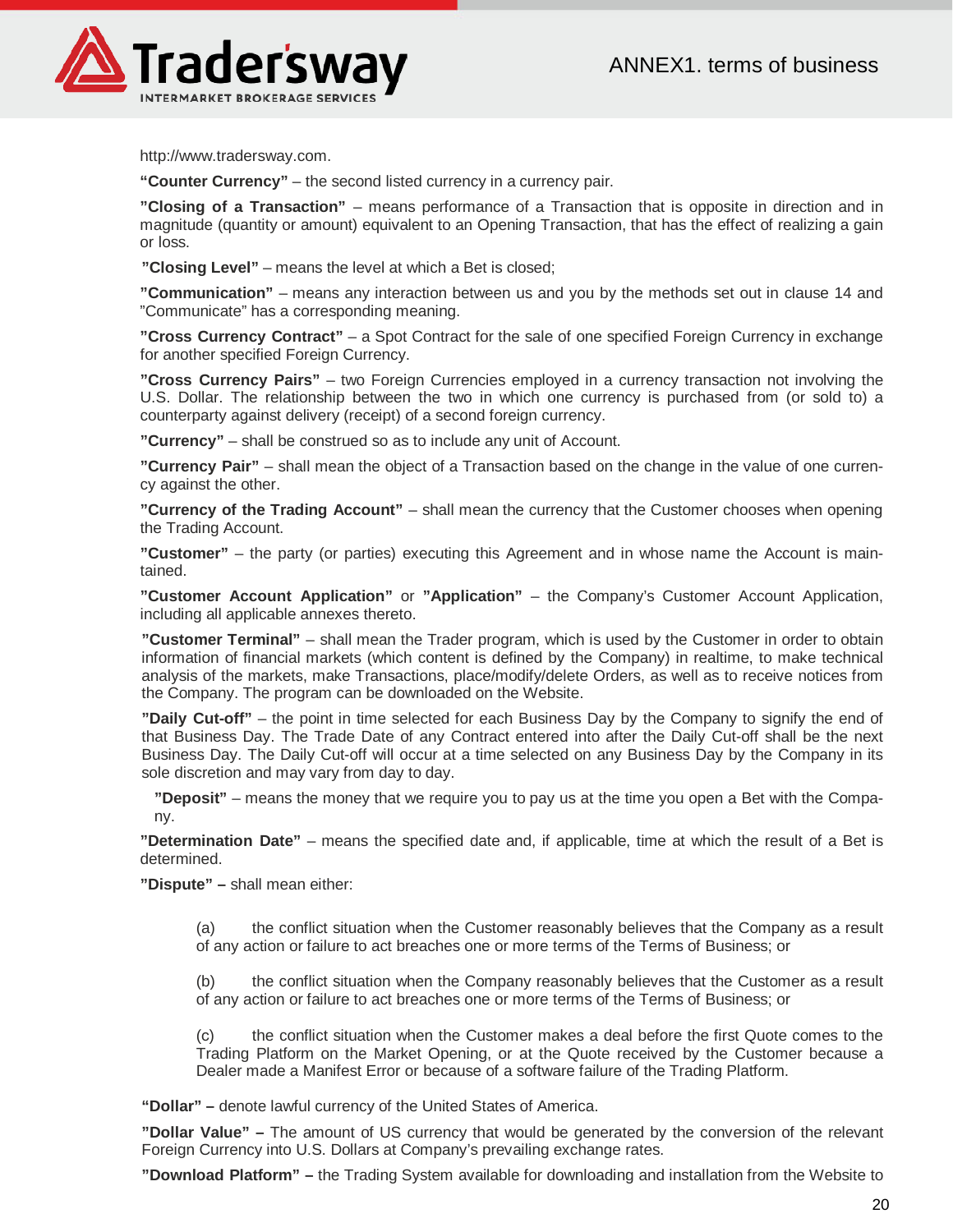

the Customer's computer.

**"Electronic Betting Services" –** means any electronic services (together with any related software) including without limitation betting, order routing or information services that we grant you access to or make available to you either directly or through a third party service provider, and used by you to view information and/or enter into Bets.

**"Electronic conversation" –** means a conversation between the Customer and the Company held via our Electronic Betting Services.

**"Eligible Foreign Currencies"** and **"Tradable U.S. Dollar-based Currency Pairs" –** Those Foreign Currencies which the Company, in its sole discretion, may agree from time to time to buy from or sell to its Customers.

**"Euro" –** denote lawful currency of the European Union.

**"Equity" –** shall mean: Balance + Floating Profit/Loss + Commission + SWAP

**"Event of Default" –** shall have the meaning given in clause 17.

**"Exchange" –** means any securities or futures exchanges, alternative trading system or multi-lateral trading facility as the context may require from time to time.

**"Fill"** or **"Filled" –** a deal executed on behalf of a Customer's Account pursuant to an Order. Once filled, an Order cannot be canceled, amended or waived by Customer.

**"Floating Profit/Loss" –** shall mean current profit/loss on Open Positions calculated at the current Quotes.

**"Foreign Currency" –** the legal tender issued by and acceptable for the payment of obligations under the laws of one or more counties, other than the United States of America.

**"Foreign Exchange Contract" –** any effectuation between the parties for the purchase by one party of an agreed amount in one currency against the sale by it to the other of an agreed amount in another currency, both such amounts either being deliverable on the same value date or, if the parties have so agreed, being cash settled in a single currency.

**"Foreign Exchange Rate" –** generally, the rate of exchange between two Currencies that are freely and legally tradable on international Interbank Markets.

**"Foreign Exchange Trading" –** trading in Foreign Exchange Contracts or Cross Currency Contracts.

**"Force Majeure Event" –** shall have the meaning as set out in clause 20.

**"Free Margin" –** shall mean funds on the Trading Account, which may be used to open a position. It is calculated as Equity less Necessary Margin.

**"Good 'til Canceled Order"** or **"GTC Order" –** an Order (other than a Market Order), that by its term is effective until cancelled by Customer.

**"Hedged Margin" –** shall mean the Margin required by the Company sufficient to open and maintain Hedged Positions. The details for each Instrument are in the Contract Specifications.

**"Hedged Positions" –** shall mean Long and Short Positions of the same Transaction Size opened on the Trading Account for the same Instrument.

**"Index" –** means a measure of changes in values, prices or similar numerical representation of price, size or value in respect of any property, event or other item for which we provide quotes.

**"Indicative Quote" –** shall mean a Quote at which the Company has the right not to accept any Instructions or execute any Orders.

**"Initial Margin" –** shall mean the Margin required by the Company to open a position. The details for each Instrument are in the Contract Specifications.

**"Initial Margin Requirement"** or **"Opening Margin Requirement" –** The minimum Margin Balance necessary, at the sole discretion of the Company, to establish a new Open Position.

**"Instruction" –** shall mean an instruction from the Customer to the Company to open/close a position or to place/modify/delete an Order.

**"Instrument" –** shall mean any Currency Pair, Precious Metal or Contract for Differences etc.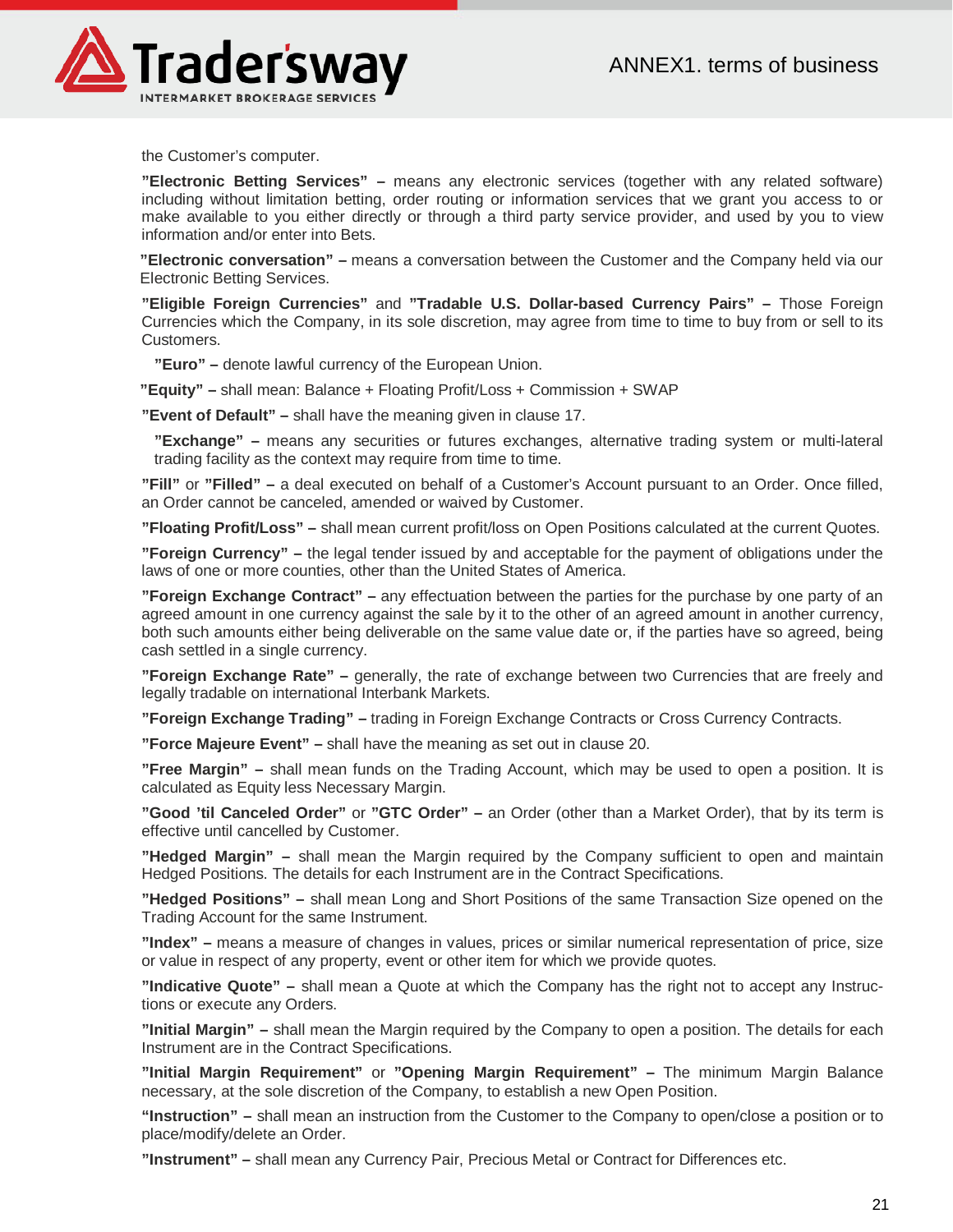

**"Interbank Market" –** the financial system and trading of currencies among banks and financial institutions, excluding retail investors and smaller trading parties.

**"Introducing Broker" –** a person or corporate entity which introduces accounts to the Company for a fee.

**"Leverage" –** shall mean subject to the Terms of Business from 1:1 up to 1:1000 ratio in respect of Transaction Size and Initial Margin. 1:100 ratio means that in order to open a position the Initial Margin is one hundred times less than Transaction Size.

**"Limit Order" –** an order (other than a Market Order) to buy or sell at an agreed price. A Limit Order to buy generally will be executed when the ask price equals or falls below the price or exchange rate as specified in the Limit Order. A Limit Order to sell generally will be executed when the bid price equals or exceeds the price or exchange rate specified in the Limit Order. Customers should note, however, that market conditions may often prevent execution of an individual Customer's Limit Order despite other dealing activity at that price level.

**"Liquidating Order" –** an Order to close out one or more Open Positions.

**"Long Position" –** shall mean a buy position that appreciates in value if market prices increase. In respect of Currency Pairs: buying the Base Currency against the Quote Currency.

**"Lot" –** shall mean a unit of Securities Base Currency or troy oz. of Precious Metal or any other standard value of trading instrument in accordance with the trading contract specification in the Trading Platform.

**"Lot Size" –** shall mean the number of shares, underlying assets or units of Base Currency, or troy oz. of Precious Metal or any other standard value of trading instrument in one Lot defined in the Contract Specifications.

**"Maintenance Margin Requirement" –** the minimum Margin Balance necessary, at the sole discretion of the Company, to maintain Open Positions in Customer's Account

**"Manifest Error" –** is defined in clause 18;

**"Margin" –** the amount of cash that the Company requires Customer to deposit or maintain in Customer's Account as collateral for Open Position(s).

**"Margin Call" –** a demand for the deposit of additional Margin.

**"Margin Level" –** shall mean the percentage Equity to Necessary Margin ratio. It is calculated as (Equity / Necessary Margin) \* 100%.

**"Margin Trading" –** shall mean Leverage trading when the Customer may make Transactions having far less funds on the Trading Account in comparison with the Transaction Size.

**"Marking to Market"** or **"Marked to Market"** or **"Mark to Market" –** the process of recalculating the theoretical value of Open Positions in a Foreign Currency trading Account, assuming all Open Positions were liquidated at current market rates, as determined by the Company in its sole discretion. Customer Accounts are generally marked to market at a specified time and Spot Rate in order to estimate and report the Account Balance in U.S. Dollars and measure Margin against Open Positions.

**"Market Order" –** an order to buy or sell the identified Currency, or pairs of currencies, shares, options, futures, metals, indices etc. at the current market price. An order to buy is executed at the ask price; an order to sell is executed at the bid price.

**"Market Value" –** the Dollar Value, determined by the Company in its sole discretion, that the Company would receive if it sold any Collateral for immediate delivery in the relevant market.

**"Necessary Margin" –** shall mean the Margin required by the Company to maintain Open Positions. The details for each Instrument are specified in the Contract Specifications.

**"Notice" –** to the Customer means a notice provided by the Company by telephone, e-mail or facsimile transmission or through its publication on the Company's Website or through the Trading Platform. Unless otherwise specifically set forth in this Agreement all Notices will be with immediate effect.

**"Online Trading System" –** software provided by the Company for the installation by the Customer at Customer's computer and where the Customer can log on to execute and manage trades.

**"Open Position" –** whereby you have executed a trade and entered into a position, either long or short, for which no offsetting transaction has been entered into. Open Positions include Long Positions and/or Short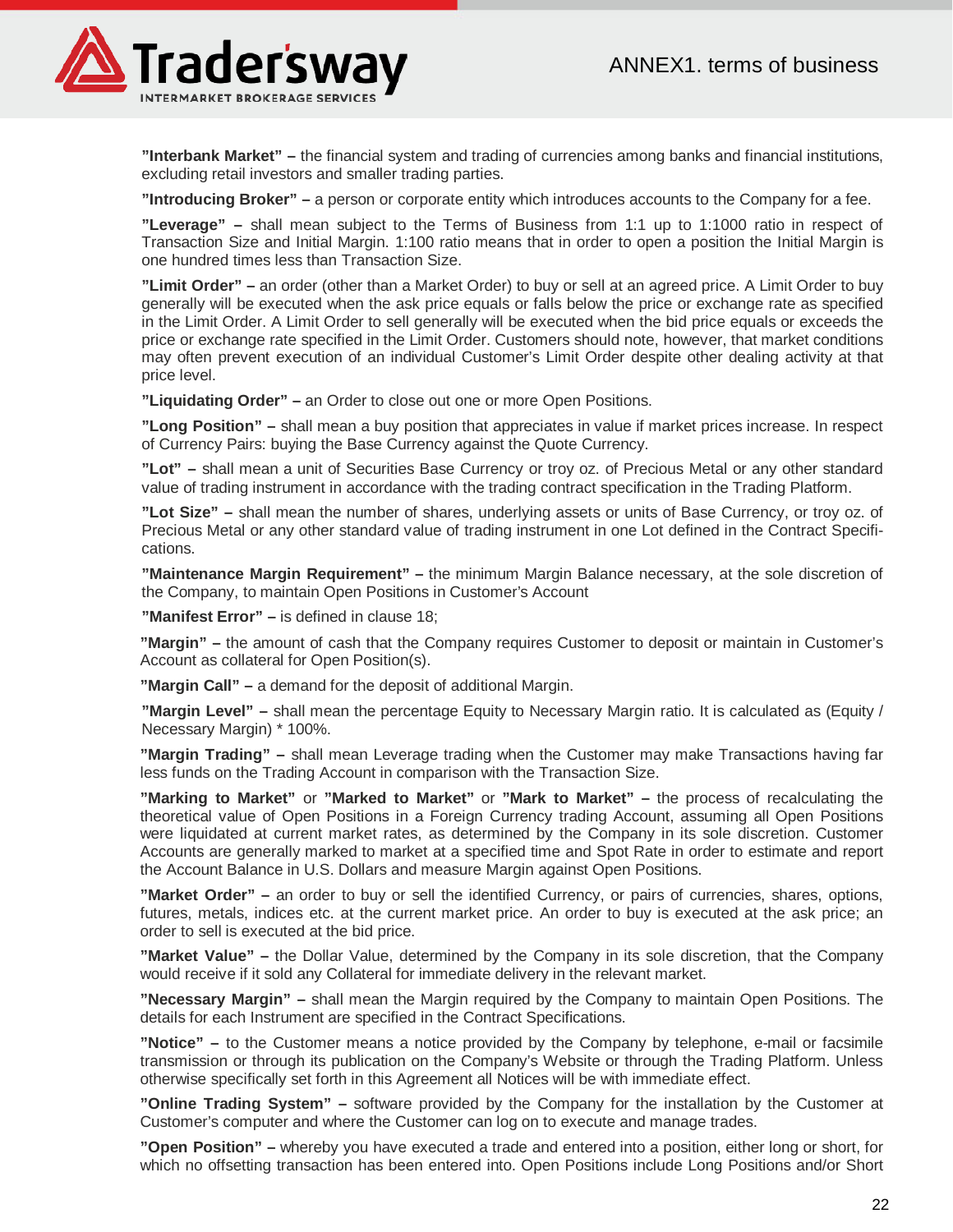

Positions. Open Positions that have been Marked to Market contain a theoretical gain or loss.

**"Opening of a Transaction" –** means the opening of a Transaction by the Customer through the Trading Platform, or by the Company according to the Customer's phone instructions.

**"Opening Transaction" –** an order that, when executed, establishes a Long Position or Short Position or increases an existing Long Position or Short Position in Customer's Account.

**"Operative Agreements" –** shall mean this Agreement, the Risk Disclosure Statement, Trading Rules attached at to this Agreement and the Terms of Business.

**"Order"** - generally, an instruction by Customer (or Customer's authorized Trading Agent) to the Company to attempt to execute a trade for Customer's Account; an instruction from the Customer to the Company to open or close a position when the price reaches the price indicated in the Order.

**"Over-the-Counter"** or **"OTC" –** off-exchange markets in which market participants, such as the Company and Customer, enter into privately negotiated Contracts or other transactions directly with each other.

**"P&L" –** means realized and/or unrealized profits and/or losses, as the case permits.

**"Point"** or **"Pip" –** the smallest unit of price for any Foreign Currency, for the majority of quotation for currency pairs is usually written up to four figures after hitch and the minimum value of the price is 0,0001 of the quoted currency.

**"Precious Metal" –** shall mean spot gold or spot silver.

**"Profit / Loss"** or **"P/L" –** The actual gain or loss in U.S. Dollars resulting from trading activities on Closed Positions, plus the theoretical gain or loss on Open Positions that have been Marked to Market.

**"Quote" –** shall mean the information of the current price for a specific Instrument, in the form of the Bid and Ask prices.

**"Quotes Base" –** shall mean Quotes Flow information stored on the Server.

**"Quote Currency" –** shall mean the second currency in the Currency Pair which can be bought or sold by the Customer for the Base Currency.

**"Quotes Flow" –** shall mean the stream of Quotes in the Trading Platform for each Instrument.

**"Rate" –** shall mean the following:

- (a) for the Currency Pair: the value of the Base Currency in the terms of the Quote Currency; or
- (b) for the Precious Metal: the price of one troy oz.worth of the Precious Metal against the U.S. Dollar or any other currency specified in the Contract Specifications for this instrument; or
- (c) for Contract for Differences: the value of one unit of the underlying asset in terms of money.

**"Realized Profit/Loss" –** the actual gain or loss resulting from closing an Open Position.

**"Request" –** shall mean a request from the Customer to the Company given to obtain a Quote. Such a Request shall not constitute an obligation to make a Transaction.

**"Required Margin" –** a sum equal to (a) the greater of the Initial Margin Requirement or (b) the Initial Margin Requirement plus Unrealized Losses on Open Positions, if Unrealized Losses exceed the Maintenance Margin Requirement on Open Positions.

**"Risk Disclosure Statement"** shall mean the Risk Disclosure Statement attached at the Annex 2 to this Agreement.

**"Rollover" –** means applying interest rate adjustments and/or applying any other fees that are applicable to the Account, if any spot CFD Transaction is not closed-out by the Customer prior to 00:00 Server Time on the business day such spot Transactions are entered into.

**"Rules" –** means articles, rules, regulations, terms of engagement, procedures, policies and customs, as in force from time to time;

**"Security" –** shall mean any share, future, forward or option contract, commodity, Precious Metal, interest rate, debt instrument or stock index.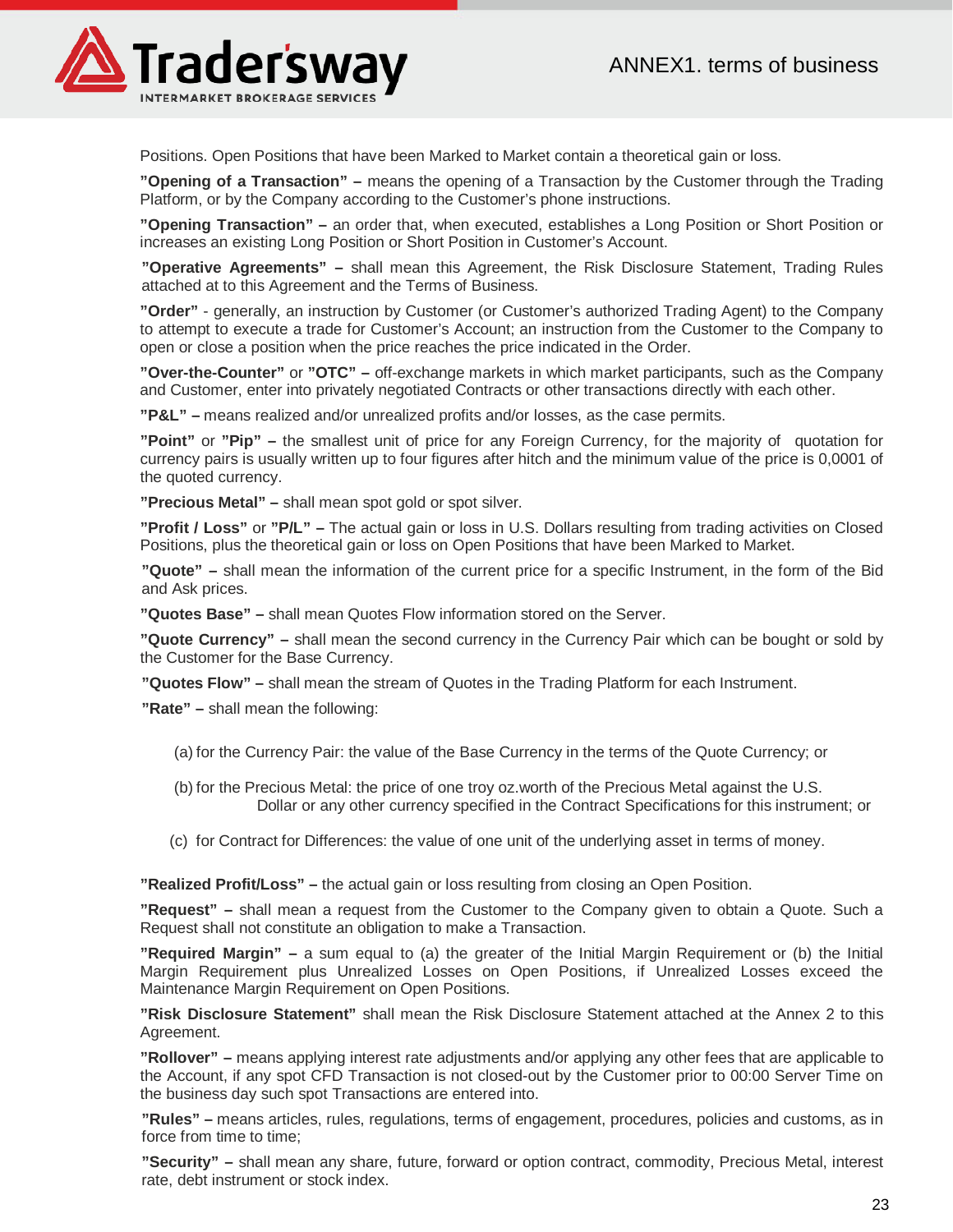

**"Server" –** shall mean the Trader Server program. The program is used to execute the Customer's Instructions or Requests, to provide trading information in real-time mode (the content is defined by the Company), in consideration of the mutual liabilities between the Customer and the Company, subject to terms of the Terms of Business.

**"Services" –** shall mean the services provided by the Company to the Customer as set out in clause 4.

**"Short Position" –** shall mean a sell position that appreciates in value if market prices fall. In respect of Currency Pairs: selling the Base Currency against the Quote Currency.

**"Spot Contract" –** a Contract where the Value Date is two Business Days (or one Business Day where the Contract involves the U.S. Dollar against the currency other the U.S. Dollar) following the Trade Date, or such later date as may be customary or necessary in respect of any currency unit.

**"Spot Rate" –** the rate of exchange between two (2) Foreign Currencies for **Spot** - value (normally settlement in two Business Days).

**"Spread" –** shall mean the difference between Ask and Bid and is defined in subclause 9.1.

**"Stop/Loss Order" –** means an Order to close out or, as the case may be, to open a position if the market price reaches a specified price, which may represent a loss or a profit on the relevant Transaction. Often used to minimize exposure to losses if the market moves against an investor's position.

**"Stop Out" –** means a situation where one or all of the Customer's position forcibly closed due to lack of funds on the balance. Depends on the margin level and published on the Company's Website.

**"SWAP" –** operation consists of two opposite conversion transactions for the same sum of traded currency with different dates of value date and different changing courses. Result is presented as a balance operation 'SWAP' on trading account.

**"System" –** means all computer hardware and software, equipment, network facilities and other resources and facilities needed to enable you to use an Electronic Betting Service.

**"Trade Date" –** with respect to any Contract, the date on which the Contract is entered into between the Company and Customer, except in the case of any Contract entered into after the Daily Cut-off following, but before the next relevant Business Day, in which case the Trade Date shall be the next following Business Day.

**"Trading Account" –** shall mean the unique personified registration system of all Completed Transactions, Open Positions, Orders and deposit/withdrawal transactions in the Trading Platform.

**"Trading Agent" –** A third party person or entity that is legally authorized by Customer to act as agent and attorney-in-fact to purchase and sell (including short sales) foreign currencies, on Margin or otherwise, and/or foreign currency option contracts for Customer's account and risk.

**"Trading Desk" –** the trading desk of the Company.

**"Trading Platform" –** shall mean all programs and technical facilities which provide real-time Quotes, allow Transactions to be made, Orders to be placed/modified/deleted/executed and calculate all mutual obligations between the Customer and the Company. The trading platform consists of the Server and the Customer Terminal.

**"Trading Rules" –** the trading rules of the Company, as the same may, from time to time, be revised, updated or amended by the Company, in its sole discretion.

**"Transaction" –** shall mean any contract or transaction entered into or executed by the Customer or on behalf of the Customer arising under this Agreement and the Terms of Business.

**"Transaction Size" –** shall mean Lot Size multiplied by number of Lots.

**"Underlying Market" –** shall mean the market where the underlying asset for CFD is traded; means the Exchange and/or other similar body and/or liquidity pool on which a financial instrument is traded or trading in that financial instrument as the context requires.

**"Unrealized Profit/Loss" –** The theoretical gain or loss on Open Positions that have been Marked to Market, as determined by the Company in its sole discretion.

**"U.S. Dollar" –** the legal tender issued by and acceptable for the payment of obligations under the laws of the United States of America.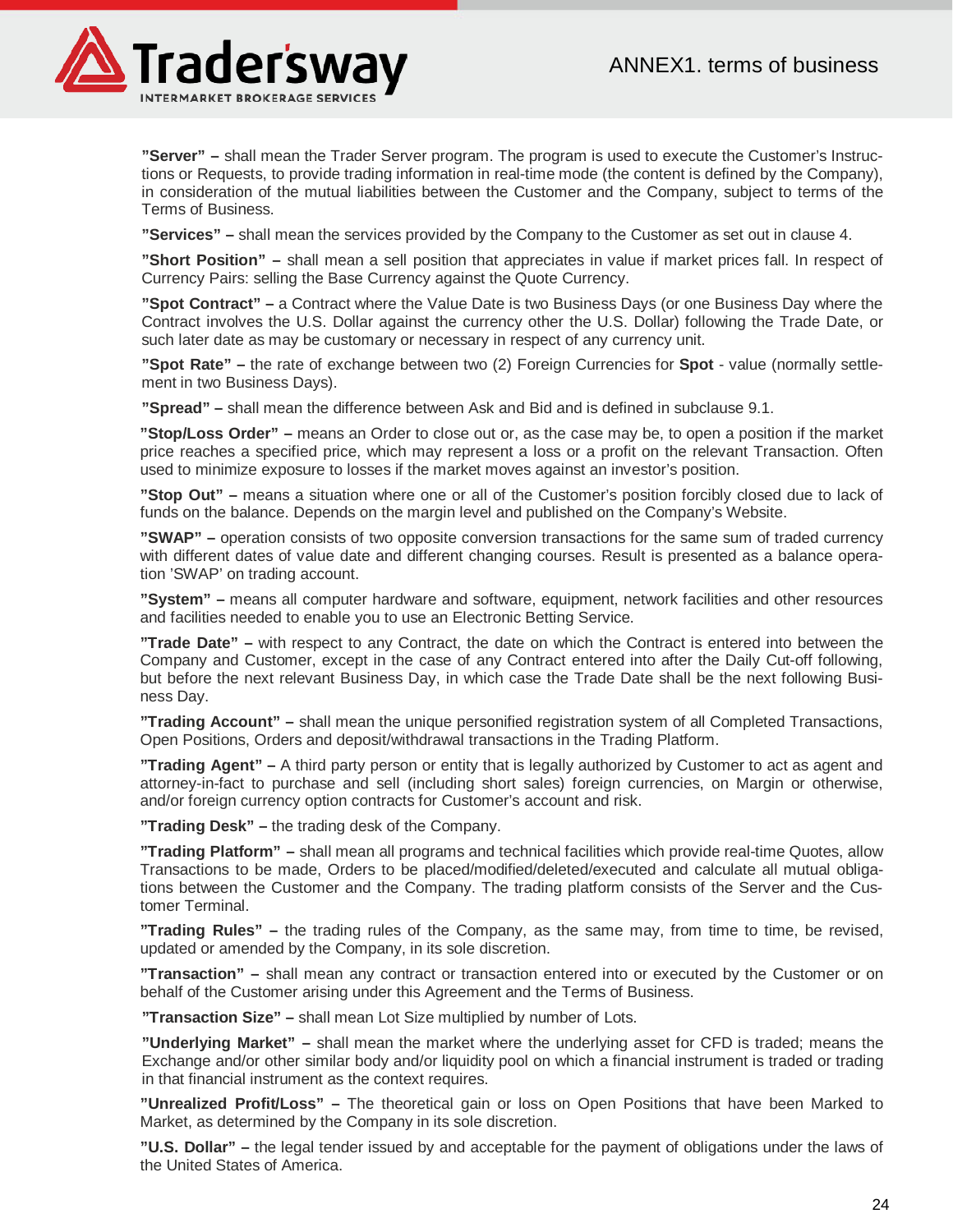

**"Value Date" –** means the settlement date of a Transaction; the day that the currency would be physically delivered (or payable) if the Company did not automatically roll over Customer's positions at the end of the each Business Day.

**"Website" –** shall mean the Company's website at http://www.tradersway.com or such other website as the Company may maintain from time to time for access by customers.

All references to a statutory provision include references to:

(a) any statutory modification, consolidation or re-enactment of it, whether before or after the date of this Agreement, for the time being in force;

- (b) all statutory instruments or orders made pursuant to it; and
- (c) any statutory provision of which that statutory provision is a re-enactment or modification.

Words denoting the singular include the plural and vice versa; words denoting any gender include all genders; and words denoting persons include corporations, partnerships, other unincorporated bodies and all other legal entities and vice versa.

Unless otherwise stated, a reference to a clause, party or a schedule is a reference to respectively a clause in or a party or schedule to this Agreement.

The clause headings are inserted for ease of reference only and do not affect the construction of this Agreement.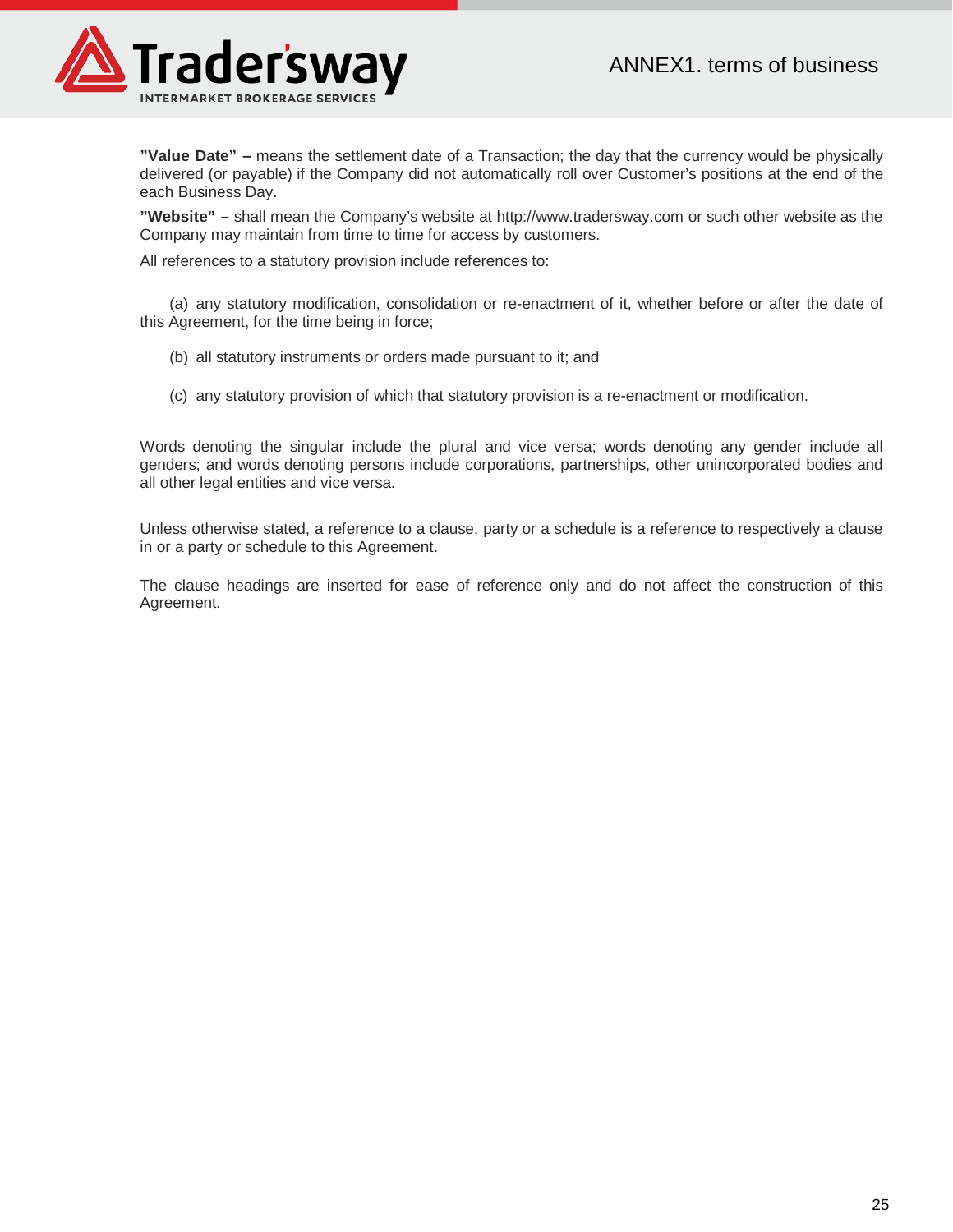

Transactions in the CFD market offer ample opportunities and allow knowledgeable and sophisticated investors ready to take risks, to gain high profit. Customer should understand the risks associated with CFD trading, which may be high enough. This short statement does not contain descriptions of all risks and other material aspects of foreign currency trading. With this in mind, you should carefully analyze whether you should engage in such transactions, taking into account your experience, financial status, resources and objectives, the risk you are ready to take, and other circumstances.

This Risk Disclosure Statement cannot and does not disclose all of the risks of Transactions in CFDs. The purpose of this Risk Disclosure Statement is to describe the major risks of trading spot CFDs.

CFD trading is highly speculative and is suitable only for those customers who (a) understand and are willing to assume the economic, legal and other risks involved, and (b) are financially able to assume losses significantly in excess of Margin or deposits. CFD trading is not an appropriate investment for retirement funds. Customer represents, warrants and agrees that Customer understands these risks; that Customer is willing and able, financially and otherwise, to assume the risks of CFD trading and that loss of Customer's entire Account Balance.

#### **General**

You should not engage in spot CFDs Transactions unless you understand the basic aspects of such trading and their risks - for example, how positions are opened and closed, how profits and losses are made and the extent of your exposure to risk and loss.

Trading in spot CFDs is speculative and involves a high degree of risk. In particular, because it will be conducted using Margin (which covers only a small percentage of the value of the Transaction), price changes in the instrument which underlies the Transaction may result in significant losses, which may under some circumstances substantially exceed the funds you originally transferred to the Company as Margin. Therefore, trading in these contracts are appropriate only for persons who (a) understand and are willing to assume the economic, legal and other risks involved in such transactions, and (b) are financially able to withstand losses significantly in excess of their Initial Margin funds and any additional funds transferred to the Company to maintain their positions. Your potential losses, which depend on movements in the price of the underlying instrument, can exceed any deposit, Margin or other amount you have paid to the Company.

You should be satisfied that spot CFD trading is suitable for you in the light of your financial circumstances and attitude to risk.

The market recommendations provided by the Company do not constitute an offer to buy or sell, or the solicitation of an offer to buy or sell, any CFD. Each decision by Customer to enter into a Contract or other transaction with the Company and each decision whether a Contract or other transaction is appropriate or proper for Customer is an independent decision by Customer. The Company is not acting as an advisor or serving as a fiduciary to Customer. Customer agrees that the Company has no fiduciary duty to Customer and no liability in connection with and is not responsible for any liabilities, claims, damages, costs and expenses, including attorneys' fees, incurred in connection with Customer following the Company's trading recommendations or taking or not taking any action based upon any recommendation or information provided by the Company.

The market recommendations of the Company are based solely on the judgment of the Company's personnel. These market recommendations may or may not be consistent with the market positions or intentions of the Company, its affiliates and employees. The market recommendations of the Company are based upon information believed to be reliable, but the Company cannot and does not guarantee the accuracy or completeness thereof or represent that following such recommendations will reduce or eliminate the risk inherent in CFD trading.

When you engage in spot CFD trading with the Company you are placing an order in relation to movements of prices set by the Company. Prices quoted to you by the Company will include a spread, mark-up, or mark-down when compared to prices that the Company may receive or expect to receive if it were to cover your transactions with, for example, a trade in the Interbank market. Although dealing spreads are common in the markets for certain of the instruments underlying other CFDs you may trade for the Account, you should be aware that the total impact of spreads may be significant in relation to the size of the Margin you post and may make it more difficult for you to realize a profit from your trading. In addition, in connection with the automatic rolling forward of CFD Transactions that you do not close out, the Company may impose an interest charge. You should carefully consider the effect of such interest charges along with spreads, mark-ups, or mark-downs on your ability to profit from trading.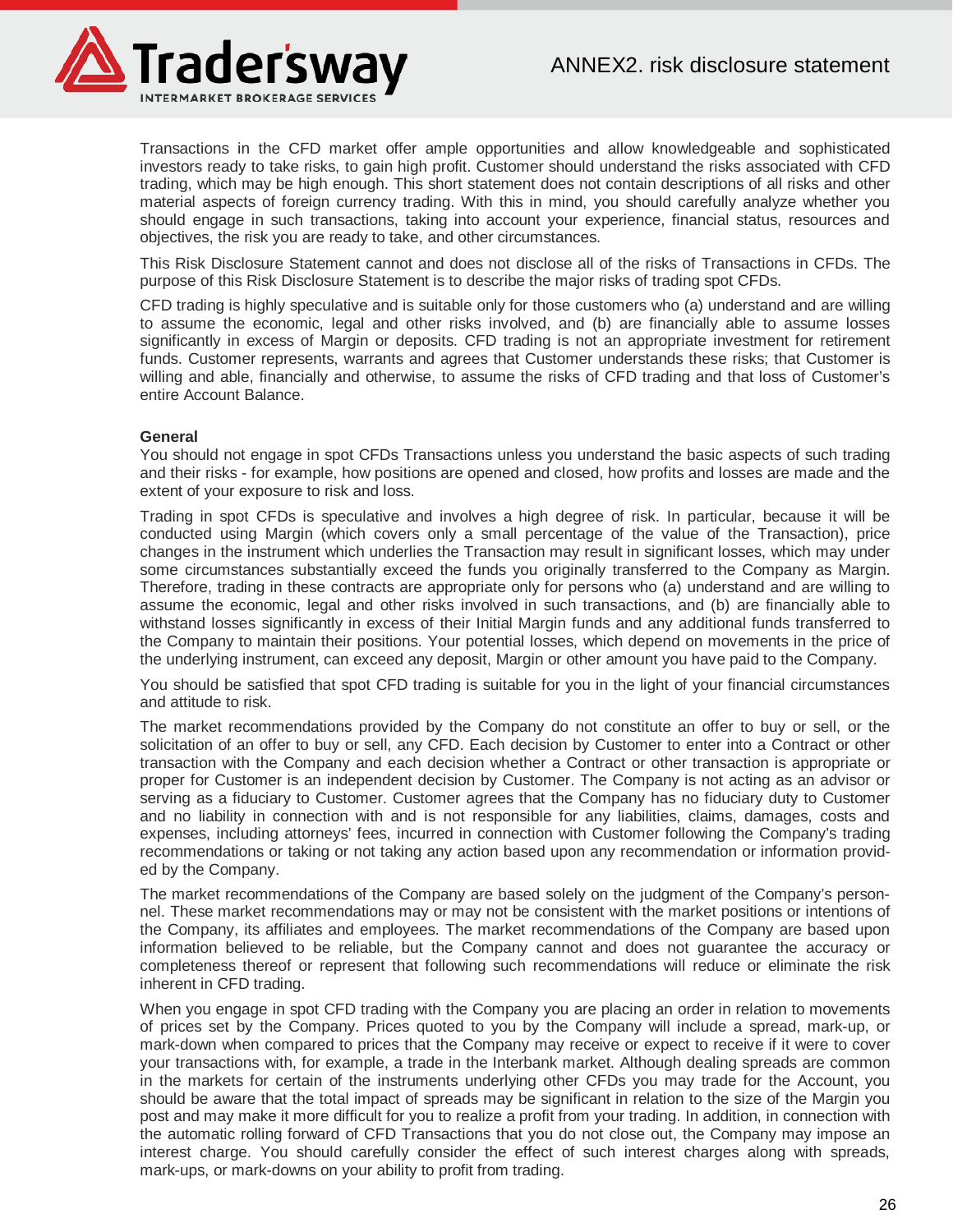

The "gearing" or "leverage" available in CFD Transactions trading (i.e. the funds the Company requires you to provide when a position is opened compared to the notional size of trade you can enter into) means that a small Margin deposit can lead to large losses as well as gains. It also means that a relatively small movement can lead to a proportionately much larger movement in the size of any loss or profit which can work against you as well as for you.

You may lose all amounts you deposit with the Company as Margin, and your account could go into deficit. The placing of certain orders (e.g. "stop-loss" or "limit" orders) that are intended to limit losses to certain amounts may not always be effective because market conditions or technological limitations may make it impossible to execute such orders. Please also note that for all orders (including Stop Loss Orders) you may sustain the loss (which your order is intended to limit) in a short period of time.

You have to pay to the Company all losses you sustain as well as all other amounts payable under the Customer Agreement such as interest. If you decide to engage in CFD trading, you must accept this degree of risk. You should obtain exhaustive information as to fees, expenses and other payments you will necessarily incur, prior to trades. The amount of such payments may reduce your profit (if any) or increase your loss.

The potential for profit or loss from Transactions on foreign markets or in foreign currency denominated Transactions are affected by fluctuations in foreign exchange rates. CFD Transactions involving foreign currencies, including indices, commodities, options and other trading instruments, involves risks not present when dealing with investments denominated entirely in your domestic currency. Such enhanced risks include (but are not limited to) the risks of political or economic policy changes in a foreign nation, which may substantially and permanently alter the conditions, terms, marketability or price of a foreign currency. The profit or loss in transactions in foreign currency-denominated contracts (whether they are traded in your own or another jurisdiction) will also be affected by fluctuations in currency rates where there is a need to convert from the currency denomination of the contract to another currency.

The Company acts as the market maker or as the broker in accordance with the account type and operating conditions with Customers. The Company is the principal to all CFD Transactions executed by you with the Company. We are not required to continue to make markets in any instrument and may refuse to accept any order in our absolute discretion. The markets the Company offers (and its prices) are derived from underlying prices quoted in the relevant markets. The Company has no control over movements in the underlying prices, which may be volatile and unpredictable. Those movements will affect the Company's prices, whether or not you can open and close a position and the price at which you can do so. During periods of market volatility, it may be difficult or impossible for you to liquidate an existing position, to assess the value of open positions, to determine a fair price or to assess the exposure to risk. These are among the reasons why Transactions in CFD Transactions involve increased risks. CFD trading with the Company is not conducted on a regulated exchange, and there is no clearing house or other central counterparty which guarantees our payment obligations to you under contracts that you enter into. Consequently, engaging in CFD trading may expose you to substantially greater risks than other instruments which are so traded. You can only look to the Company for performance on all CFD Transactions you enter into with us and for return of any Margin. The insolvency or default of the Company could cause you to lose the value of all positions carried in your Account and could cause you to suffer additional losses from open positions.

As a CFD market maker the Company may have access to information that is not available to you, may have acquired trading positions at prices that are not available to you, and may have interests different from your interests. The Company does not undertake any obligation to provide you with market or other information we possess, nor to alter or refrain from our own trading.

#### **Technical and Other Risks**

The Customer shall be responsible for the risks of financial losses caused by the failure of information, communication, electronic and other systems.

While trading via the Customer Terminal the Customer shall be responsible for the risks of financial losses caused by:

- (a) Customer's or Company's hardware or software failure, malfunction or misuse;
- (b) poor Internet connection either on the side of the Customer or the Company or both;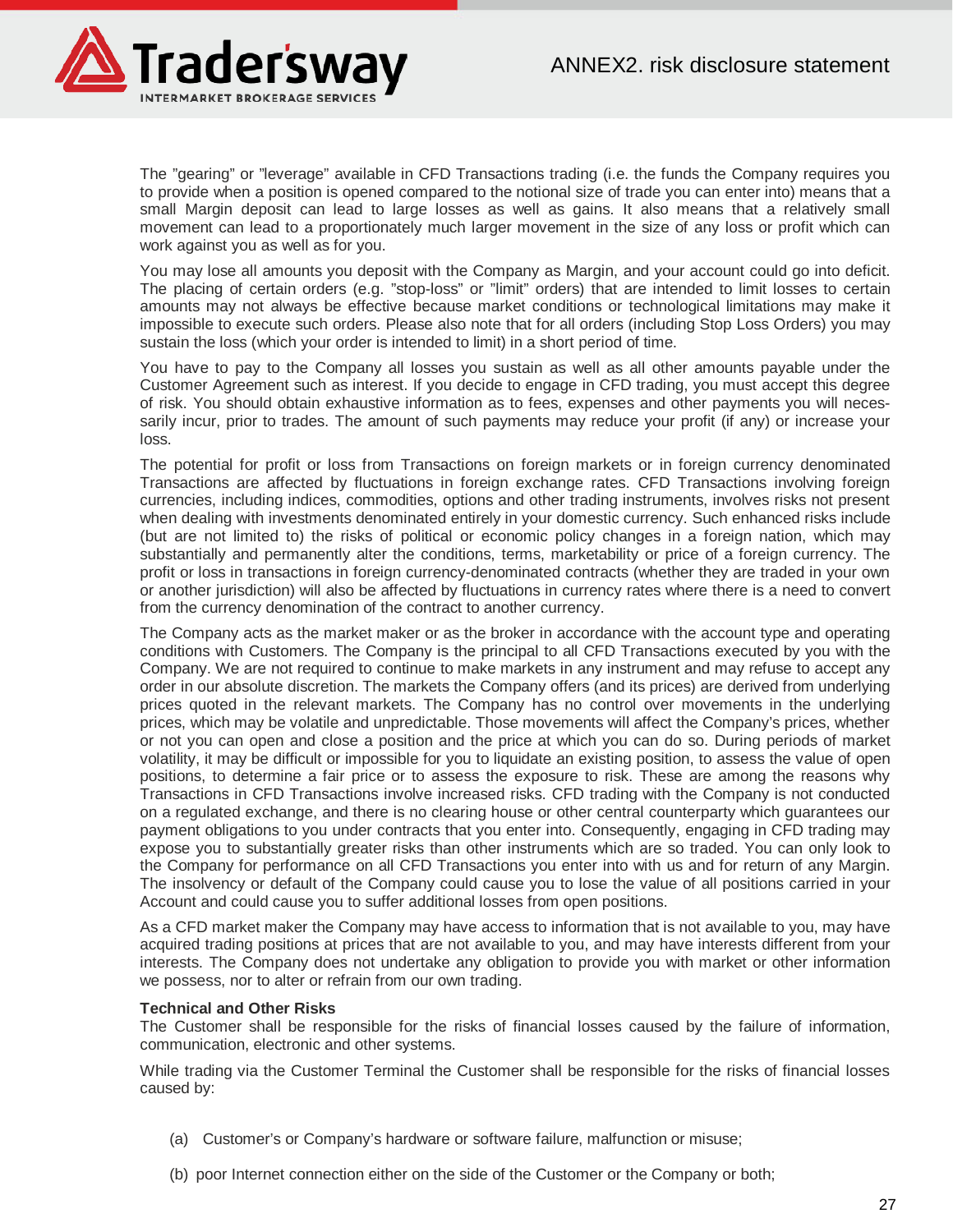

- (c) the wrong settings in the Customer Terminal;
- (d) delayed Customer Terminal updates;
- (e) the Customer disregarding the applicable rules described in the Customer Terminal user guide.

The Customer acknowledges that at times of excessive deal flow the Customer may have some difficulties to be connected over the telephone with a Dealer, especially in a Fast Market (for example, when key macroeconomic indicators are released). The Company is not responsible for disruption, failure or malfunction of telephone lines.

Foreign currencies are legal payment instruments of one or several foreign states, and are not generally securitized by any valuables (e.g. precious metals). Foreign currency transactions, including OTC foreign currency trading, are associated with risks that are not inherent in investments in the currency of Customer's country. Such risks include risks of political and/ or economic changes in the foreign state that may substantially, and for a long period of time, change trading conditions, tradability and/or price of the foreign currency. Profit or loss from CFDs (whether entered into in your country or not) are also affected by exchange rate fluctuations when it is necessary to convert the contract currency in another currency.

This brief review does not help describe all risks related to foreign currency trading. You are required to understand the specifics of foreign currency trading and risks associated with it. You should not make trading transactions until you understand those and determine the risk level. Besides, you should remember that there are additional risks you should consider before you start trading.

# **Quoting Errors**

Should a quoting error occur due to a mistype of a quote or a misquote given by telephone and/or electronic means (including responses to Customer requests), the Company is not liable for any resulting errors in Account Balances and reserves the right to make necessary corrections or adjustments on the Account involved. Any dispute arising from such quoting errors will be resolved on the basis of the fair market value, as determined by the Company, in its sole discretion, of the relevant Currency at the time such an error occurred. In cases where the prevailing market represents prices different from the prices the Company has posted on our screen, the Company will attempt, on a best efforts basis, to execute trades on or close to the prevailing market prices. These prevailing market prices will be the prices, which are ultimately reflected on the Customer Statements. This may or may not adversely affect customer realized and unrealized gains and losses.

#### **Abnormal Market Conditions**

The Customer acknowledges that under Abnormal Market Conditions the period during which the Instructions and Requests are executed may be extended. In case of a Force Majeure Event the Customer shall accept the risk of financial losses.

#### **Trading Platform**

The Customer acknowledges that only one Request or Instruction is allowed to be in the queue at one time. Once the Customer has sent a Request or an Instruction, any further Requests or Instructions sent by the Customer are ignored and the "Trade flow is busy" message appears until the first Request or Instruction is executed.

The Customer acknowledges that the only reliable source of Quotes Flow information is that of the real/live Server's Quotes Base. Quotes Base in the Customer Terminal is not a reliable source of Quotes Flow information because the connection between the Customer Terminal and the Server may be disrupted at some point and some of the Quotes simply may not reach the Customer Terminal.

In case the Customer has not received the result of the execution of the previously sent Instruction but decides to repeat the Instruction, the Customer shall accept the risk of making two Transactions instead of one.

#### **Leverage Function**

Transactions in the CFD market involve a high amount of risk. Risks inherent in CFD trading get substantially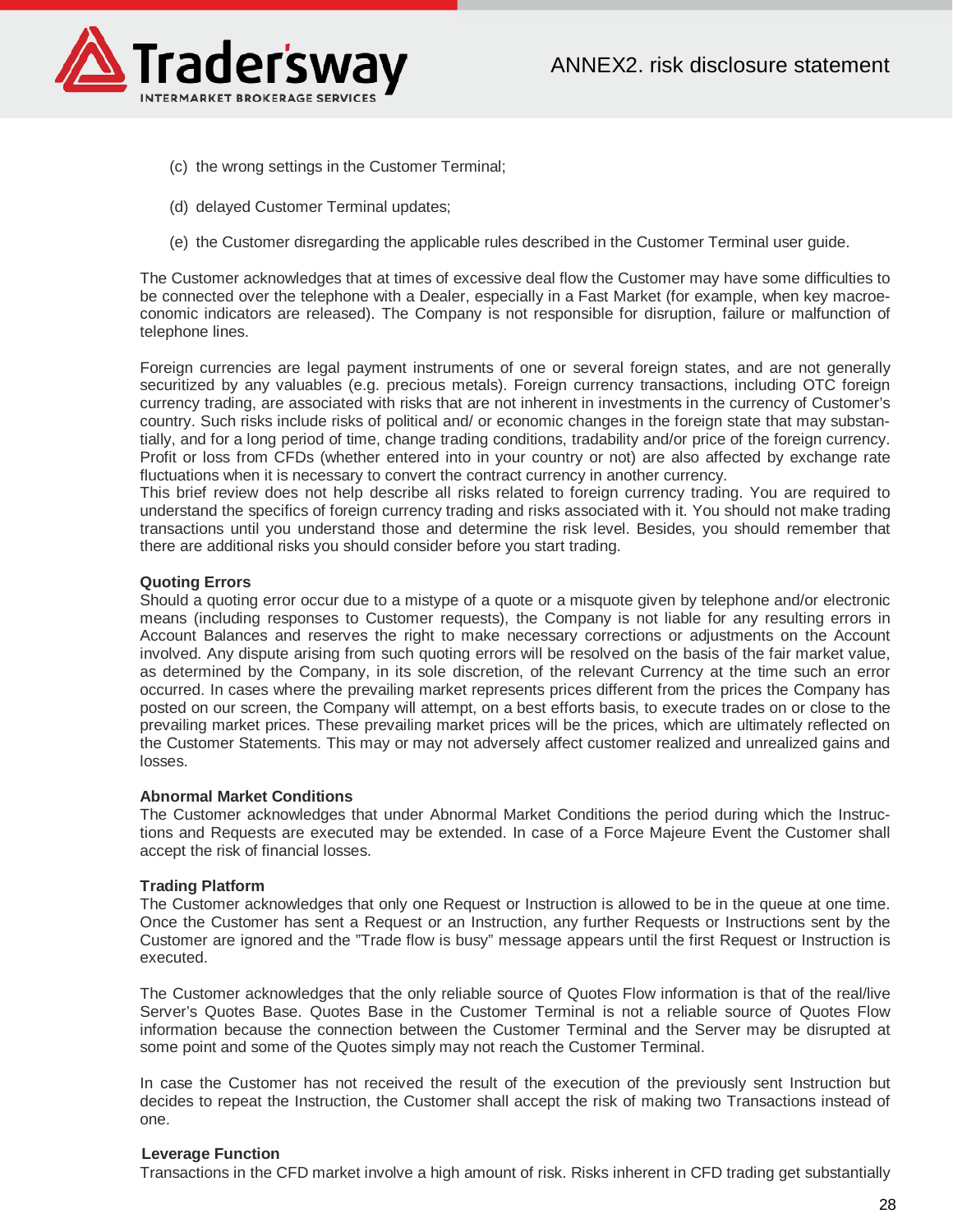

higher when you use a high degree of leverage securitized by a warranty deposit. The use of leverage may result in loss as well as profit. You should not engage in CFD trading unless you understand the specifics of transactions you will conduct, and the level of risks associated. Besides, it is highly recommended that all prospective Customers download the demo trading system and practice with that unless they feel they have studied the trading platform well enough, as well as the terms and conditions of CFD trading. The amount of the initial warranty contribution is low enough as compared to the amount of positions you open; this is why "leverage" is used in trading. You may fully waste the funds you initially deposited as a warranty deposit when opening your account. Besides, if market movements are contrary to your position, you may be required to deposit additional funds to maintain your position; otherwise it may be automatically liquidated. It is not improbable that such funds should be deposited on demand.

The high leverage and low Margin associated with trading can result in significant losses due to price changes in CFDs. The Company's Margin policies may require that additional funds be provided to properly Margin Customer's Account and that Customer must immediately meet such Margin requirements. Failure to maintain the required Margin Balance may result in the liquidation of any Open Positions with a resultant loss to Customer. Increasing leverage increases risk.

#### **Prices, Margin and Valuations**

The Company will provide prices to be used in trading, valuation of Customer positions and determination of Margin requirements. Although the Company expects that these prices will be reasonably related to prices available in the Interbank market, prices reported by the Company may vary from prices available to banks and other participants in what is known as the Interbank market. The Company will exercise considerable discretion in setting and collecting Margin. The Company is authorized to convert funds in Customer's Account for Margin into and from such Foreign Currency and Metal at a rate of exchange determined by the Company in its sole discretion on the basis of then-prevailing money market rates.

There may be situations, movements and/or conditions occurring at weekend, in the beginning of week or intra-day after release of significant macroeconomic figures, economic or political news, in any event of Force Majeure that make currency markets to open with price levels that may substantially differ from previous prices. In this case there exists a significant risk that orders issued to protect open positions and open new positions may be executed at prices significantly different from those designated.

#### **Orders or Strategies Aimed at Lowering Risks**

Issuance of certain order types (such as Stop Loss orders) aimed at limiting loss per Customer's account, is not always an effective measure. Market trends may make it impossible to execute such orders at prices designated. In specific market conditions it may be impossible to liquidate position(s) at a pre-determined level. With this in mind, you can sustain losses unexpectedly high, or there may be a deficit of funds on your account. Issuance of Stop and Limit orders is associated with the same risk.

Due to market conditions or other circumstances the Company may be unable to close out Customer's position at the level specified by Customer, and Customer agrees the Company will bear no liability for failure to do so.

The Company, its personnel and affiliates and various other parties may execute orders at the same or better prices ahead of a Customer Order.

#### **Electronic Trading**

Trading via the electronic trading system of the Company may differ from both ordinary trading (through free exchange auctions or over the telephone) and trading in other electronic systems. Besides, there are risks associated with conducting trades on the Internet, including, but not limited to, hardware breakdowns and software failures. As a result of a system failure, your order may be executed out of accordance with the instructions you gave, or not executed at all.

Since the Company does not control signal power, its reception or routing via Internet, configuration of Customer's equipment or reliability of its connection, the Company shall not be liable for any claims, losses, damages, costs or expenses, including attorneys' fees, caused, directly or indirectly, by any breakdown or failure of any transmission or communication system or computer facility or trading software, whether belonging to the Company, Customer, any market, or any settlement or clearing system when Customer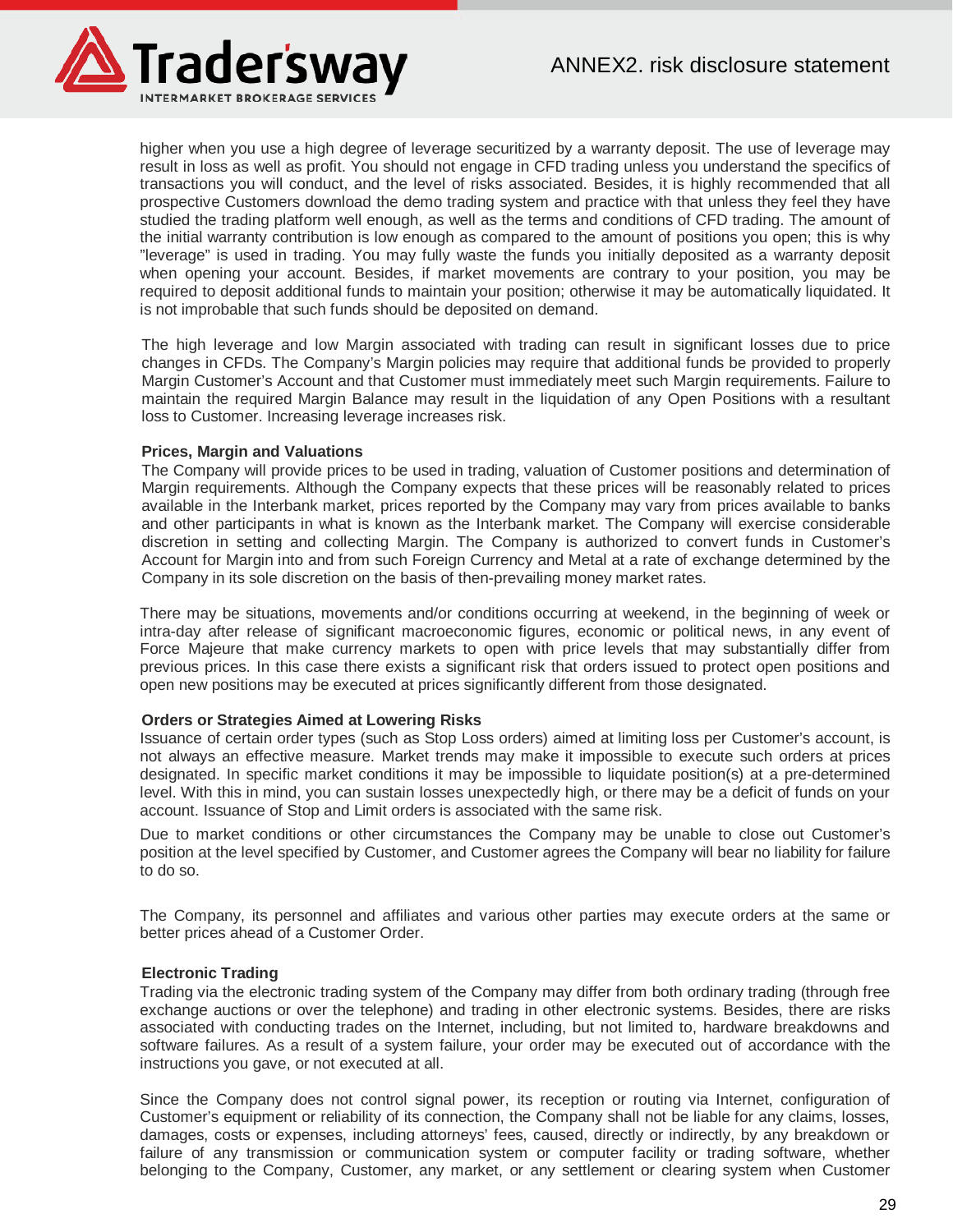

trades online (via the Internet).

#### **Trading Systems**

Most interbank and electronic trading systems operate on the basis of computer systems and computer Internet systems for routing, executing, coordinating and registering orders and/or settling transactions. Like other systems and equipment, such systems may have breakdowns and failures.

The Company's automated order entry systems provide immediate transmission of Customer's order once Customer enters the notional amount and clicks "Buy/Sell." There is no "second look" before transmission, and Market Orders cannot be canceled. This feature may be different from other trading systems. Customer should utilize the Demo Trading Systems to become familiar with the order entry process before trading online with the Company. Customer agrees that by using the Company's order-entry system, Customer agrees to the one-click system and accepts the risk of this immediate transmission feature.

#### **Trading Conditions**

There are no guarantees of profit or freedom from loss in trading. Customer has received no such guarantees from the Company or from any of its representatives. Customer is aware of the risks inherent in CFD trading and is financially able to bear such risks and withstand any losses incurred.

CFD trading with the Company is not conducted on a regulated market or exchange. Each Contract is a contract directly between the Company and the Customer. There is no clearinghouse and no guarantee by any other party of the Company's payment obligations to the Customer. The Customer must look only to the Company for performance on all Contracts in Customer's Account and for return of any Margin or Collateral. The insolvency of the Company or a default by the Company could cause Customer to lose the value of its Account and to suffer additional losses from Open Positions.

Market Orders executed through the Company's Trading Desk are completed when the Company says "deal" or "done." At that point Customer has bought or sold and cannot cancel the Market Order. By placing Market Orders through the Company's Trading Desk, Customer agrees to such immediate execution and accepts the risk of this immediate execution feature.

You should carefully read the provisions of the effective Trading Rules of the Company (Annex 3) prior to the beginning of trades in foreign currencies in the OTC market.

#### **Third Party Agents**

In the event that Customer grants trading authority or control over Customer's Account to a third party (the "Trading Agent"), whether on a discretionary or non-discretionary basis, the Company shall in no way be responsible for reviewing Customer's choice of such Trading Agent or for making any recommendations with respect thereto. The Company makes no representations or warranties concerning any Trading Agent; the Company shall not be responsible for any loss to Customer occasioned by the actions of the Trading Agent; and the Company does not, by implication or otherwise, endorses or approve of the operating methods of the Trading Agent. If Customer gives the Trading Agent authority to exercise any of its rights over its Account, Customer does so at Customer's risk. Even though the undersigned grants authority to Trading Agent, the Customer should be diligent and closely scrutinize all account activity.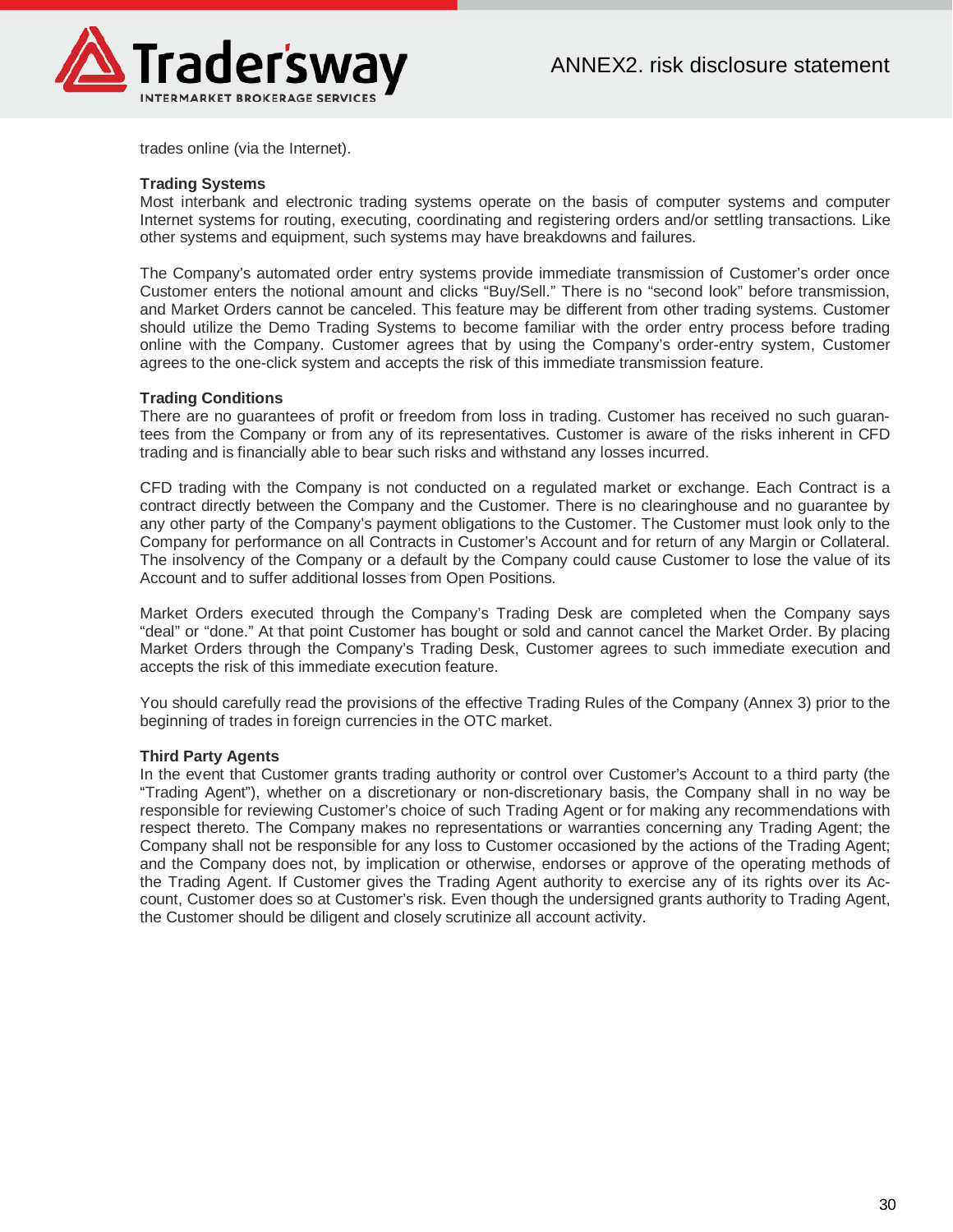

The Company's Trading Rules is an integral part of your Customer Agreement. It is your responsibility as Customer to carefully read these Trading Rules and to inform the Company of any questions or objections that you may have regarding them before entering each and every trading Order. In entering your trading Orders with the Company, you agree, represent, warrant and certify that you understand and accept these Trading Rules, as they are set forth here and as may be amended from time to time by the Company, in its sole discretion, and you agree to comply with these Trading Rules as currently in effect at any time. Terms capitalized in these Trading Rules are defined in the Terms of Business.

The Company acts as a market maker and as a broker (intermediary between the Customer and the exchange), and is counterparty per each transaction with the Customer. All positions shall be opened via the electronic trading platform or over the telephone. All positions are accepted at the sole discretion of the Company.

# **1. Responsibilities**

The Customer agrees with the Trading Rules of the Company and undertakes to comply with said rules in making trading Transactions. The Trading Rules constitute an annex and an integral part of Customer Agreement. You, as a Customer, are required to carefully read these Trading Rules prior to making trading Transactions. The Company, at its sole discretion, may from time to time amend the Trading Rules, and said amendments will apply to any prior agreements entered into.

# **2**. **Account Types and Trading Conditions**

Company provides its Customers with four main types of Accounts: MT4.FIX., MT4.VAR. and MT4.ECN., MT4.ECN.PRO.

For full and complete information about the account types, markets, trading conditions and other related information are published on Website: http://www.tradersway.com.

Any position opening shall require the necessary Margin collateral.

#### **3. Trading Hours**

Any references made by the Company. To trading time are given according to the GMT+3 in 24-hour format. Customer may make trading transactions on Forex from 00:00 Server Time (ST) Monday through 23:00 ST Friday, holidays excluded. Trading time for transactions on other trading instruments is published on Website: http://www.tradersway.com.

The Company will announce and display on a best efforts basis a holiday schedule on the http://www.tradersway.com website when dealing will not take place.

In the event of a holiday, the Company will pre-announce the start-up time when trading will resume in advance and display the information on the http://www.tradersway.com website.

The Company reserves the right at its sole discretion to conduct special technical maintenance times when trading electronically may not be available.

The Company reserves the right to modify its trading hours at any time and on such an event will inform Customer in advance on a best efforts basis of any changes in its operating hours. Following submission of an Order to trade, it is the sole responsibility of Customer to remain available for Order and Fill confirmations, and other communications regarding Customer's Account until all open Orders are completed. Thereafter, Customer must monitor Customer's Account frequently when Customer has Open Positions in the Account.

#### **4. Orders**

#### **4.1. Types of Acceptable Orders**

All orders submitted by Customer are deemed to be GTC ("Good Till Canceled"). There are two types of orders: market orders and pending orders. Market orders are sent to be promptly executed, while pending orders wait to be executed at the price designated by Customer. Pending orders are divided into two major types: limit orders and stop orders. Limit order is a pending order for purchase or sale of specific currency for other currency (currency pair) at specific price with the aim of gaining profit per an open position or opening a new position. Stop order is a pending order for purchase or sale of specific currency for other currency (currency pair) at specific price with the aim of limiting loss through liquidation of an open position or opening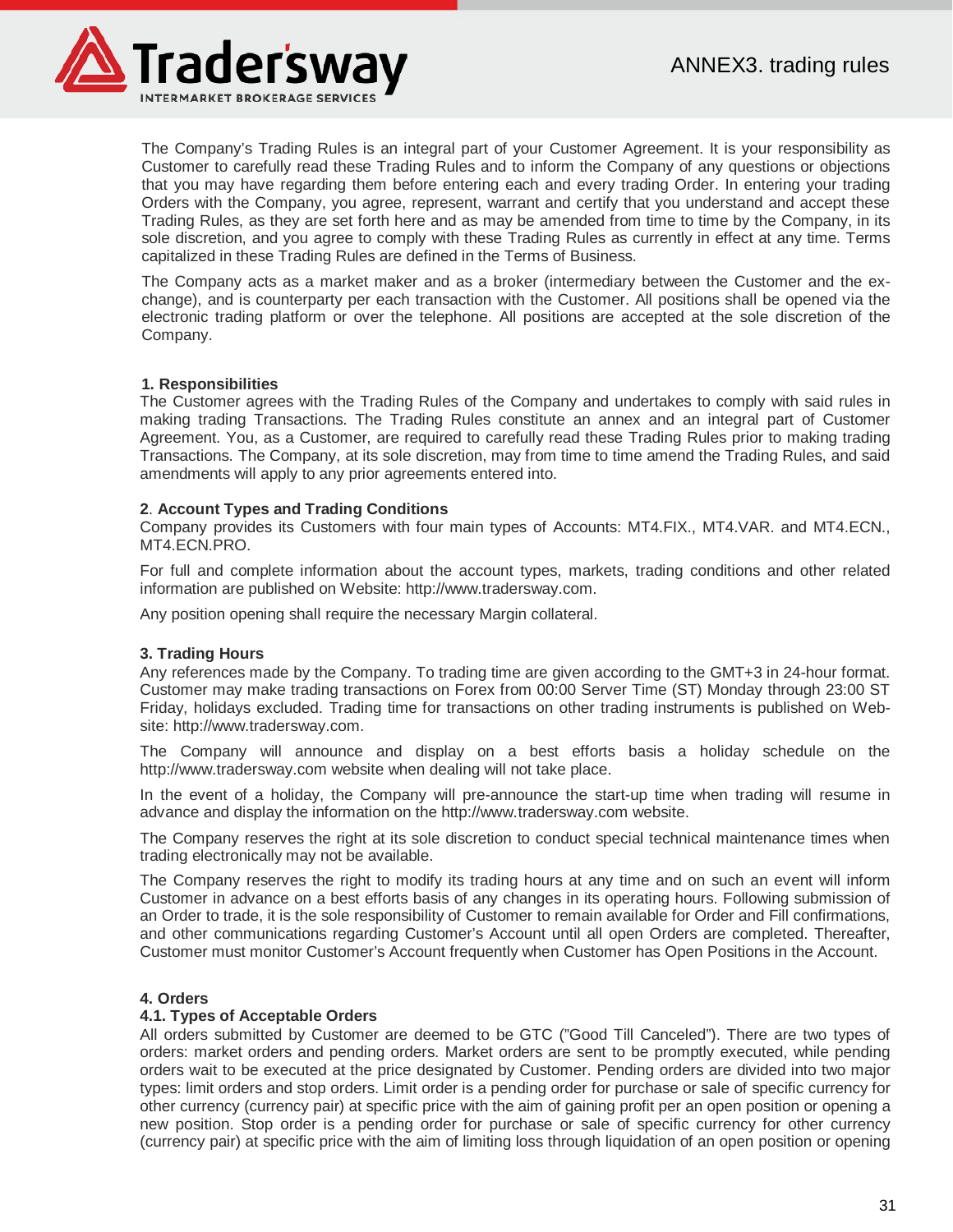

a new position.

The Company accepts the following types of Orders include, but are not limited to:

**a**) **Buy Stop/Sell Stop Order** – an Order (other than a Market Order) to buy or sell the CFD at the ask/bid price worse than the current.

**b**) **Good till Canceled Order ("GTC")** – an Order (other than a Market Order), that by its terms is effective until the earlier of thirty calendar days or until canceled by Customer. If the thirtieth calendar day is not a Business Day, the order will expire on the last Business Day within the thirty-day period. GTC orders do not automatically cancel at the end of the Business Day.

**c**) **Buy Limit/Sell Limit Order** – an Order (other than a Market Order) to buy or sell the CFD. A Limit Order to buy generally will be executed when the Ask Price equals or falls below the CFD rate as specified in the Limit Order. A Limit Order to sell generally will be executed when the Bid Price equals or exceeds the CFD rate specified in the Limit Order.

**d**) **Market Order** – an Order to buy or sell the identified CFD, at the current market rate. An Order to buy is executed at the Ask Price, and an Order to sell is executed at the Bid Price.

**e**) **Stop/Loss Order** – an order to buy or sell at a specified CFD away from the current market for the purpose of liquidating an Open Position during market conditions in which there has been an adverse movement in CFD rates. Execution of such an order can occur at a rate adverse to the Stop/Loss order rate as specified by the Customer. A Stop/Loss Order to buy generally will be executed when the Ask Price equals or exceeds the CFD rates as specified in the Stop/Loss Order. A Stop/Loss Order to sell generally will be executed when the Bid Price equals or falls below the CFD rate specified in the Stop/Loss Order.

**f**) **Take/Profit Order** – an order to buy or sell at a specified CFD to lock in profits in the event the rate moves in a favorable direction. A Take/Profit Order to buy generally will be executed when the Ask Price equals or exceeds the CFD rates as specified in the Take/Profit Order. A Take/Profit Order to sell generally will be executed when the Bid Price equals or falls below the CFD rate specified in the Take/Profit Order.

#### **The following terms apply to all Stop and Limit Orders**:

We may in our absolute discretion accept an instruction (a "Stop or Limit Order") from you to open or close any Transaction when our quote in respect of the relevant instrument reaches or goes beyond a level specified by you. You may specify that your instruction is to apply for a limited duration or for an indefinite period (a "Good Till Cancelled" or "GTC" Order). If we accept a Stop or Limit Order then, when the level of our current quote reaches or goes beyond the level of your Stop or Limit Order, your order will be executed automatically at the level of your Stop or Limit Order subject to the following: You acknowledge that where the underlying market is moving rapidly our quote may have gone beyond the level of your Stop or Limit Order by the time your order is executed and in particular you acknowledge that if the relevant Underlying Market opens with a gap from the previous closing price such that our quote has moved beyond your Stop or Limit Order price your order will be filled at Company's quoted price derived from the market opening price or the earliest price reasonably available.

You may with our prior consent (and we will not unreasonably withhold our consent) cancel or amend the level of your Stop or Limit Order at any time before our quote reaches or goes beyond the relevant level. However, once the level has been reached you may not cancel or amend the level of your order. If you enter into any Transaction and place a Stop or Limit Order which, when executed, would be capable of closing or partly closing such Transaction and you subsequently instruct us to close that Transaction, or any part of it prior to the level of the Stop or Limit Order being reached, it is your responsibility to cancel the Stop or Limit Order if you do not want the order to remain valid. If you close your original Transaction and fail to cancel the Stop or Limit Order we shall be entitled in our absolute discretion to treat the Stop or Limit Order as an instruction to enter into a new Transaction for you if and when our quote reaches or goes beyond the level of the Stop or Limit Order.

**The following conditions apply to all Stop or Limit Orders**: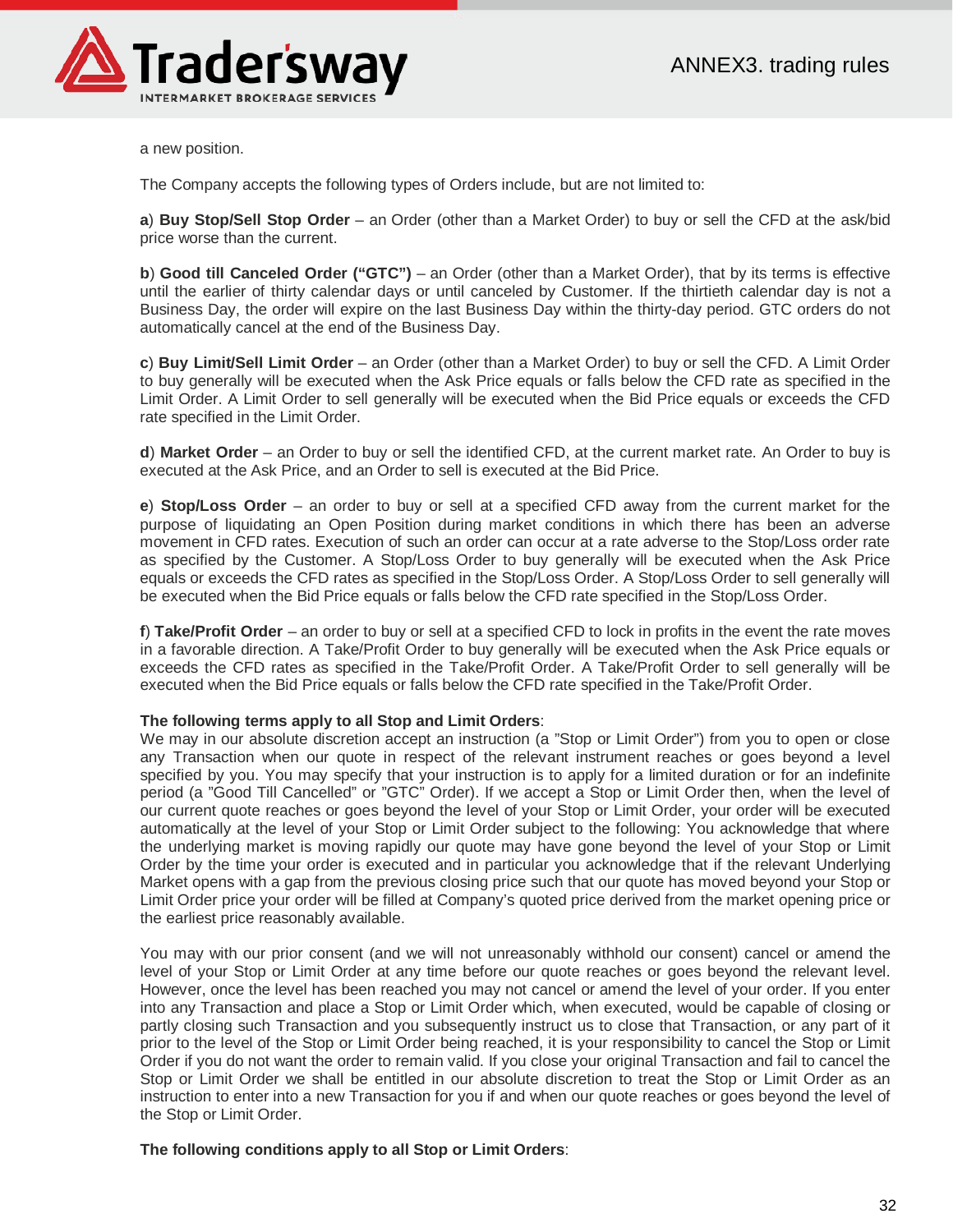

а) we will not accept a Stop or Limit Order unless when you instruct us to close part but not all of a Transaction, both the part of the Transaction which you instruct us to close and the part which would remain open if we carried out your closing instruction are equal to or greater than any minimum Transaction size in effect from time to time;

b) when you instruct us to open a Transaction you must not have committed an Event of Default;

c) if the Internet session (or telephone conversation) in which you instruct us to open or close the Transaction is terminated as a result of circumstances beyond our reasonable control before we have confirmed that your instruction has been executed by us the Stop or Limit Order shall not take effect;

d) any Transaction opened by you must be within any credit or position limit in effect with respect to the Account or any Transactions; and

e) the Stop or Limit Order instruction must be given to us during normal trading hours for the investment in respect of which you instruct us to open or close the Transaction. Details of the relevant trading hours are available on the Website.

# **4.2. Orders Acceptance and Cancellation**

It is Customer's exclusive obligation to clearly indicate the terms and conditions of an Order (or Transaction) while submitting. If Customer does not understand any condition of an Order (or Transaction), the Customer must immediately contact the Company for clarification.

The Company is entitled, but not obliged, to reject any Order fully or partially prior to or upon confirmation, or cancel and void any Transaction made if the collateral on Customer's Account is insufficient for the entire Order at the time when market quotes reach the levels determined by Customer within such Order, if, at the sole discretion and option of the Company, execution of such Order may make Customer's Account to have insufficient collateral, if such Order was opened at a price non-existent in the market, e.g. in case of price discharge, etc, or if such Order or Transaction are illegal or otherwise contradict the established rules.

Non-market Orders may be cancelled via the Company's Trading Platforms. Rapid changes in Bid Prices and Ask Prices, however, may cause Customer's Order to be executed before Customer can cancel it and the Company shall have no liability for any claims, losses, damages, costs or expenses, including attorneys' fees, arising directly or indirectly out of the failure of such Order to be cancelled.

#### **4.3. Position Opening**

As soon as Customer opened a position or placed an Order via Trading Platform, the Customer assumes all obligations and risks per such positions or Order.

When placing Orders or making Transactions over the telephone, Customer agrees to such prompt execution and assumes the risk connected to such execution.

#### **4.4. Execution of Orders**

Quotation and execution of orders amid smooth market amid smooth market conditions, quotes obtained from dealer correspond to, or differ a little from the quotes in the trading window of Trading Platform. The rules for executing Orders and the schedule of contracts are published on Company's official Website. Orders are executed by the current market price, regardless of the order type.

Quotation and execution of Orders amid high volatility market. As a rule, rush in the market occurs upon release of significant macroeconomic figures, economic and political news or in case of crisis or events of Force Majeure. In this case dealer is entitled to change price and offer making a transaction at the new price, execution of orders occurs by the current market prices.

Execution of Orders when market opens with a gap, or has an intra-day gap. If the market opens with a gap or a gap occurs intra-day (it generally takes place after days-off or public holidays, upon release of significant macroeconomic figures, economic and political news or in case of Force Majeure),

Orders are executed as follows: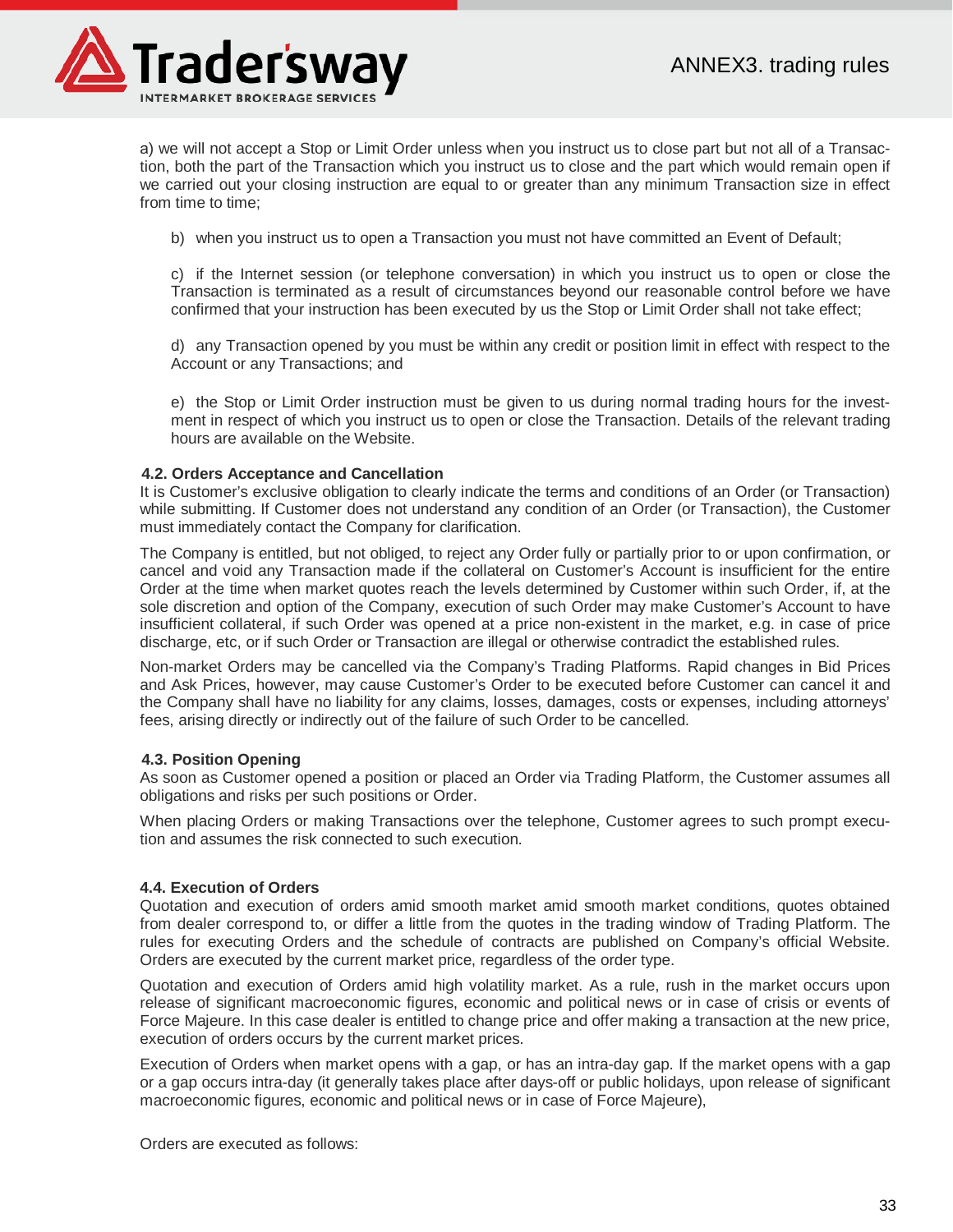

- Take Profit (T/P) Orders are executed at initial market prices;
- Stop Loss (S/L) Orders are executed at initial market prices;
- Buy Limit & Sell Limit Orders are executed at initial market prices;
- Buy Stop & Sell Stop Orders for position opening are executed at initial market prices.

When you select the amount you wish to trade, you can see on screen the contract sizes you can trade for the amount shown.

The Customer can use only the available cash balance in the Account to open new positions.

Applicable interest fees and storage fees will be deducted from the Account and shown on the next statement.

Stop/Loss Order may be adjusted until the relevant position(s) is liquidated.

a) For a negative interest or storage fee amount, the Stop/Loss may be modified closer to the open price such that the stop loss + accrued interest amount will be equal to the amount to risk.

b) For a positive interest trade, the stop loss may be modified further away from the open price such that the Stop/Loss - accrued interest amount will be equal to the amount to risk.

No automatic Stop Orders are placed for the Customer. The Customer can place Stop Orders but it is important that the Customer understands that the Customer does so at Customer's own risk and that they are not guaranteed by the Company to be executed.

The Customer can hold simultaneous long and short open positions in the same instrument.

When you select the amount you wish to trade, you cannot see the contract size you will trade. You can only see the volume expressed in our standard lots, or fractions of our standard lots.

If your Account balance is well below the Margin requirement, established by the Company at a level established by the Company and notified to the Customer (the "Stop Out Level") positions will be automatically closed-out by the Company to bring the Account above the Stop Out Level. We will first close the position showing the biggest loss. If the Account equity is still below the Stop Out Level after that, the Download Platform will close out the position showing the next biggest loss. This will continue until the equity to Margin requirement ratio goes above the Stop Out Level. If you have multiple positions in many products, it is possible that a position protected by a hedge will be closed first, if the loss on that position is largest. This may cause further liquidations.

Unrealized profits will be counted within the amount required to open new positions.

Telephone execution is intended only for those circumstances when trading via the Company's Trading Platform is not available due to technical problems or in situations when the Customer has no other connectivity option.

The Company's Trade Execution desk can be reached by calling mentioned on the website http://www.tradersway.com/.

The Customer should provide the desired Order Type, Deal Action, Number of Lots, Pair and Price (if not a Market Order).

After the order is executed, the Company's representative will indicate that the deal was "Done" and relay the deal details back to the Customer including the deal price, the amount, the pair and the Deal ID.

The Company's representative will enter the details into the Account for the Customer. It is the Customers obligation to confirm that the deal was entered and properly reported in the Account upon the next subsequent log in.

The Company dealers have discretion to refuse to take orders other than Market orders if conditions require.

If the Customer asks for a market price and the Company representative quotes a price, the Customer acknowledges that the price as quoted is purely indicative. The actual price the Customer deals at may or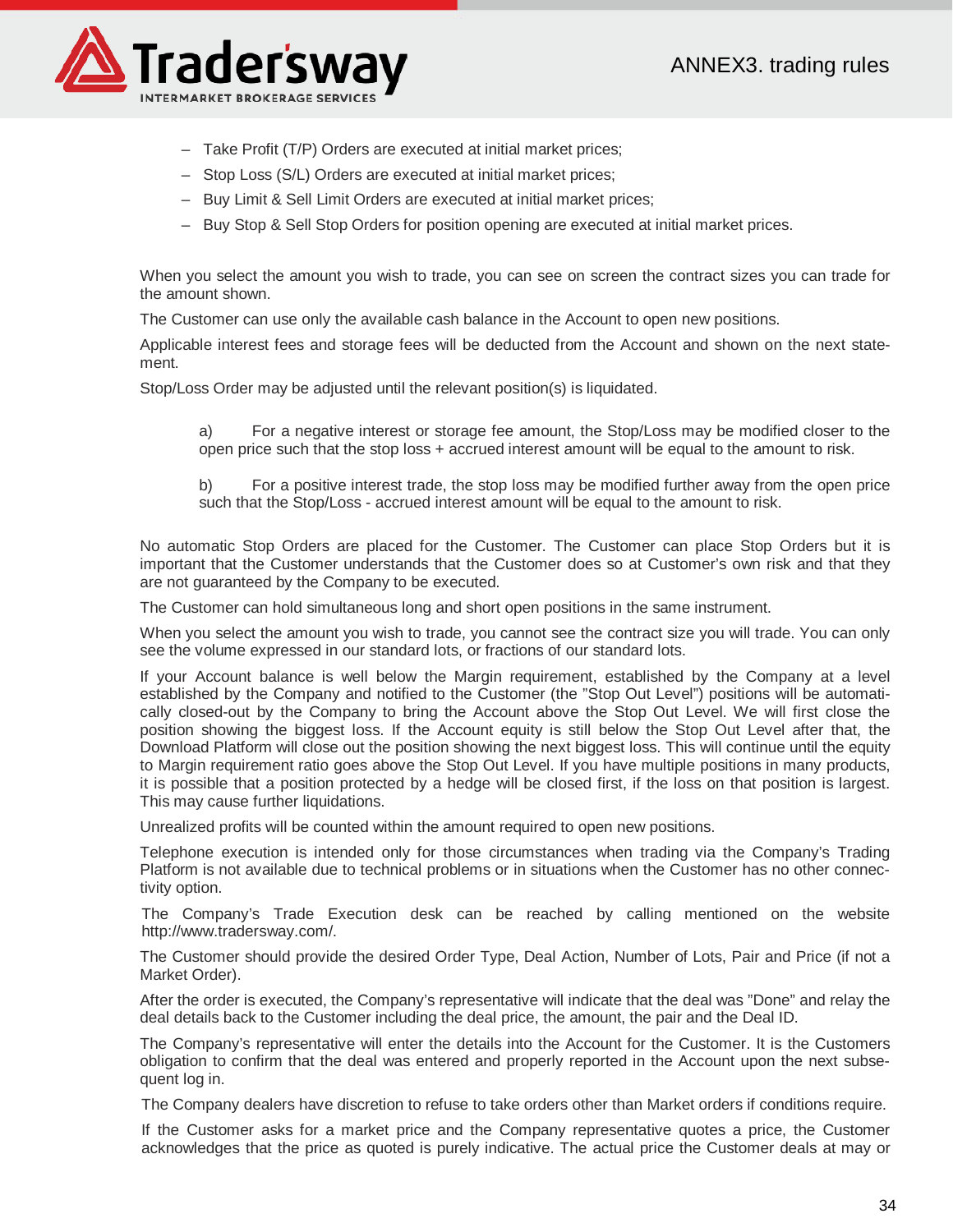

may not equal that price.

Any conversation or any and all telephone conversations of Customer with executives, agents, employees or partners of the Company, may, at the sole discretion and option of the Company, be recorded through electronic means with or without the use of an automatic tone warning device. Orders and transactions transmitted over the telephone shall be confirmed to Customer verbally as the order is transmitted. If the order may not be promptly executed, it will be entered to be executed as per its terms and conditions.

# **4.5. Confirmation**

Transactions and orders executed on-line will be confirmed online and are shown on the screen of the trading terminal. Transactions and orders executed over the telephone shall be confirmed verbally and entered online into the trading terminal on the day the order is placed. Confirmations of Orders executed and account statements shall be sent to Customer via e-mail. Such information will be deemed correct, final and binding for Customer unless they promptly object over the telephone or via e-mail, and later confirm said objections within 48 (forty eight) hours after the confirmation or statement was submitted to Customer via e-mail or otherwise.

The Company reserves the right to be the final arbiter with respect to disputed Orders. In cases where the prevailing market represents prices different from the prices the Company has posted on the screen of the trading terminal, the Company will attempt, on a best efforts basis, to execute trades on or close to the prevailing market prices. These prevailing market prices will be the prices, which are ultimately reflected on the Customer Statements. This may or may not adversely affect Customer realized and unrealized gains and losses.

# **5. Customer Accounts**

#### **5.1. Documents**

Before you can place an Order with the Company, you must complete the Customer Account Application on the Website of the Company and read, understand and unconditional accept the Customer Agreement, including the Terms of Business, Risk Disclosure Statement, and these Trading Rules and all applicable annexes. You must upload in the Customer's Area a copy of your ID with foto or send it trough the e-mail, your Customer Account Application and ID must be approved by the Company. Also, the Company must accept your Customer Account Application before the Company will permit you to trade in your Account. You will be notified by e-mail when your Customer Account Application has been approved.

#### **5.2. Document Acceptance**

The Company may, at its sole discretion opt for notional acceptance of documents required online, or acceptance of pages that require signatures via fax or e-mail, and permit making transactions, if Customer deposited adequate amount to the Account.

#### **5.3. Account Currency**

All initial deposits to Customer's Accounts shall be accepted in U.S. Dollars or in the currency of Trading Account in accordance with the account type. Settlements in Accounts shall be made and communicated to Customer in U.S. Dollars and EURO .

The funds will be available for trading as soon as they are cleared and posted to the Customers Account.

#### **5.4. Deposit**

Deposits can be made via a wire transfer or other ways shown in Private office's Area. Funds are not available for trading until they are cleared funds and posted to the Customer's Trading Account.

All deposits are accepted in U.S. Dollars or in currency of Trading Account in accordance with the account type.

The Company will not accept a payment or deposit into an Account by a person or entity other than the person or entity whose name appears on the Account unless the Company has specifically approved the deposit.

The Company will not make payment to a person or entity other than person or entity whose name appears on the Account unless the Company has specifically approved the payment.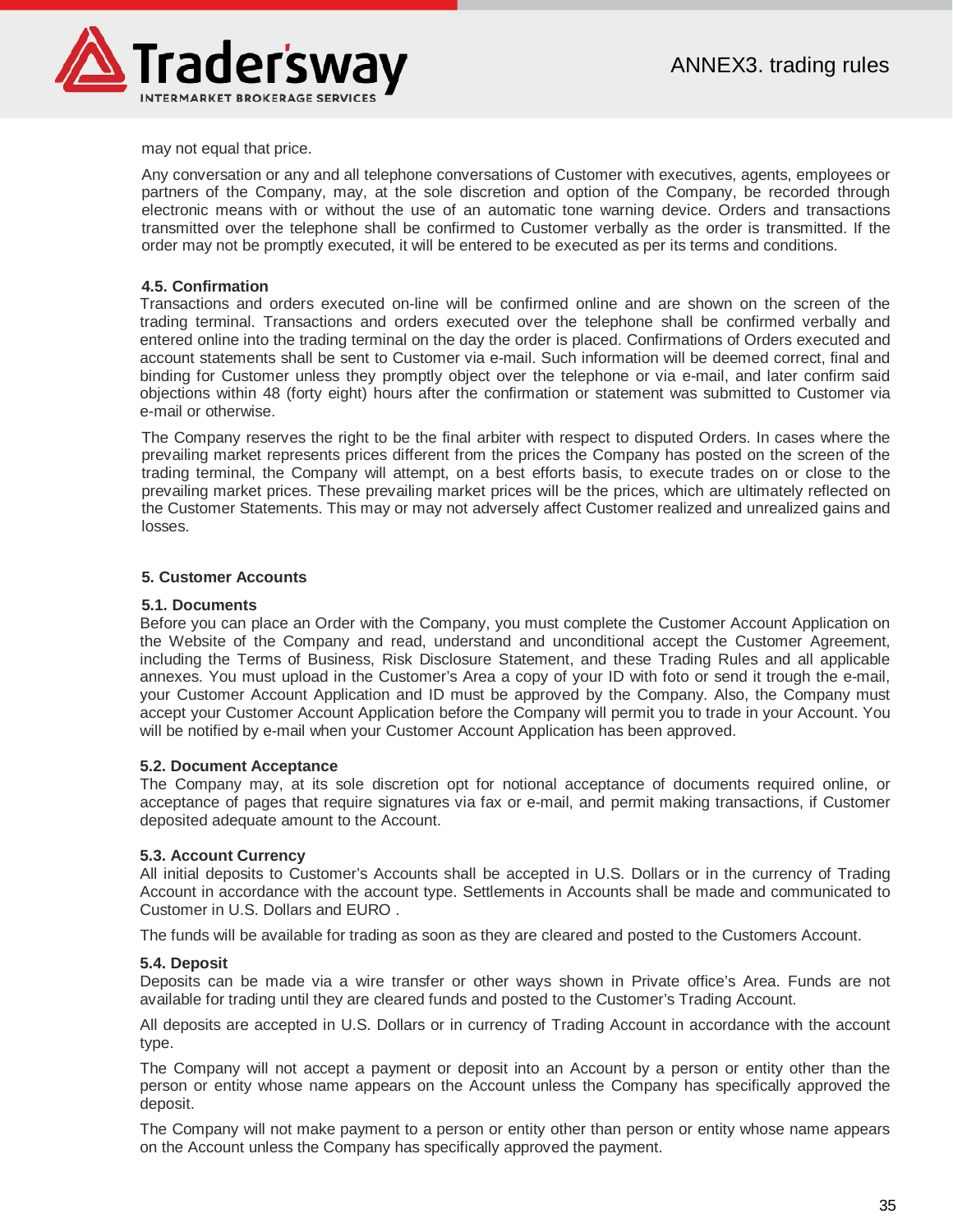

The Company will not transfer funds from one account with the Company to another account with the Company with different account Authorization information unless the Company has specifically approved the transfer.

The Company is not responsible for any checks not received by the Customer.

# **5.5. Charges**

All fees such as wire transfer fees into and out of the Account will be debited to the Customer's Trading Account as they occur. In instances where the Customer is closing an Account with instructions to wire the remaining balances, the wire transfer fee will be deducted from the final Account Balance forwarded to the Customer.

# **6. Security Requirements**

#### **6.1. Margin**

The Company allows Customer to conduct transactions through the use of Margin (a percentage of the full amount Customer is obliged to pay to the Company under contract and Customer's guarantee to fulfill liabilities to the Company). Security is required for:

- (a) Margin to open a position;
- (b) Margin to maintain a position;
- (c) market value of open positions.

Security requirements may from time to time change at the sole discretion of the Company without prior notice.

If Customer's Account Balance, together with all open positions, is at any time equal to 50% (twenty per cent) of the Margin used per Customer's Account, it is Margin Call that follows, meaning further stop out (position liquidation) in case Customer's Account Balance, together with all open positions. The Company may lead to liquidation of positions at the level which is much lower than the 10% level. Any failure by the Company to enforce its rights hereunder shall not be deemed a future waiver of such rights by the Company.

Company's Trading Rules and Regulations combined with the Company's Risk Disclosure Statement and all other account documents, annexes and amendments thereto will outline procedures and policies regarding trading and setting up an Account with the Company and are an integral term of the Customer Agreement. The Customer is required to read, understand and adhere to these rules and regulations. The Company reserves the right to change any rules or regulations at its sole discretion and at any time and any such changes automatically become part of the terms and conditions of the Trading Rules and Risk Disclosure Statement with which all Customers must comply. Customers may or may not receive notice of such changes. By opening an Account with the Company Customer agrees to adhere to Company's Trading Rules and Risk Disclosure Statement as amended from time to time.

Customer shall provide and maintain with the Company Margin in such amounts and in such form that the Company, in it is sole discretion may require. The Company does not require Customers to pay the full price of CFDs Customer may buy and sell. Instead, Customer is required to post a small percentage of the full amount which Customer is obligated to pay to the Company under the Contract, to secure Customer's obligations to the Company. Margin includes Required Margin for Open Positions, which is based on (i) the Opening Margin Requirement; (ii) the Minimum Margin Requirement; (iii) the market value of Open Positions; and (iv) any additional amount as the Company, in its sole discretion, believes is prudent to require. Customer must maintain the Minimum Margin Requirement on their Open Positions at all times. The Company has the right to liquidate any or all Open Positions whenever the Minimum Margin Requirement is not maintained. Margin requirements are subject to change at any time in the Company's sole discretion and without prior notice. No previous margin requirement shall preclude the Company from increasing that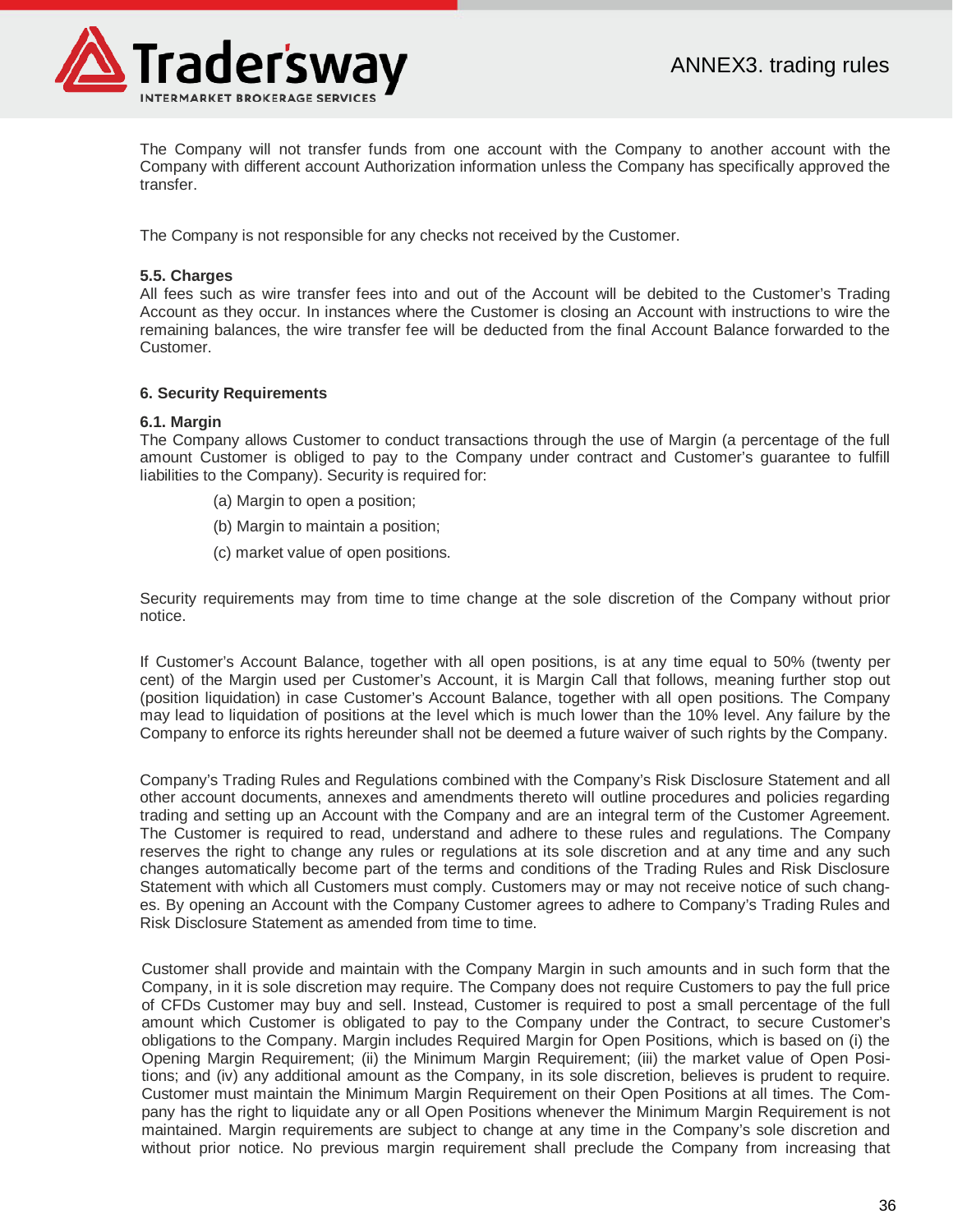

requirement without prior notice. The Company may, in its sole discretion, elect to impose on a disclosed on undisclosed basis limitations on the maximum number of Open Positions allowed at any time.

#### **6.2. Margin to Open Positions**

This is a minimum monetary deposit amount required (at the sole discretion of the Company) for opening a new position. As of now, the minimum Margin to open a position is 0.1% of the value of positions being opened, i.e. the leverage of 1000:1. Still, Customer may use lower leverage.

Maximum available leverage for other CFDs is four times lower than Customer can see in account settings for currencies.

Changes could be introduced within 24 (twenty four) hours after the Company receives a request via-email.

#### **6.3. Lowering of Leverage**

For weekends and holidays Margin requirements is twofold increased. Prior to closing of trades, Customer undertakes to bring its open position in line with the increased Margin requirements, otherwise Company is entitled, but not obliged, to reduce Customer's position at its own discretion at prices current as of the closing of trades. In doing so, Company will choose at its option which one of Customer's positions should be reduced or closed. Any failure by the Company to enforce its rights hereunder shall not be deemed a future waiver of such rights by the Company.

The Company does not make Margin Calls in the ordinary course of business. The Company maintains the right to liquidate Customer positions. However, the Company may from time to time and in its sole discretion, call Customer and request that Customer deposit additional Collateral to secure Customer's obligations to the Company, over and above the balance in Customer's Account. Any call for additional Margin without exercising the rights to liquidate Customer positions shall not be deemed precedent for future calls nor future waiver of such liquidation rights by the Company.

#### **6.4. Liquidation Level**

Subject to all additional rights of the Company under the Customer Agreement, in the event that, in the opinion of the Company and in accordance with the Company's reasonable best estimate of then prevailing obtainable market Spot Rates, and regardless of whether or not prior Margin Calls have been issued or met, if the Margin Balance should at any time equal or fall below the Required Margin for Customer's Account in the aggregate, the Company will have the right but not the obligation to liquidate any part of or all Open Positions in Customer's Account. Any failure by the Company to enforce its rights hereunder shall not be deemed a future waiver of such rights by the Company.

#### **7. Funds Withdrawal**

Withdrawals from a Customer Account require a withdrawal request submitted to the Company. The withdrawal request requires a minimum of two (2) Business Days from receipt of the withdrawal request for issuance of funds.

#### **8. Trade Disputes**

In the event of a trade dispute, it is the responsibility of the Customer to contact the Company's representative in a timely manner (not later than 48 (forty eight) hours since the Customer got a confirmation in statement of disputable trade) via e-mail backoffice@tradersway.com or the telephone mentioned on the Company's website. The trader should specify the Deal ID or Deal number, the specific dispute with the trade and any other information relating to the deal in question. Upon knowledge of the details of the dispute, the Company's representative will analyze the deal and price logs and respond directly to the Customer. The Company cannot settle disputes that are not brought to the attention of the Company in a timely manner (not later than 48 (forty eight) hours since the Customer got a confirmation in statement of disputable trade). In addition, disputes submitted after additional deals have been done in the Customer's Account, may subject the Customer to waiving his right to partial or full restitution.

#### **9. System Manipulation**

It is expressly prohibited to directly or indirectly use any device, software or other artifice to manipulate or